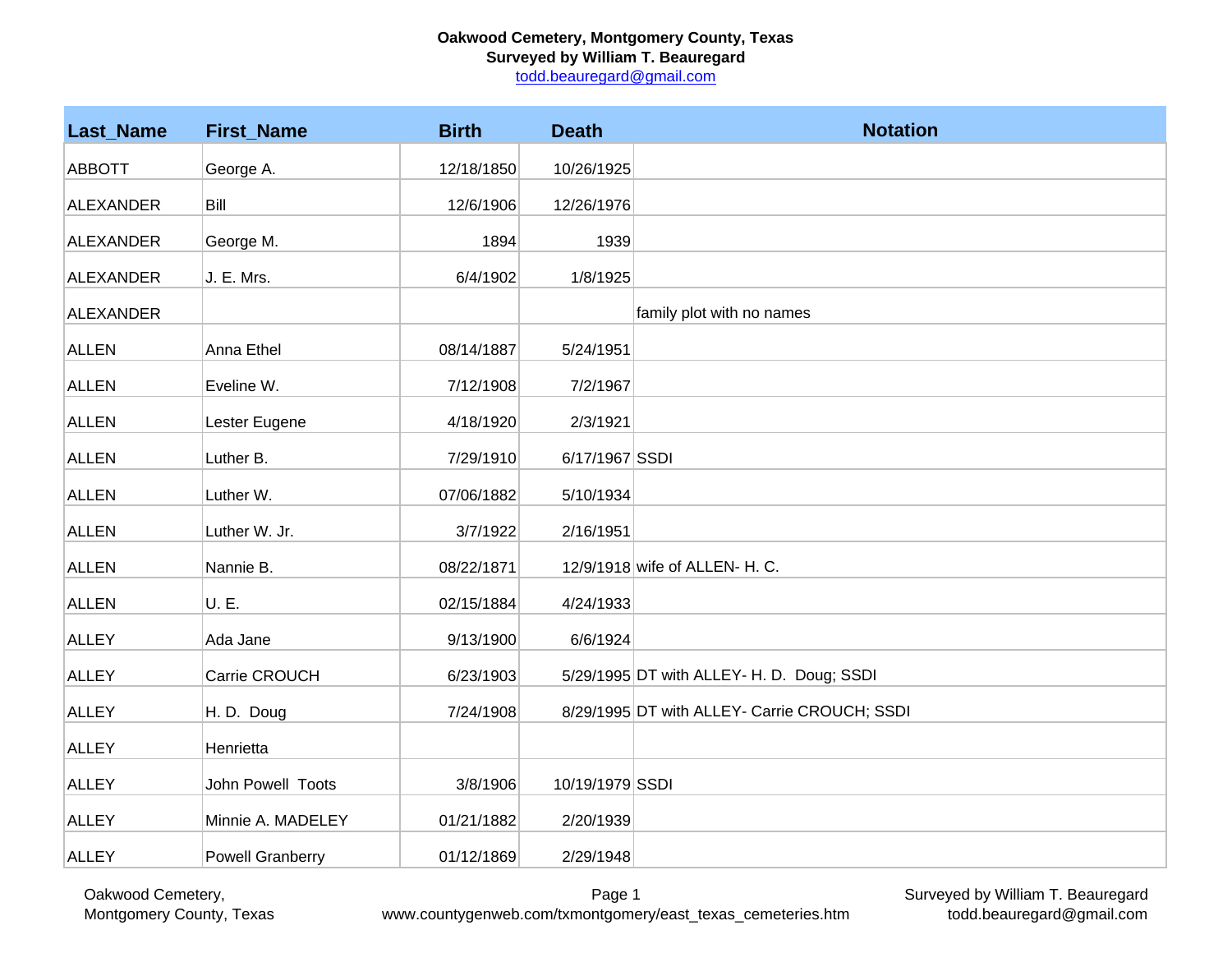| <b>Last_Name</b> | <b>First_Name</b> | <b>Birth</b> | <b>Death</b>   | <b>Notation</b>                             |
|------------------|-------------------|--------------|----------------|---------------------------------------------|
| <b>ALWORTH</b>   | Charlotte M.      | 9/11/1953    | 10/24/1983     |                                             |
| <b>ALWORTH</b>   | Helen Ann         | 6/6/1938     | 8/17/1980      |                                             |
| <b>ANDERSON</b>  | Annie Mae         | 06/26/1884   | 2/24/1934      |                                             |
| <b>ANDERSON</b>  | C. Jack           | 6/19/1913    | 12/20/1925     |                                             |
| <b>ANDERSON</b>  | Edwin             | 02/02/1897   | 2/13/1970 SSDI |                                             |
| <b>ANDERSON</b>  | Elaine            | 10/13/1915   | 6/18/1932      |                                             |
| <b>ANDERSON</b>  | Erris C.          | 9/21/1901    |                | DT with ANDERSON- Joseph W.                 |
| <b>ANDERSON</b>  | Ethel URQUHART    | 09/26/1898   | 7/16/1990      |                                             |
| <b>ANDERSON</b>  | Ethel V.          | 1895         | 1980           |                                             |
| <b>ANDERSON</b>  | Hulon N.          | 1878         |                | 1952 DT with ANDERSON- Mary C.              |
| <b>ANDERSON</b>  | Joseph W.         | 02/21/1888   |                | 10/27/1966 DT with ANDERSON- Erris C.; SSDI |
| <b>ANDERSON</b>  | Mabin Alexander   | 08/06/1869   |                | 2/3/1940 married TALLEY- Mattie             |
| <b>ANDERSON</b>  | Mary C.           | 1882         |                | 1961 DT with ANDERSON- Hulon N.             |
| <b>ANDERSON</b>  | Mattie TALLEY     | 10/17/1868   | 9/24/1937      |                                             |
| <b>ANDERSON</b>  | Peggy N.          | 8/15/1920    |                | DT with ANDERSON- Thomas P.                 |
| <b>ANDERSON</b>  | Thomas P.         | 1885         | 1941           |                                             |
| <b>ANDERSON</b>  | Thomas P.         | 9/2/1922     |                | 7/13/1969 DT with ANDERSON- Peggy N.; SSDI  |
| <b>ANDRESS</b>   | Ella Lee PIERCE   | 12/28/1906   | 12/22/1964     |                                             |
| <b>ATKINSON</b>  | J. S.             | 07/04/1878   | 9/14/1952      |                                             |
| <b>ATKINSON</b>  | Jennie B.         | 01/22/1877   | 11/26/1959     |                                             |
| <b>ATWOOD</b>    | Mabel             |              |                |                                             |
| <b>BAKER</b>     | Doris A.          | 10/22/1909   | 3/18/1972 SSDI |                                             |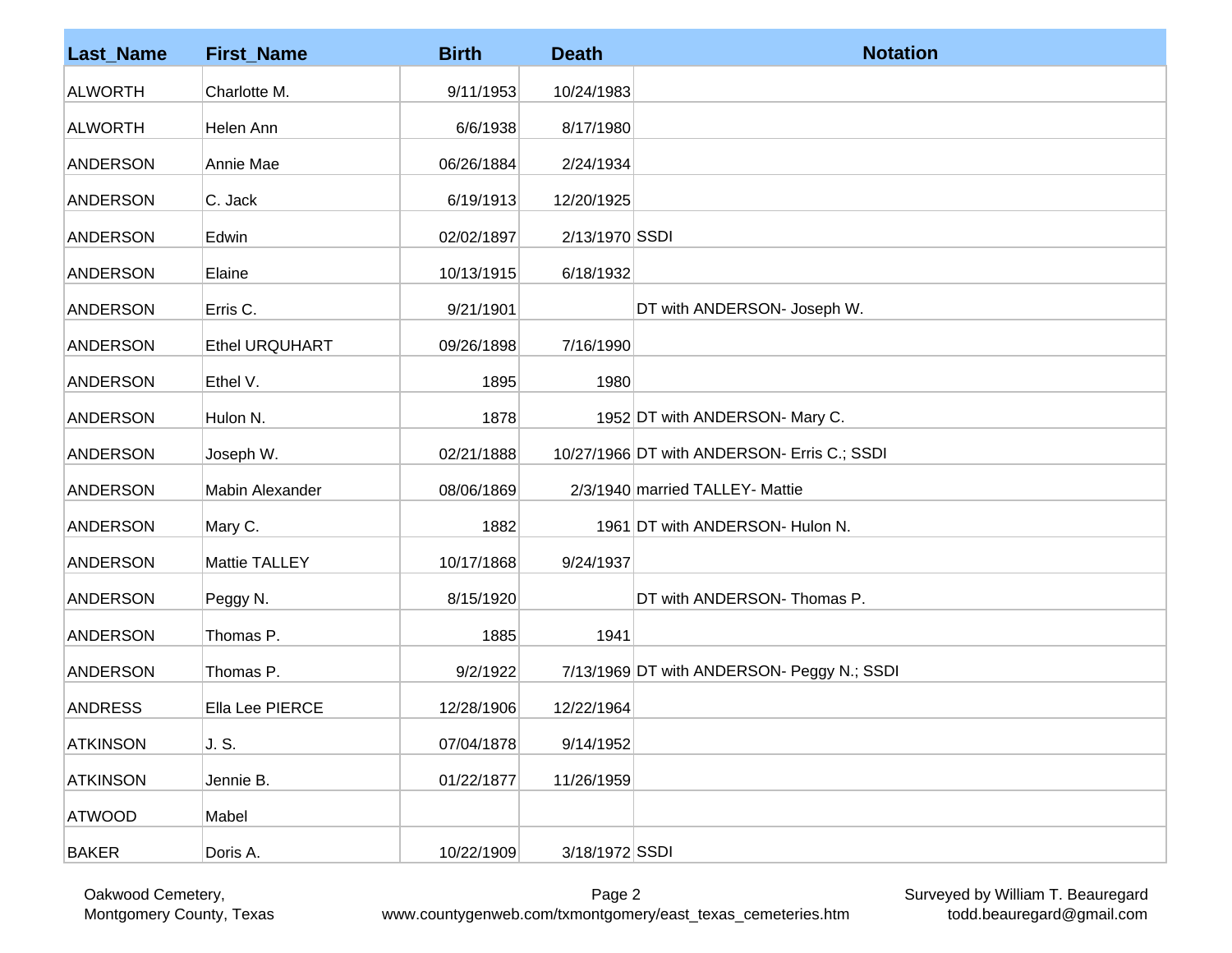| <b>Last_Name</b>  | <b>First_Name</b> | <b>Birth</b> | <b>Death</b>    | <b>Notation</b>                                                   |
|-------------------|-------------------|--------------|-----------------|-------------------------------------------------------------------|
| <b>BAKER</b>      | Frank W.          | 11/06/1864   | 2/15/1937       |                                                                   |
| <b>BAKER</b>      | Joseph Ernest     | 8/1/1912     |                 | 8/13/1990 DT with BAKER- Modine KNUDSON; SSDI                     |
| <b>BAKER</b>      | Joseph W.         | 05/28/1880   | 9/29/1956       |                                                                   |
| <b>BAKER</b>      | Lucy PIERCE       | 11/23/1890   | 3/25/1989 SSDI  |                                                                   |
| <b>BAKER</b>      | Maggie L.         | 03/27/1882   | 6/11/1944       |                                                                   |
| <b>BAKER</b>      | Modine KNUDSON    | 11/29/1912   |                 | 12/10/1999 DT with BAKER- Joseph Ernest; married 05/04/1941; SSDI |
| <b>BAKER</b>      | <b>Nettie</b>     | 02/06/1877   | 10/3/1923       |                                                                   |
| <b>BAKER</b>      | Ralph W.          | 8/13/1907    | 11/15/1982 SSDI |                                                                   |
| <b>BALL</b>       | Carrie Bell       | 07/05/1875   |                 | 9/24/1913 DT with BALL- William J.                                |
| <b>BALL</b>       | William J.        | 10/21/1874   |                 | 8/10/1931 DT with BALL- Carrie Bell                               |
| <b>BARCLAY</b>    |                   |              |                 | family plot with no stones                                        |
| <b>BARLTE</b>     | Q. W.             | 04/18/1849   | 11/04/1893      |                                                                   |
| <b>BARNABY</b>    | Christopher C.    | 11/05/1863   | 6/5/1935        |                                                                   |
| <b>BARNABY</b>    | Martha Jane       | 11/16/1865   | 7/2/1961        |                                                                   |
| <b>BARTHELEMY</b> | Marjorie S.       | 5/7/1918     |                 | 8/24/1998 DT with BARTHELEMY- Raymond J.; SSDI                    |
| <b>BARTHELEMY</b> | Raymond J.        | 9/8/1912     |                 | 1/10/1987 DT with BARTHELEMY- Marjorie S.; SSDI                   |
| <b>BARTLE</b>     | Clifton           | 04/13/1899   |                 | 7/17/1901 son of Otis and Mabel BARTLE                            |
| <b>BARTLE</b>     | Eura COLEMAN      | 04/16/1892   |                 | 4/13/1977 DT with BARTLE- Frank B.;                               |
| <b>BARTLE</b>     | Frank B.          | 06/12/1886   |                 | 9/29/1940 DT with BARTLE- Eura COLEMAN                            |
| <b>BARTLE</b>     | Martha E.         | 03/21/1857   | 10/14/1934      |                                                                   |
| <b>BATEMAN</b>    | Jacob             | 1874         | 1912            |                                                                   |
| <b>BATEMAN</b>    | Sarah F.          | 1856         | 1905            |                                                                   |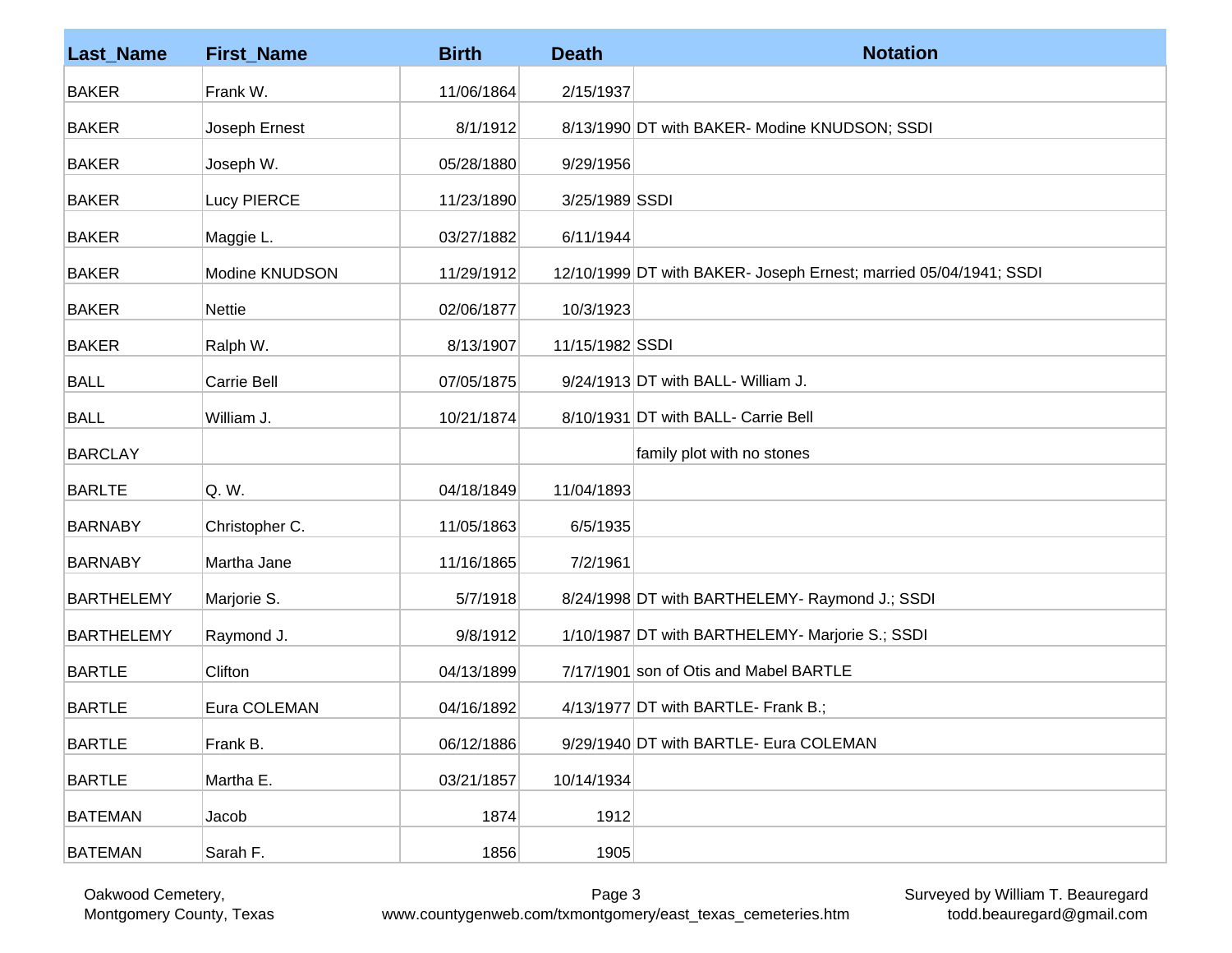| <b>Last_Name</b> | <b>First_Name</b>         | <b>Birth</b> | <b>Death</b>   | <b>Notation</b>                        |
|------------------|---------------------------|--------------|----------------|----------------------------------------|
| <b>BEARD</b>     | Covy A.                   | 04/19/1886   |                | 5/5/1953 DT with BEARD- O. Blanche     |
| <b>BEARD</b>     | O. Blanche                | 12/11/1886   |                | 8/17/1975 DT with BEARD- Covy A.; SSDI |
| <b>BEATY</b>     | J. T.                     | 08/05/1856   | 6/23/1936      |                                        |
| <b>BEAZLEY</b>   | Alexander H.              | 1868         |                | 1963 DT with BEAZLEY- Florence         |
| <b>BEAZLEY</b>   | Florence                  | 1876         |                | 1956 DT with BEAZLEY- Alexander H.     |
| <b>BECK</b>      | <b>Alfred Heaton</b>      | 12/25/1872   | 3/20/1952      |                                        |
| <b>BECK</b>      | Anthony H.                | 06/02/1866   |                | 11/24/1928 DT with BECK- Sarah Jane    |
| <b>BECK</b>      | Laverne TURNER            | 10/23/1921   | 1/12/1993 SSDI |                                        |
| <b>BECK</b>      | Margaret Elizabeth CARSOI | 12/06/1872   | 9/13/1949      |                                        |
| <b>BECK</b>      | Ralph Lee                 | 10/7/1911    | 11/5/1987 SSDI |                                        |
| <b>BECK</b>      | <b>Richard Dean</b>       | 12/1/1949    | 1/19/1975      |                                        |
| <b>BECK</b>      | Sarah Jane                | 01/02/1869   |                | 12/13/1928 DT with BECK- Anthony H.    |
| <b>BECKHAM</b>   | Bill                      | 9/20/1900    | 7/9/1958       |                                        |
| <b>BECKHAM</b>   | Della H.                  | 03/01/1889   | 1/21/1955      |                                        |
| <b>BECKHAM</b>   | Hula McLEAN               | 04/06/1893   | 4/16/1972      |                                        |
| <b>BECKHAM</b>   | John W.                   | 12/25/1865   | 10/2/1938      |                                        |
| <b>BECKHAM</b>   | Virginia B.               | 01/16/1864   | 9/21/1951      |                                        |
| <b>BELL</b>      | Frank                     | 1/14/1916    |                | $1/18/1916$ son of L. J. and Ora BELL  |
| <b>BELL</b>      | J. M.                     | 1875         | 1934           |                                        |
| <b>BELL</b>      | Ora Mae                   | 04/07/1891   |                | 11/7/1918 wife of L. J. BELL           |
| <b>BELLNOSKI</b> | Ella                      | 11/24/1880   | 9/13/1962      |                                        |
| <b>BELLNOSKI</b> | W.O.                      | 03/01/1888   | 1/26/1954      |                                        |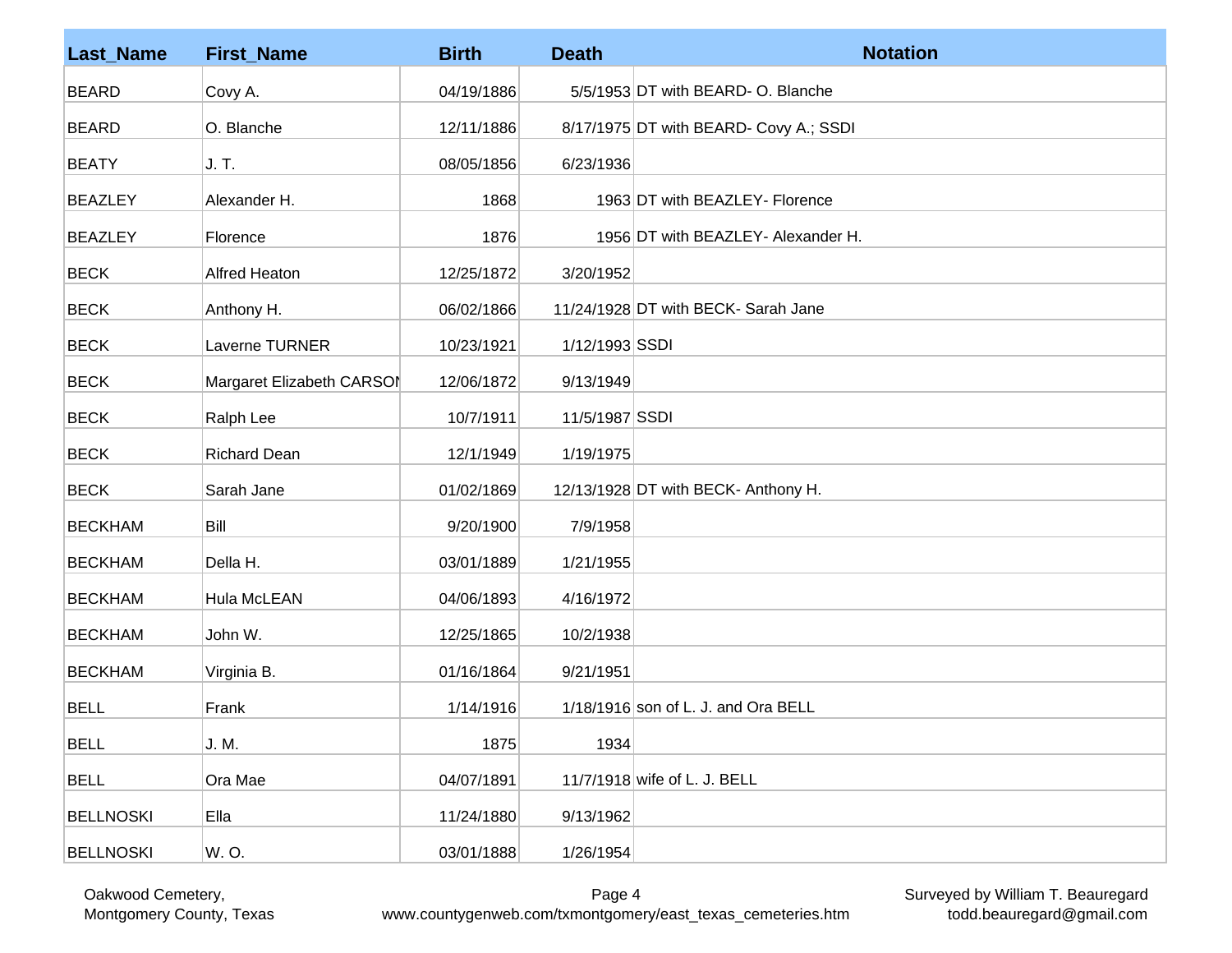| <b>Last_Name</b> | <b>First_Name</b>     | <b>Birth</b> | <b>Death</b> | <b>Notation</b>                               |
|------------------|-----------------------|--------------|--------------|-----------------------------------------------|
| <b>BENDY</b>     | H. W. Jr.             | 12/06/1876   | 12/25/1911   |                                               |
| <b>BENGE</b>     | <b>Cecil Beatrice</b> | 12/11/1906   | 2/4/1968     |                                               |
| <b>BENNETT</b>   | Bettie R.             | 1888         | 1974         |                                               |
| <b>BENNETT</b>   | Carrie P.             | 1891         | 1962         |                                               |
| <b>BENNETT</b>   | Howard                | 1890         | 1935         |                                               |
| <b>BENNETT</b>   | Irene                 | 1871         | 1931         |                                               |
| <b>BENNETT</b>   | J. O. H.              | 1862         | 1933         |                                               |
| <b>BENNETT</b>   | M. O.                 | 1888         | 1949         |                                               |
| <b>BENTLEY</b>   | Harvey                | 08/--/1883   | 7/28/1908    |                                               |
| <b>BENTLEY</b>   | Ina                   | 1884         | 1916         |                                               |
| <b>BERRY</b>     | Clara FALVEY          | 7/6/1900     |              | 2/3/1996 DT with BERRY- William Bryan; SSDI   |
| <b>BERRY</b>     | Mozelle UZZELL        | 12/8/1904    | 1/31/1968    |                                               |
| <b>BERRY</b>     | William Bryan         | 05/13/1896   |              | 5/7/1973 DT with BERRY- Clara FALVEY; SSDI    |
| <b>BESSER</b>    | Thomas Hamilton       | 01/21/1898   | 11/22/1925   |                                               |
| <b>BLACK</b>     | <b>Alice MATTHEWS</b> | 11/19/1899   |              | 11/2/1983 DT with BLACK- Thomas Henry; SSDI   |
| <b>BLACK</b>     | <b>Guy Henry</b>      | 9/30/1929    | 7/1/1980     |                                               |
| <b>BLACK</b>     | Ida Bodesia           | 01/08/1871   | 2/2/1939     |                                               |
| <b>BLACK</b>     | <b>Russell Lee</b>    | 11/29/1868   | 4/21/1949    |                                               |
| <b>BLACK</b>     | Thomas A.             | 02/09/1843   | 2/27/1926    |                                               |
| <b>BLACK</b>     | Thomas Henry          | 09/16/1894   |              | 4/11/1979 DT with BLACK- Alice MATTHEWS; SSDI |
| <b>BLAIR</b>     | Bethel A.             | 12/18/1875   | 7/20/1935    |                                               |
| <b>BLAIR</b>     | Charles F.            | 10/20/1904   | 3/22/1953    |                                               |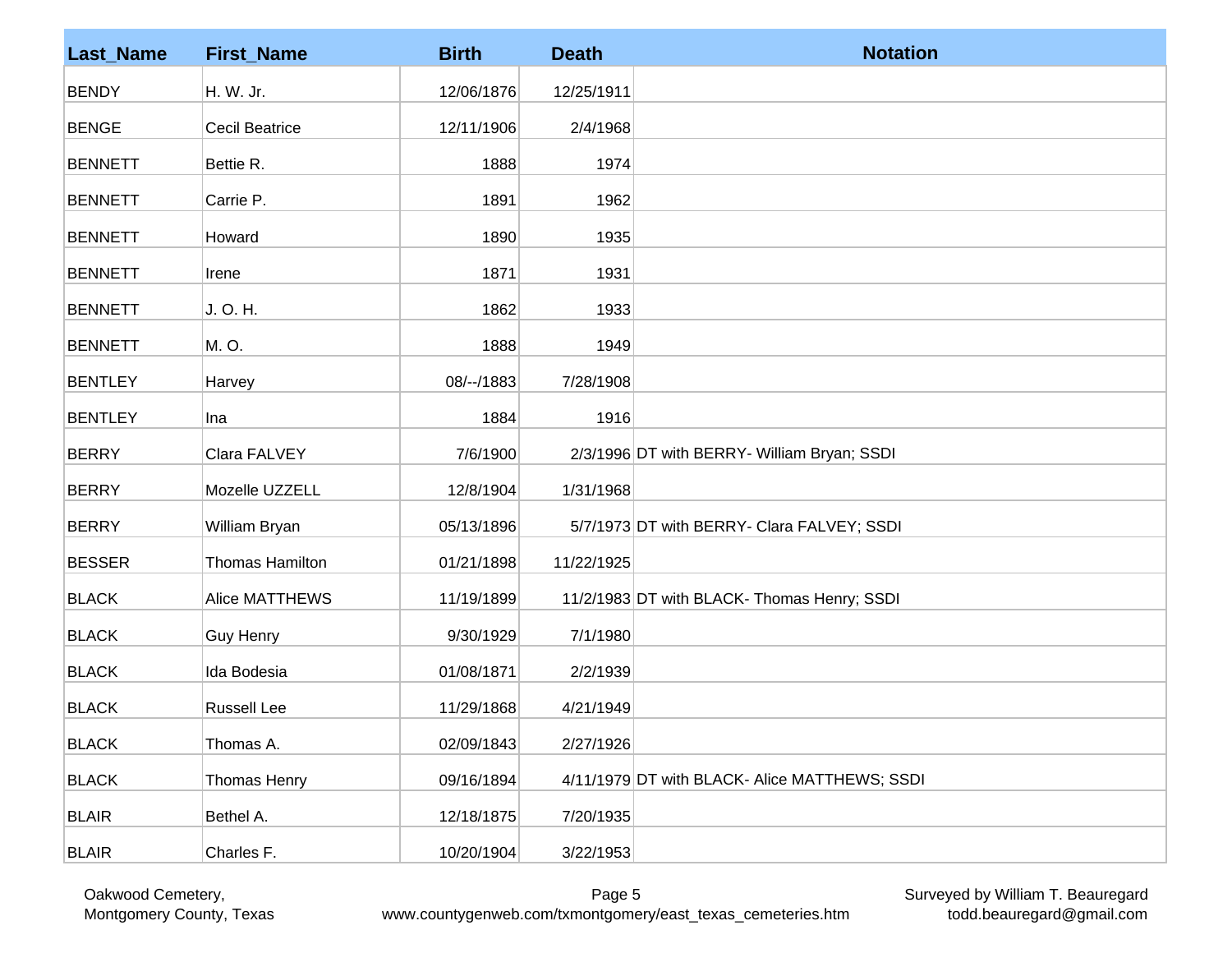| <b>Last_Name</b> | <b>First_Name</b> | <b>Birth</b> | <b>Death</b> | <b>Notation</b>                                 |
|------------------|-------------------|--------------|--------------|-------------------------------------------------|
| <b>BLAIR</b>     | Emma ATKINSON     | 11/17/1860   | 1/26/1932    |                                                 |
| <b>BLAIR</b>     | John K.           | 06/20/1847   | 4/13/1925    |                                                 |
| <b>BOEHLER</b>   | Carl John         | 1896         | 1927         |                                                 |
| <b>BOEHLER</b>   | <b>Willie Lee</b> | 8/26/1908    | 2/28/1930    |                                                 |
| <b>BOLES</b>     | Geraldine K.      | 1/26/1923    |              | DT with BOLES- Howard Lee                       |
| <b>BOLES</b>     | Hayward           | 1886         | 1908         |                                                 |
| <b>BOLES</b>     | <b>Howard Lee</b> | 1/14/1913    |              | 6/24/1998 DT with BOLES- Geraldine K.           |
| <b>BOLES</b>     | J. A.             | 1854         | 1918         |                                                 |
| <b>BOLES</b>     | Leola B. GALENA   | 1881         | 1899         |                                                 |
| <b>BOLES</b>     | Mae BURKE         | 12/11/1893   | 9/23/1973    |                                                 |
| <b>BOLES</b>     | William H.        | 02/28/1884   | 10/28/1933   |                                                 |
| <b>BOTTOMS</b>   | Lilla ROSS        | 1903         | 1935         |                                                 |
| <b>BOZARTH</b>   | Carl              | 1894         | 1910         |                                                 |
| <b>BOZARTH</b>   | Louisa            | 1860         | 1946         |                                                 |
| <b>BOZARTH</b>   | Stephen P.        | 1849         | 1917         |                                                 |
| <b>BRADLEY</b>   | <b>Beverly</b>    |              |              | 12/15/1910 is the only date listed on the stone |
| <b>BRADLEY</b>   | Clifton           | 11/07/1895   | 2/4/1955     |                                                 |
| <b>BRADLEY</b>   | Estelle           | 01/12/1870   | 3/22/1963    |                                                 |
| <b>BRADLEY</b>   | Eugenia           | 12/2/1904    | 2/3/1925     |                                                 |
| <b>BRADLEY</b>   | Robert L.         | 06/22/1892   | 6/17/1935    |                                                 |
| <b>BRADLEY</b>   | Robert S.         | 09/19/1858   | 2/25/1926    |                                                 |
| <b>BRANTLEY</b>  | S. T. Mrs.        | 01/22/185-   | 3/20/1902    |                                                 |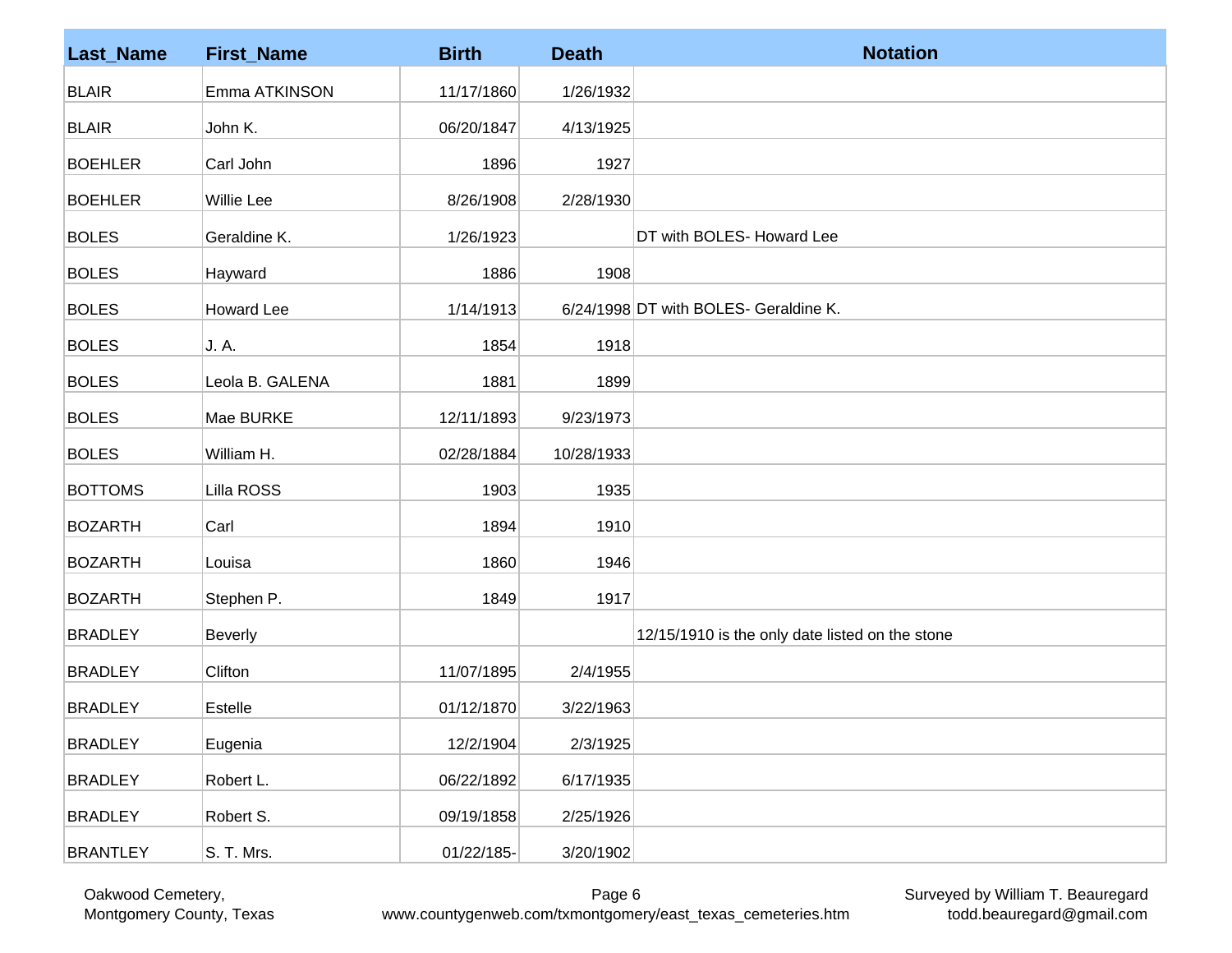| <b>Last_Name</b> | <b>First_Name</b>    | <b>Birth</b> | <b>Death</b>    | <b>Notation</b>                                                     |
|------------------|----------------------|--------------|-----------------|---------------------------------------------------------------------|
| <b>BRITTIAN</b>  | Mossie VEATCH        | 09/04/1898   | 11/11/1928      |                                                                     |
| <b>BRITTON</b>   | Cora B.              | 1873         | 1947            |                                                                     |
| <b>BRITTON</b>   | Gordon               | 02/13/1898   |                 | 9/28/1918 son of Mr. and Mrs. T. F. BRITTON; died in Julons- France |
| <b>BRITTON</b>   | Hayden Hayes         | 12/7/1904    | 10/2/1947       |                                                                     |
| <b>BRITTON</b>   | Thomas F.            | 1874         | 1938            |                                                                     |
| <b>BROGDON</b>   | Anna E.              | 06/22/1868   |                 | 10/4/1951 DT with BROGDON- Jacob V.                                 |
| <b>BROGDON</b>   | Dora CONNAUGHTON     | 01/31/1892   | 5/1/1976 SSDI   |                                                                     |
| <b>BROGDON</b>   | J. Ross              | 1894         | 1952            |                                                                     |
| <b>BROGDON</b>   | J. Whit              | 01/28/1897   |                 | 4/20/1957 DT with BROGDON- Sue D.                                   |
| <b>BROGDON</b>   | Jacob V.             | 01/22/1866   |                 | 2/28/1952 DT with BROGDON- Anna E.                                  |
| <b>BROGDON</b>   | Sue D.               | 8/23/1902    |                 | 9/19/1964 DT with BROGDON- J. Whit                                  |
| <b>BROOKE</b>    | Laura Maxey          | 1888         | 1937            |                                                                     |
| <b>BROWN</b>     | <b>Audrey PIERCE</b> | 4/30/1908    |                 |                                                                     |
| <b>BROWN</b>     | <b>Bernice POOL</b>  | 1876         | 1967            |                                                                     |
| <b>BROWN</b>     | Eliza C.             | 1850         | 1939            |                                                                     |
| <b>BROWN</b>     | Emmett A.            | 1871         |                 | 1968 SSDI                                                           |
| <b>BROWN</b>     | George W.            | 1851         | 1932            |                                                                     |
| <b>BROWN</b>     | Irene GARY FOSTER    | 1865         |                 | 1934 daughter of Sophie and O. O. FOSTER                            |
| <b>BROWN</b>     | J. M.                | 03/18/1865   | 1/10/1903       |                                                                     |
| <b>BROWN</b>     | Monetta ROLLO        | 9/3/1909     | 11/13/1995 SSDI |                                                                     |
| <b>BROWN</b>     | Paul M.              | 1/23/1906    |                 | 10/19/1994 DT with BROWN- Reecie C.; SSDI                           |
| <b>BROWN</b>     | Reecie C.            | 07/14/1878   |                 | 2/12/1922 DT with BROWN- Paul M.                                    |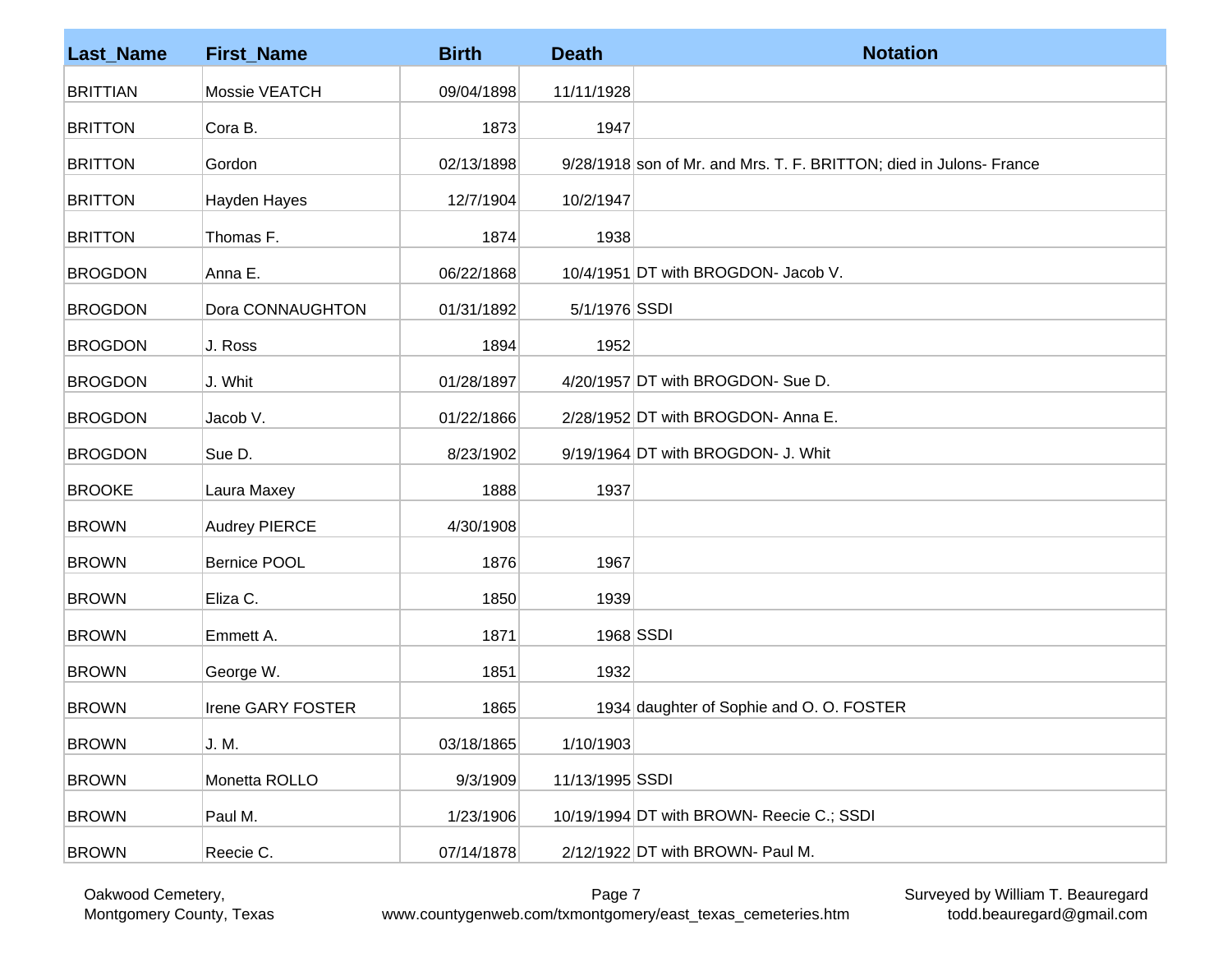| <b>Last_Name</b> | <b>First_Name</b>     | <b>Birth</b> | <b>Death</b> | <b>Notation</b>                           |
|------------------|-----------------------|--------------|--------------|-------------------------------------------|
| <b>BROWNLEE</b>  | Carol                 | 10/2/1943    | 10/5/1943    |                                           |
| <b>BRUMBLE</b>   | E.O.                  | 09/04/1887   | 1/4/1913 WOW |                                           |
| <b>BUCKHOLTS</b> |                       |              |              | family plot with no names or dates        |
| <b>BUFF</b>      | Jno. L.               | 05/23/1880   | 12/5/1918    |                                           |
| <b>BURFORD</b>   | Helen T. MADELEY      | 10/04/1879   | 5/4/1939     |                                           |
| <b>BURGESS</b>   | Eddie H.              | 1901         | 1985         |                                           |
| <b>BURGESS</b>   | John                  | 04/14/1859   |              | 4/23/1948 DT with BURGESS- Mary           |
| <b>BURGESS</b>   | Mary                  | 05/16/1864   |              | 6/7/1950 DT with BURGESS- John            |
| <b>BURNS</b>     | Don W.                | 9/4/1923     | 8/2/1979     |                                           |
| <b>BURNS</b>     | Fannie M.             | 08/20/1841   | 4/28/1908    |                                           |
| <b>BURNS</b>     | L.                    | 12/18/1894   | 12/20/1928   |                                           |
| <b>BURROW</b>    | <b>Hazel Dee</b>      | 07/16/1899   |              | 12/13/1989 DT with BURROW- James Ed; SSDI |
| <b>BURROW</b>    | James Ed              | 09/19/1895   |              | 10/27/1940 DT with BURROW- Hazel Dee      |
| <b>BUSSLART</b>  | Mary Jewel            | 3/4/1911     | 1/26/1968    |                                           |
| <b>BUSSLART</b>  | Samuel Oliver         | 4/29/1909    | 12/23/1973   |                                           |
| <b>BUTLER</b>    | Alice CHANDLER        | 1880         | 1904         |                                           |
| <b>BUTLER</b>    | Emma                  | 09/05/1873   |              | 4/29/1945 DT with BUTLER- Joe             |
| <b>BUTLER</b>    | <b>Eugene Earnest</b> | 1876         | 1965         |                                           |
| <b>BUTLER</b>    | Joe                   | 03/15/1863   |              | DT with BUTLER- Emma                      |
| <b>BUTLER</b>    | John Bryant           | 1898         | 1953         |                                           |
| <b>BUTLER</b>    | John Eugene           | 07/07/1897   | 5/18/1905    |                                           |
| <b>BUTLER</b>    | John Irion Jr.        | 2/15/1910    |              | 7/19/1988 Uncle Toad                      |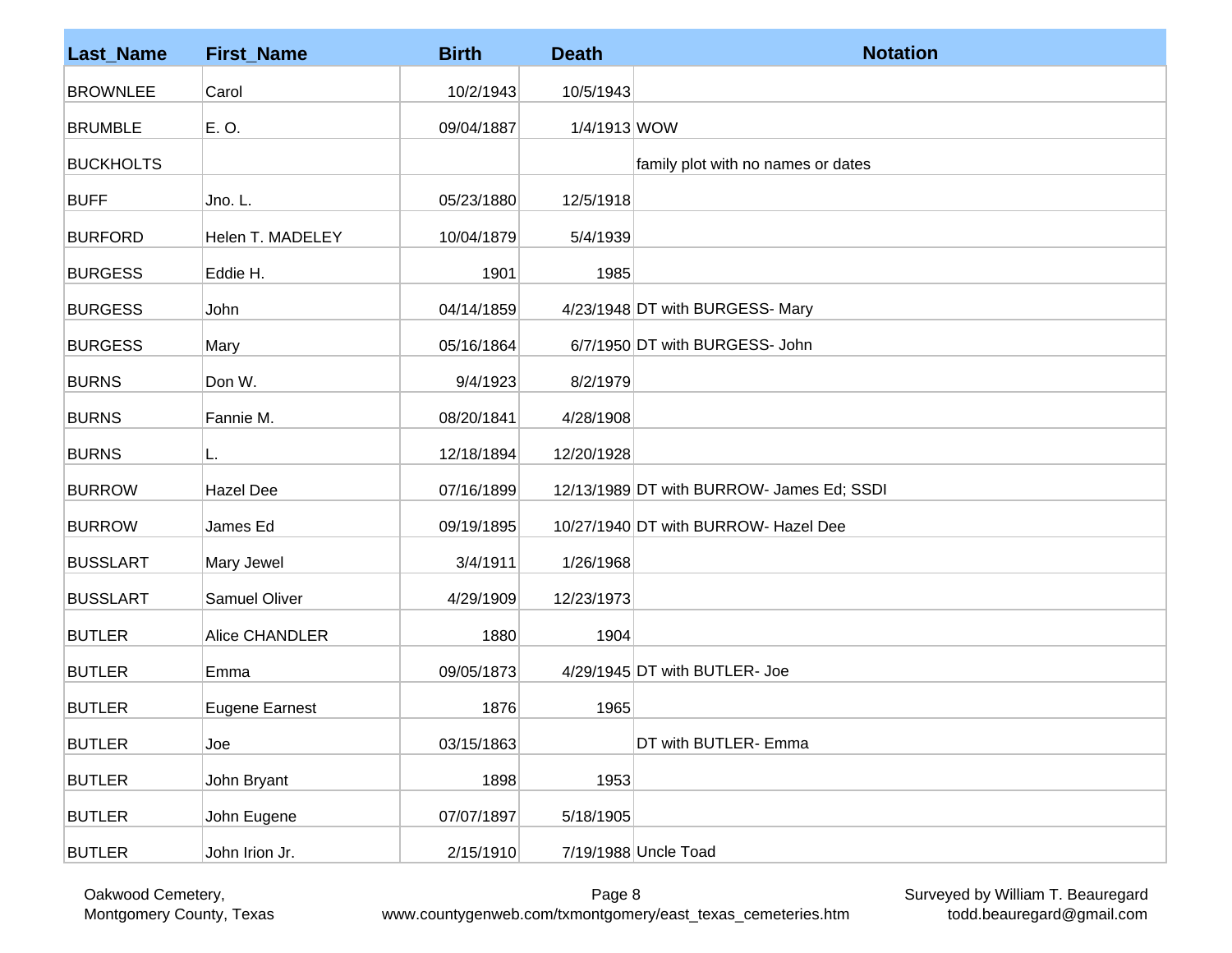| <b>Last_Name</b> | <b>First_Name</b>   | <b>Birth</b> | <b>Death</b> | <b>Notation</b>                               |
|------------------|---------------------|--------------|--------------|-----------------------------------------------|
| <b>BUTLER</b>    | John Irion Sr.      | 03/12/1874   | 6/30/1948    |                                               |
| <b>BUTLER</b>    | Mamie E.            | 07/24/1874   | 2/2/1928     |                                               |
| <b>BUTLER</b>    | Mary Ann Francis    | 1/18/1912    | 10/18/1914   |                                               |
| <b>BUTLER</b>    | Paul Kayser         | 1/13/1940    | 7/30/1996    |                                               |
| <b>BUTLER</b>    | Vernon F.           | 8/27/1901    | 1/28/1918    |                                               |
| <b>CABINESS</b>  | Wilbur              |              |              | son of F. M. and L. A. CABINESS; age 6 months |
| <b>CABLE</b>     | Alma D.             | 1/8/1910     | 11/7/1938    |                                               |
| <b>CABLE</b>     | Henry M.            | 1881         | 1941         |                                               |
| <b>CABLE</b>     | Henry M. Jr.        | 7/2/1914     | 11/29/1967   |                                               |
| <b>CABLE</b>     | <b>Walter Fay</b>   | 2/25/1906    | 5/27/1928    |                                               |
| <b>CADENHEAD</b> | Amelia              | 1880         | 1921         |                                               |
| <b>CADENHEAD</b> | James M.            | 1869         | 1954         |                                               |
| <b>CADENHEAD</b> | Medea S.            | 1891         | 1976         |                                               |
| <b>CALFEE</b>    | Ruby Lee EVERETT    | 1/8/1914     | 10/17/1988   |                                               |
| <b>CAMPBELL</b>  | Benjamin Camm       | 12/05/1884   | 12/6/1952    |                                               |
| <b>CAMPBELL</b>  | <b>Bertie BOLES</b> | 06/13/1890   | 8/20/1958    |                                               |
| <b>CANINE</b>    | Preston             | 10/14/1914   |              | 4/30/1920 son of C. V. and Mamie CANINE       |
| <b>CARGILL</b>   | Paul Dean           | 5/20/1925    |              | 6/3/1925 son of Paul and Ruby CARGILL         |
| <b>CARGILL</b>   | Ruby DEAN           | 8/28/1905    | 7/6/1936     |                                               |
| <b>CARMACK</b>   | Jewel DRACE         | 12/16/1905   | 8/21/1949    |                                               |
| <b>CARNES</b>    | Alton Lee           | 1/21/1905    |              | 4/19/1986 DT with CARNES- Josephine Lou       |
| <b>CARNES</b>    | Arthur L.           | 05/10/1870   | 11/26/1921   |                                               |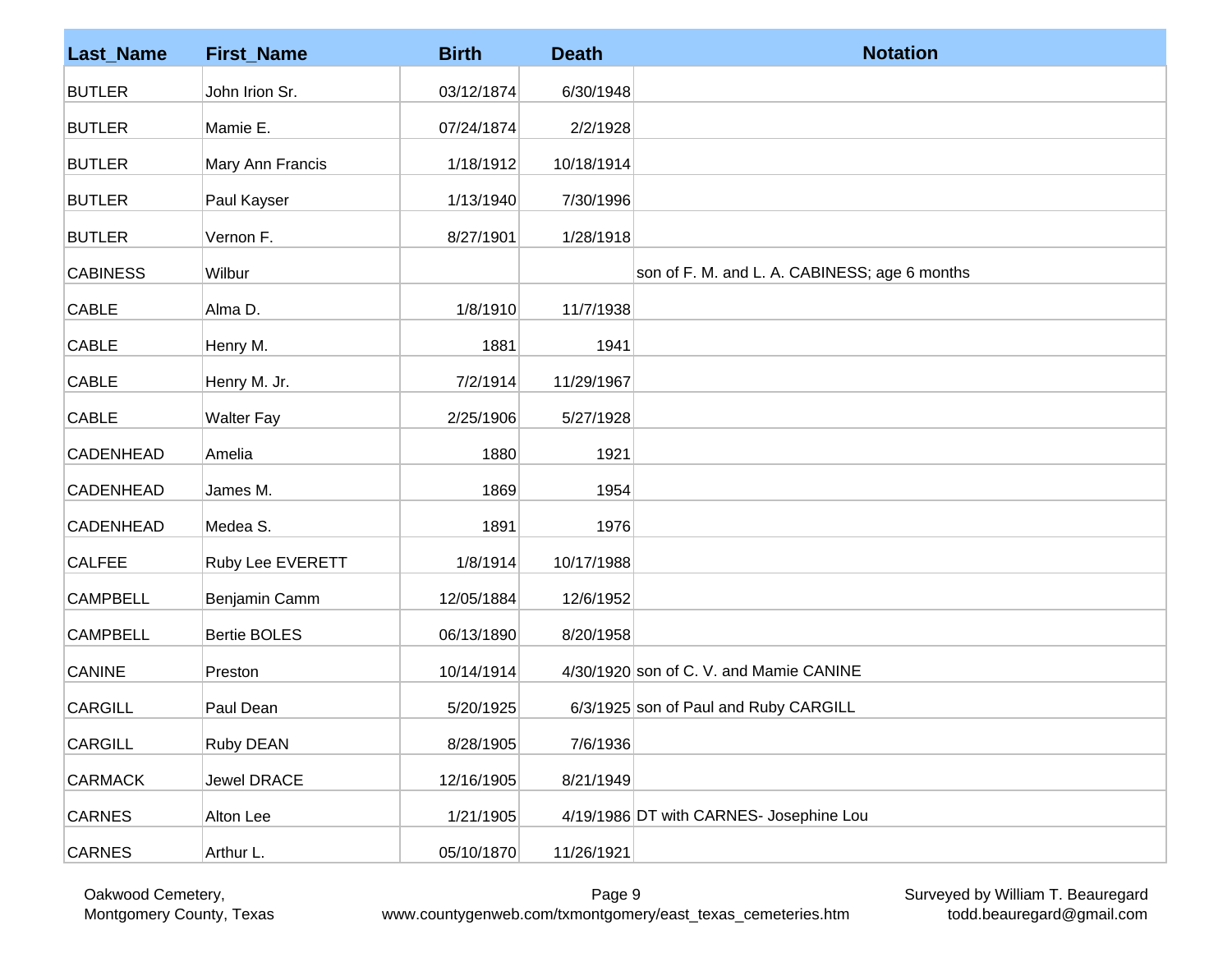| <b>Last_Name</b>  | <b>First_Name</b> | <b>Birth</b> | <b>Death</b> | <b>Notation</b>                                                |
|-------------------|-------------------|--------------|--------------|----------------------------------------------------------------|
| <b>CARNES</b>     | Clara L.          | 05/30/1880   | 10/7/1972    |                                                                |
| <b>CARNES</b>     | Josephine Lou     | 11/30/1908   |              | 1/31/1997 DT with CARNES- Alton Lee                            |
| <b>CARNES</b>     | N. C.             | 03/16/1842   | 9/28/1922    |                                                                |
| <b>CARNOCHAN</b>  | Kate              |              |              | 01/29/1846 is the only date on the stone; wife of CARNOCHAN-N. |
| <b>CARNOCHAN</b>  | <b>Nick</b>       | 09/24/1843   | 4/27/1929    |                                                                |
| <b>CARTER</b>     | Annie STEUSSY     | 05/21/1859   | 10/26/1919   |                                                                |
| <b>CARTWRIGHT</b> | Ada STEPHENS      | 03/23/1884   | 4/19/1964    |                                                                |
| <b>CARTWRIGHT</b> | Maurine B.        | 8/17/1905    |              | 4/11/1995 DT with CARTWRIGHT- Rex H.                           |
| <b>CARTWRIGHT</b> | Rex H.            | 9/10/1902    |              | 5/19/1985 DT with CARTWRIGHT- Maurine B.                       |
| <b>CASE</b>       | George            | 04/08/1887   | 6/29/1953    |                                                                |
| <b>CASWELL</b>    | J. W.             | 01/22/1861   | 2/21/1935    |                                                                |
| <b>CATRON</b>     | Ronald Lee        | 8/31/1951    |              | 9/1/1951 son of Verna CATRON                                   |
| <b>CATRON</b>     | Verna             | 11/29/1913   | 10/8/1964    |                                                                |
| <b>CAWTHON</b>    | Jinnie L.         | 01/29/1896   | 11/21/1937   |                                                                |
| <b>CHANDLER</b>   | Jason C.          | 03/11/1843   | 02/02/1896   |                                                                |
| <b>CHANDLER</b>   | Willie J.         | 1860         | 1904         |                                                                |
| <b>CHANDLER</b>   | Willie Wood Nee   | 1890         | 1904         |                                                                |
| <b>CHISOLM</b>    | Edgar C.          | 01/30/1862   | 4/24/1937    |                                                                |
| <b>CHISOLM</b>    | Essie L.          | 06/01/1876   | 12/23/1956   |                                                                |
| <b>CHRISTIAN</b>  | David Monroe      | 1924         | 1978         |                                                                |
| <b>CLARKE</b>     | Eva SATTERWHITE   | 10/22/1908   | 8/6/1991     |                                                                |
| <b>CLARKE</b>     | Hester D.         |              | 10/25/1946   |                                                                |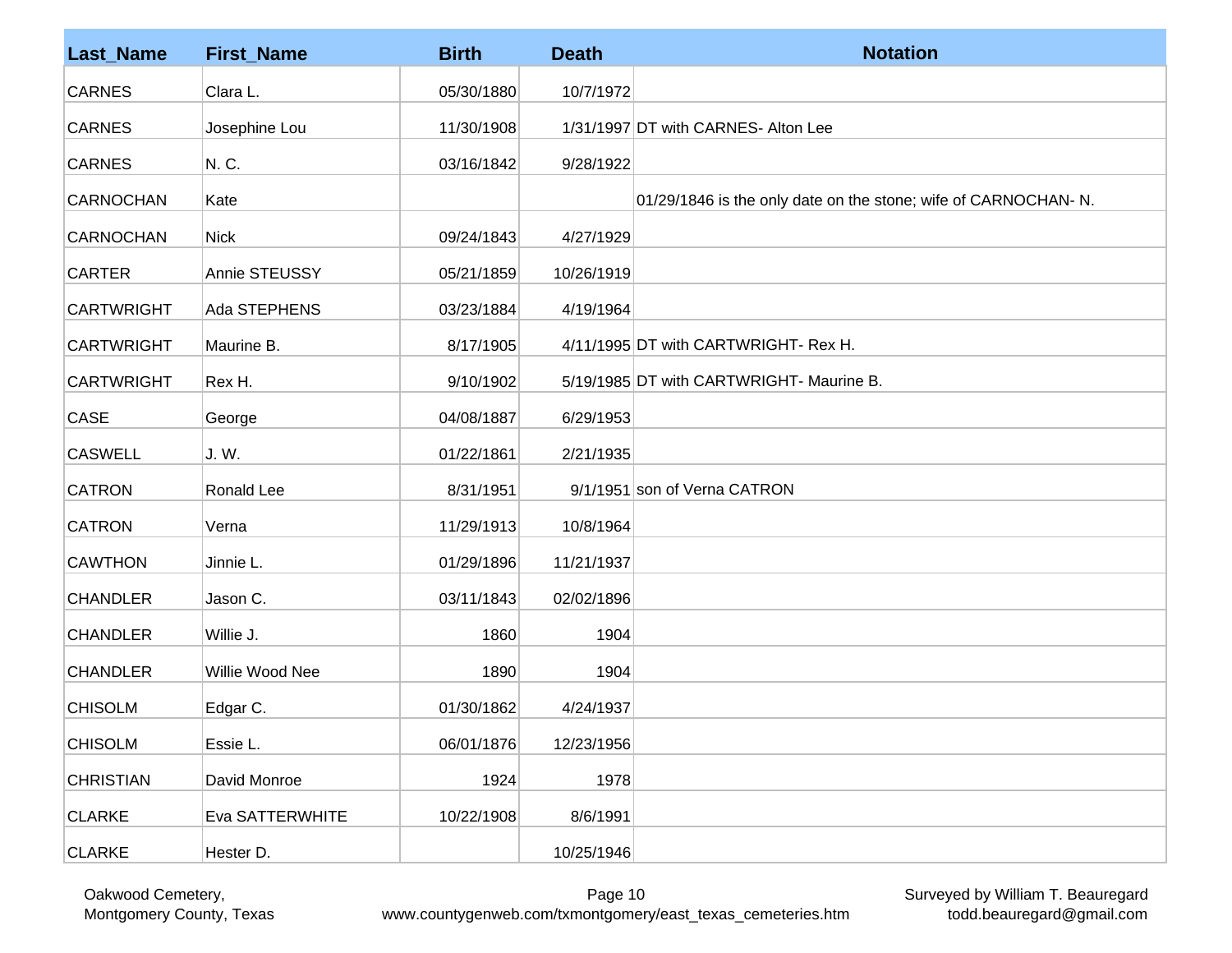| <b>Last_Name</b>  | <b>First_Name</b>      | <b>Birth</b> | <b>Death</b> | <b>Notation</b>                     |
|-------------------|------------------------|--------------|--------------|-------------------------------------|
| <b>CLARKE</b>     | W. H.                  | 1860         | 1927         |                                     |
| <b>CLAYTON</b>    | Albert N.              | 1870         |              | 1941 DT with CLAYTON- Annie B.      |
| <b>CLAYTON</b>    | Annie B.               | 1873         |              | 1948 DT with CLAYTON- Albert N.     |
| <b>CLEARWATER</b> | Jennie                 | 07/29/1890   |              | 5/14/1975 DT with CLEARWATER-Tom    |
| <b>CLEARWATER</b> | Tom                    | 09/26/1880   |              | 1/8/1970 DT with CLEARWATER- Jennie |
| <b>CLONINGER</b>  | Sophie WILLIAMS        | 5/31/1907    | 9/17/1952    |                                     |
| <b>COCHRAN</b>    | Clara                  | 12/10/1905   | 9/11/1970    |                                     |
| <b>COCHRAN</b>    | Fred                   | 8/1/1904     | 10/29/1967   |                                     |
| <b>COCHRAN</b>    | Fred Jr.               | 2/8/1927     | 12/17/1983   |                                     |
| <b>COCHRAN</b>    | <b>Gladys McKINNEY</b> | 3/30/1922    | 8/12/1976    |                                     |
| <b>COCHRAN</b>    | Kermit                 | 1924         | 1928         |                                     |
| <b>COCHRAN</b>    | Laura S.               | 07/07/1867   | 10/16/1949   |                                     |
| <b>COCHRAN</b>    | Lucille TAYLOR         | 03/20/1896   | 1/13/1969    |                                     |
| <b>COCHRAN</b>    | T. M.                  | 1864         | 1934         |                                     |
| <b>COCHRAN</b>    | Virgil C.              | 02/01/1890   | 10/1/1950    |                                     |
| <b>COCHRAN</b>    | William A.             | 02/18/1886   | 4/28/1962    |                                     |
| <b>COE</b>        | Arlord F.              | 10/10/1924   | 5/28/1998    |                                     |
| <b>COE</b>        | Charles L.             | 04/12/1885   | 5/27/1931    |                                     |
| COE               | Helen WYATT            | 4/28/1923    |              |                                     |
| COE               | Iona E.                | 08/26/1895   | 3/30/1962    |                                     |
| <b>COLEMAN</b>    | Charles F.             | 8/15/1906    | 6/23/1937    |                                     |
| <b>COLEMAN</b>    | <b>Eleanor HAILEY</b>  | 10/19/1909   | 9/25/1978    |                                     |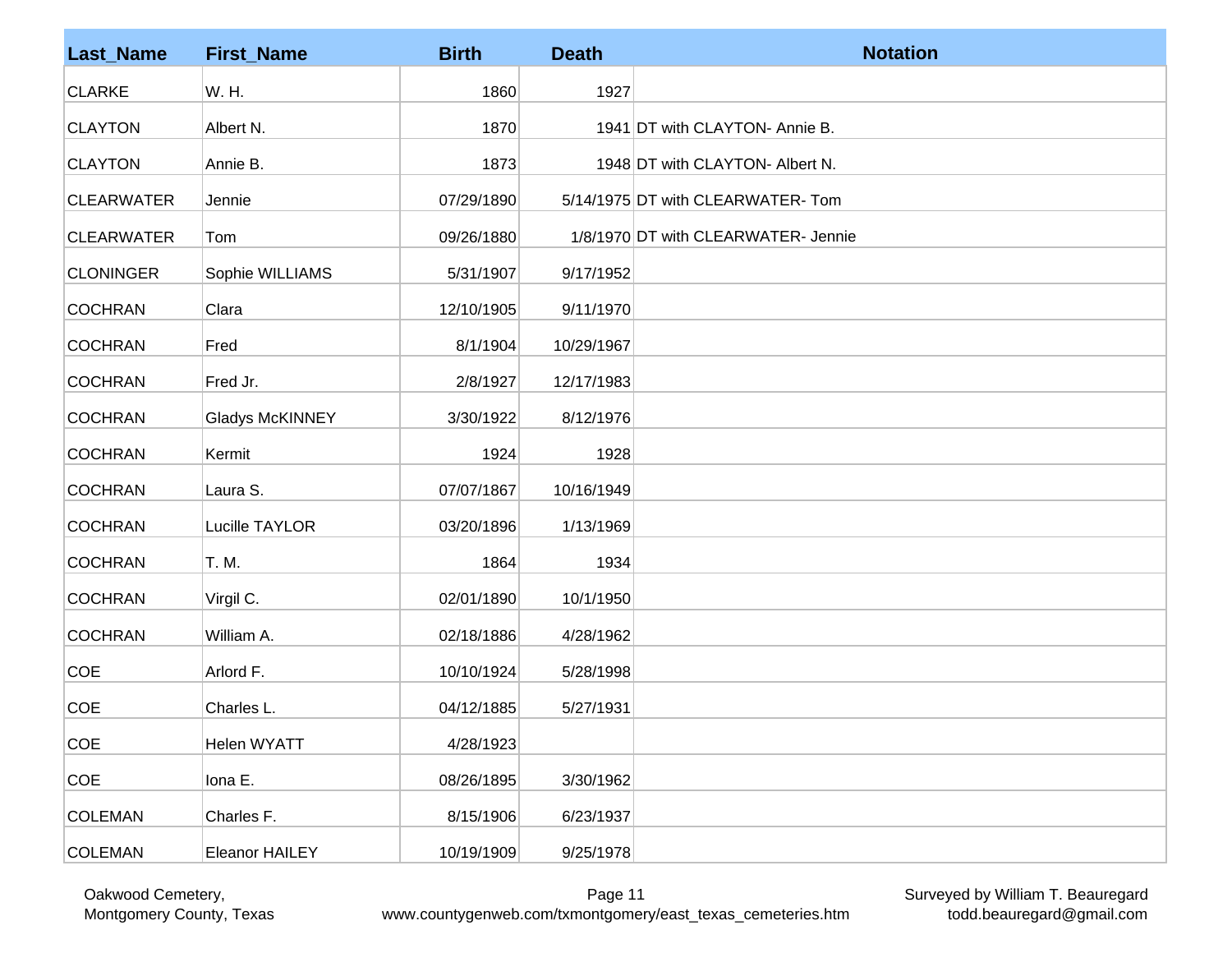| <b>Last_Name</b> | <b>First_Name</b>     | <b>Birth</b> | <b>Death</b> | <b>Notation</b>                           |
|------------------|-----------------------|--------------|--------------|-------------------------------------------|
| <b>COLEMAN</b>   | <b>Hallie William</b> | 2/24/1924    | 11/6/1983    |                                           |
| <b>COLEMAN</b>   | J. W.                 | 10/07/1875   | 1/30/1941    |                                           |
| <b>COLEMAN</b>   | James W. Jr.          | 9/20/1900    | 4/2/1974     |                                           |
| <b>COLEMAN</b>   | Margaret S.           | 02/28/1882   | 10/6/1969    |                                           |
| <b>COLLIER</b>   | Hugh                  | 06/30/1899   |              | 10/16/1900 son of J. W. and Della COLLIER |
| <b>COLLIER</b>   | J. F. Dr.             | 01/05/1863   | 12/28/1912   |                                           |
| <b>COLLINS</b>   | Edna C.               | 12/07/1869   | 12/27/1907   |                                           |
| <b>COLLINS</b>   | Raglin C.             | 1868         |              | 1943 DT with COLLINS- Zeffa M.            |
| <b>COLLINS</b>   | Zeffa M.              | 1872         |              | DT with COLLINS- Raglin C.                |
| <b>COMSTOCK</b>  | Arol G.               | 7/2/1919     | 12/22/1995   |                                           |
| <b>COMSTOCK</b>  | <b>Cyrus Benton</b>   | 07/17/1898   |              | 6/27/1973 DT with COMSTOCK- Naomi Lee     |
| <b>COMSTOCK</b>  | Cyrus L.              | 2/10/1918    | 11/29/1970   |                                           |
| <b>COMSTOCK</b>  | Naomi Lee             | 12/22/1896   |              | 2/22/1978 DT with COMSTOCK- Cyrus Benton  |
| <b>COMSTOCK</b>  | Sarah M.              | 02/11/1865   | 2/20/1935    |                                           |
| <b>CONROE</b>    | Anna Floy             | 09/01/1897   | 4/29/1977    |                                           |
| <b>CONROE</b>    | Edmond C.             | 10/23/1889   | 6/9/1967     |                                           |
| <b>CONROE</b>    | <b>Elbert Isaac</b>   | 12/19/1899   | 12/31/1962   |                                           |
| <b>CONROE</b>    | Hattie F.             | 07/09/1878   | 9/7/1933     |                                           |
| <b>CONROE</b>    | Thomas E.             | 2/16/1934    | 7/29/1959    |                                           |
| <b>CONROE</b>    | William M.            | 10/30/1870   | 1/16/1947    |                                           |
| <b>COOKSEY</b>   | Della C.              | 12/22/1879   | 4/8/1939     |                                           |
| <b>COOKSEY</b>   | Hattie A.             | 3/25/1903    |              | 3/5/1987 DT with COOKSEY- Orbie M.        |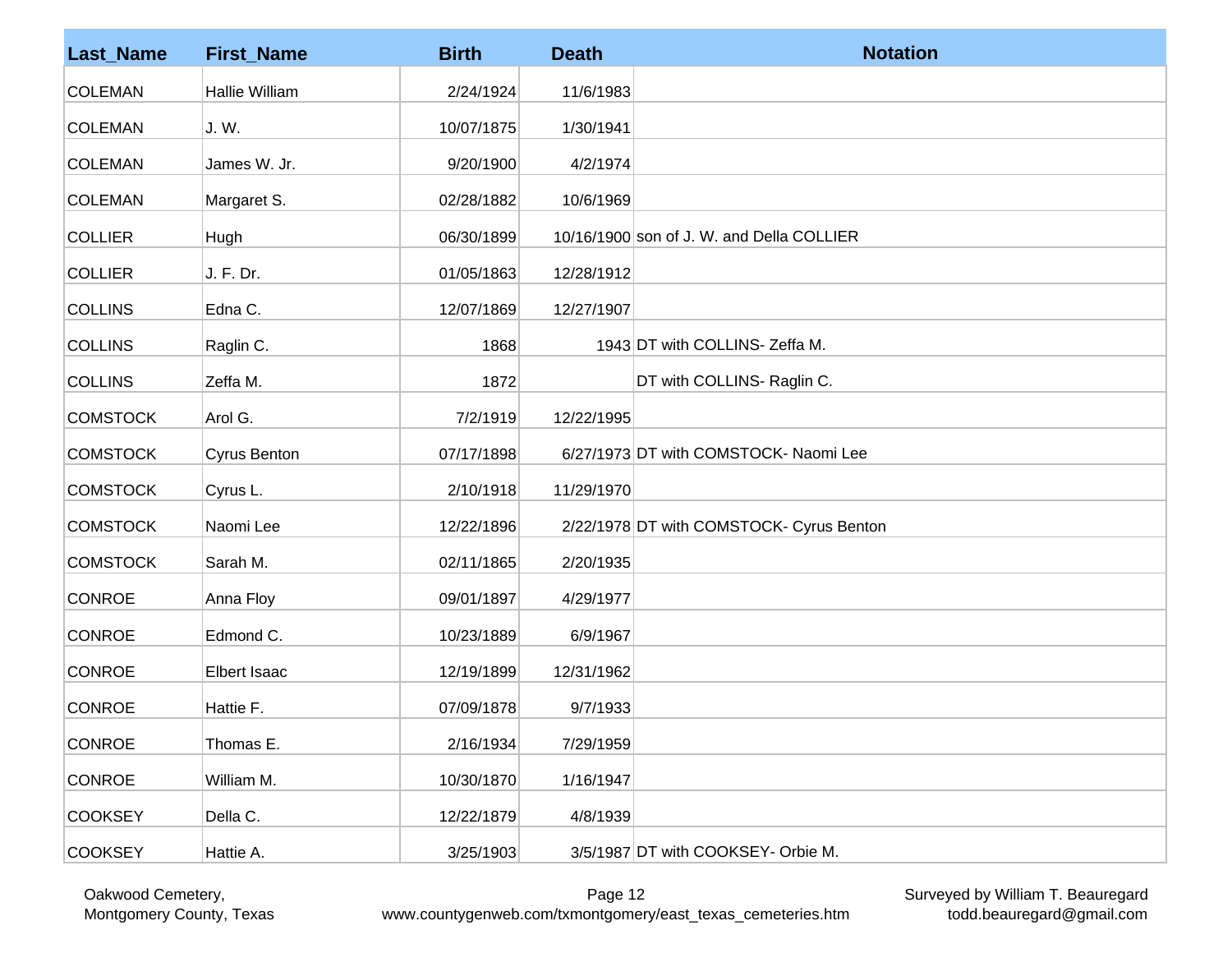| <b>Last_Name</b> | <b>First_Name</b>    | <b>Birth</b> | <b>Death</b> | <b>Notation</b>                                                      |
|------------------|----------------------|--------------|--------------|----------------------------------------------------------------------|
| <b>COOKSEY</b>   | Joseph M.            | 10/18/1879   | 4/8/1939     |                                                                      |
| <b>COOKSEY</b>   | Mary Jeannine        | 3/17/1929    | 4/5/1929     |                                                                      |
| <b>COOKSEY</b>   | Orbie Jr.            | 10/3/1922    | 12/16/1929   |                                                                      |
| <b>COOKSEY</b>   | Orbie M.             | 10/25/1900   |              | 5/14/1977 DT with COOKSEY- Hattie A.                                 |
| <b>COOPER</b>    | John Russell         |              |              | 01/15/1894 son of M. S. and C. B. COOPER; aged 10 years and 3 months |
| <b>COOPER</b>    | <b>Marion Stuart</b> | 03/27/1861   |              | 03/31/1899 born in Norfolk Co.- VA                                   |
| COPELAND         | C. W.                | 1879         | 1939         |                                                                      |
| COPELAND         | Kinnard S.           | 11/28/1918   | 1/23/1982    |                                                                      |
| <b>CORMNANY</b>  | Maxine DONOVAN       | 4/15/1914    | 5/26/1962    |                                                                      |
| COX              | Anna W. MADELEY      | 10/31/1892   | 3/12/1935    |                                                                      |
| COX              | Floyd S.             | 03/15/1897   |              | $7/2/1965$ DT with COX- Julia A.                                     |
| COX              | Imogene              | 1932         | 1932         |                                                                      |
| COX              | James E. Sr.         | 2/9/1921     | 10/30/1979   |                                                                      |
| COX              | Julia A.             | 08/31/1898   |              | 7/12/1988 DT with COX- Floyd S.                                      |
| COX              | Marie VICK           | 8/31/1913    |              | 8/8/1931 buried with an infant son                                   |
| COX              | Oscar Clyde          | 08/26/1885   | 9/7/1963     |                                                                      |
| <b>CRANFORD</b>  | Emily B.             | 1/1/1906     |              | 1/7/1985 DT with CRANFORD- William L.                                |
| <b>CRANFORD</b>  | William L.           | 09/29/1896   |              | 3/16/1968 DT with CRANFORD- Emily B.                                 |
| <b>CRIGHTON</b>  | Hallie ROBERTSON     | 11/09/1892   | 8/3/1978     |                                                                      |
| <b>CRIGHTON</b>  | Harry Moore          | 02/18/1886   | 12/28/1948   |                                                                      |
| <b>CROCKER</b>   | Alpha Alice          | 09/02/1888   |              | 1/8/1979 DT with CROCKER- Johnny S.                                  |
| <b>CROCKER</b>   | Johnny S.            | 02/16/1882   |              | 7/17/1934 DT with CROCKER- Alpha Alice                               |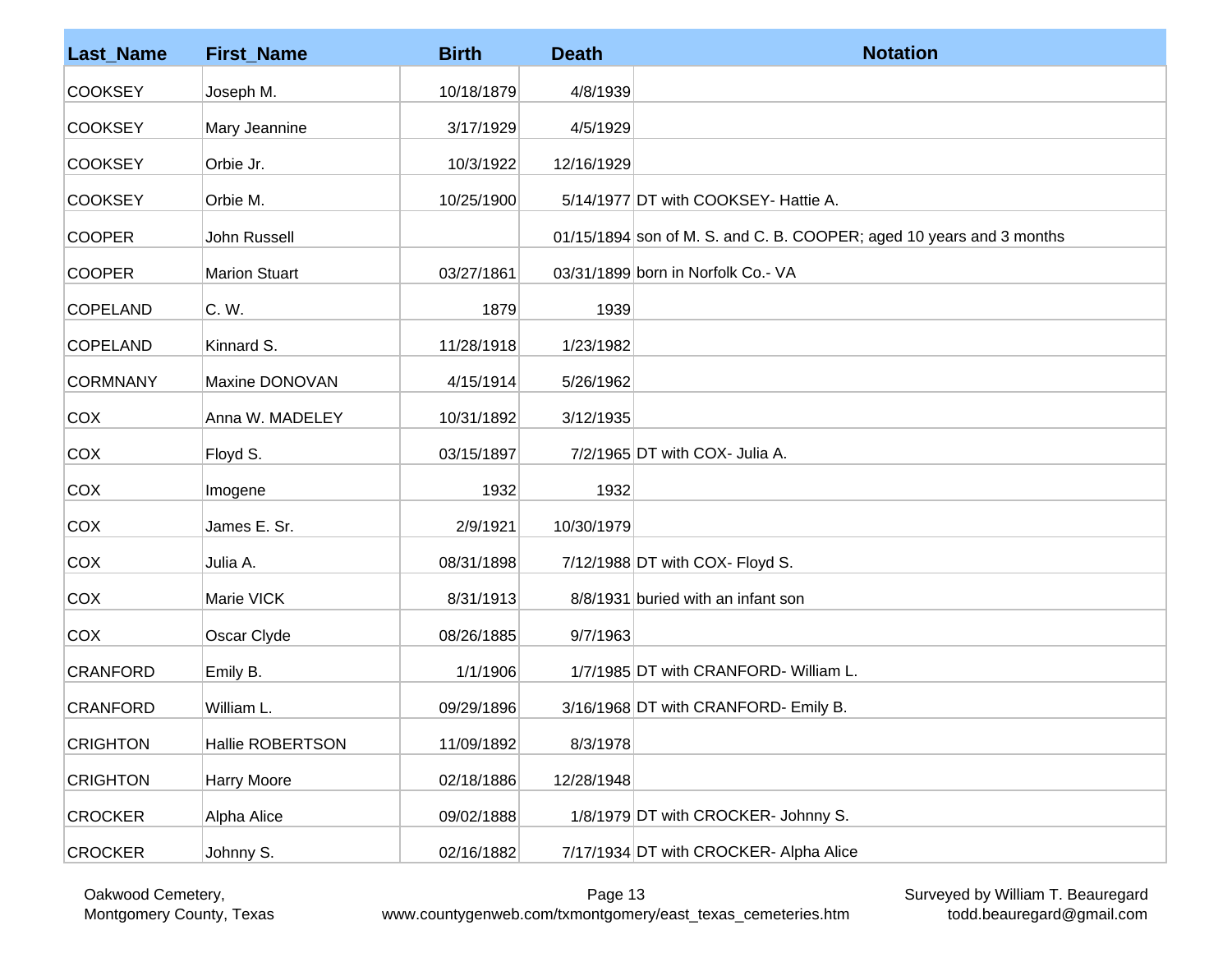| <b>Last_Name</b> | <b>First_Name</b>            | <b>Birth</b> | <b>Death</b> | <b>Notation</b>                                                                        |
|------------------|------------------------------|--------------|--------------|----------------------------------------------------------------------------------------|
| <b>CROOKE</b>    | Allen B.                     | 9/15/1921    | 10/25/1984   |                                                                                        |
| <b>CROOKE</b>    | Amanda                       | 1855         |              | 1925 wife of CROOKE- Geo. F. Sr.                                                       |
| <b>CROOKE</b>    | Clarence K.                  | 06/19/1892   | 5/29/1967    |                                                                                        |
| <b>CROOKE</b>    | Dollye C.                    | 07/27/1897   | 12/5/1988    |                                                                                        |
| <b>CROOKE</b>    | George F. Sr.                | 1852         | 1924         |                                                                                        |
| <b>CROOKE</b>    | George Frederick             | 12/07/1882   | 5/16/1951    |                                                                                        |
| <b>CROOKE</b>    | Lela GOLDING                 | 03/02/1886   | 5/3/1962     |                                                                                        |
| <b>CROOKE</b>    | Mary Emma                    | 02/13/1886   |              | 2/12/1972 DT with CROOKE- Quincy Adam                                                  |
| <b>CROOKE</b>    | Quincy Adam                  | 10/25/1878   |              | 12/7/1973 DT with CROOKE- Mary Emma                                                    |
| <b>CROOKE</b>    |                              |              |              | 07/16/1928 is the only date on the stone; infant son of C. K. and Eva<br><b>CROOKE</b> |
| <b>CRUNK</b>     | <b>Curtis Glen</b>           | 1/7/1928     | 5/3/1962     |                                                                                        |
| <b>CRYAR</b>     | <b>Caroline CARSON BERRY</b> | 6/14/1927    |              | DT with CRYAR- Harvey Harold; married 06/09/1951; children Carol and<br>Carson         |
| <b>CRYAR</b>     | Harvey Harold                | 8/9/1925     |              | DT with CRYAR- Caroline CARSON BERRY                                                   |
| <b>CURD</b>      | Annie Lee                    | 1868         |              | 1937 DT with CURD- Will                                                                |
| <b>CURD</b>      | Ben                          | 02/10/1872   | 12/19/1904   |                                                                                        |
| <b>CURD</b>      | Leo                          | 04/24/1897   | 9/16/1901    |                                                                                        |
| <b>CURD</b>      | Robbie Wintrobe              | 3/30/1908    | 6/13/1908    |                                                                                        |
| <b>CURD</b>      | Will                         | 1866         |              | 1932 DT with CURD- Annie Lee                                                           |
| <b>CURD</b>      | William                      | 9/17/1901    |              | 10/14/1901 son of B. F. and Emily CURD                                                 |
| <b>CURRY</b>     | Arthur H.                    | 06/20/1890   |              | 11/12/1969 DT with CURRY- Edna J.                                                      |
| <b>CURRY</b>     | Cornelia E.                  | 12/07/1861   |              |                                                                                        |
| <b>CURRY</b>     | Dorris Jean                  | 7/5/1929     | 8/18/1989    |                                                                                        |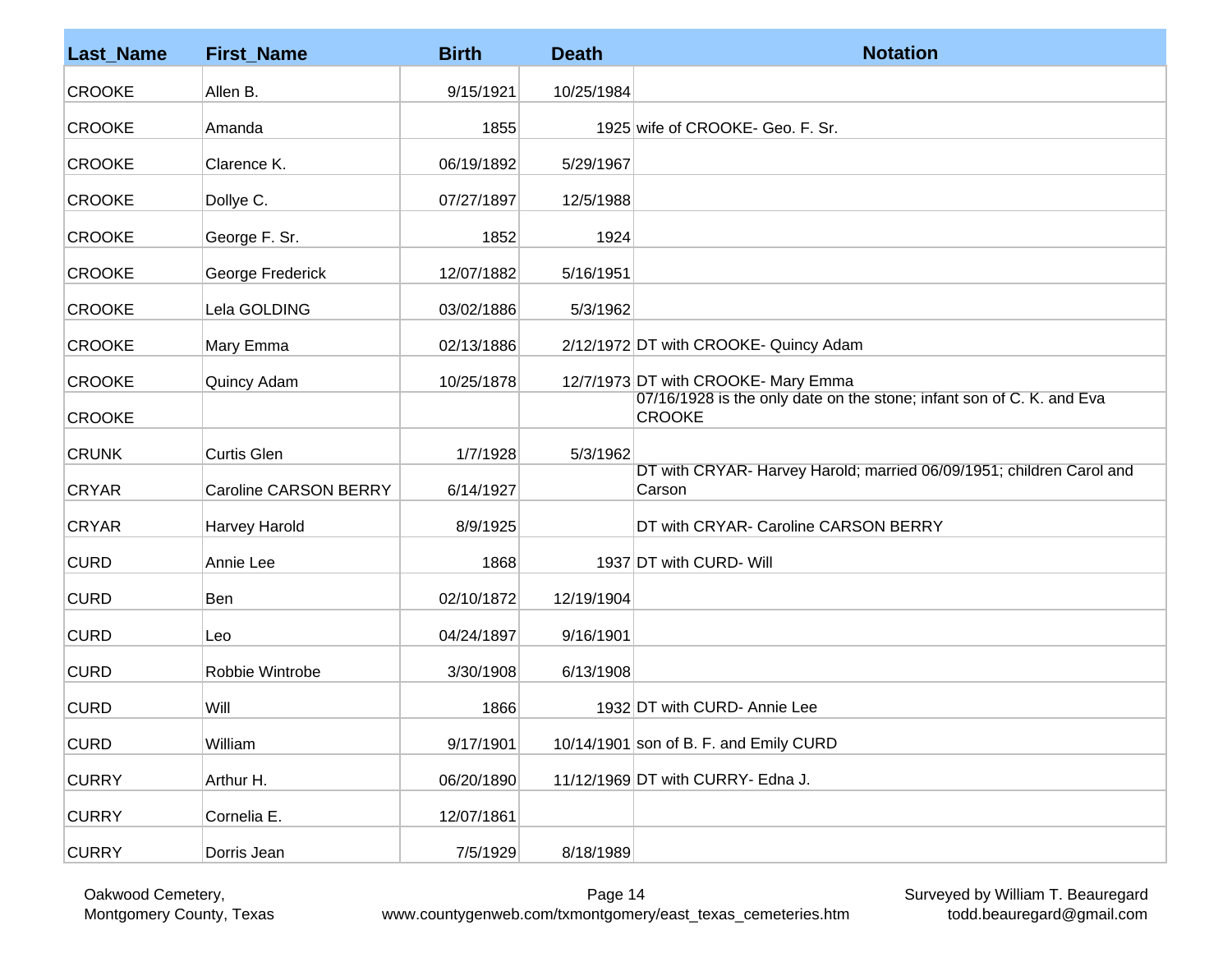| <b>Last_Name</b> | <b>First_Name</b>    | <b>Birth</b> | <b>Death</b> | <b>Notation</b>                         |
|------------------|----------------------|--------------|--------------|-----------------------------------------|
| <b>CURRY</b>     | Edna J.              | 03/18/1891   |              | 3/14/1979 DT with CURRY- Arthur H.      |
| <b>CURRY</b>     | Felix                | 07/31/1837   | 11/12/1906   |                                         |
| <b>CURRY</b>     | John W.              | 05/27/1892   | 10/27/1960   |                                         |
| <b>CURRY</b>     | Robert H.            | 03/23/1857   | 1/26/1939    |                                         |
| <b>CURRY</b>     | Virginia Ann         | 01/26/1850   | 12/27/1928   |                                         |
| <b>DAMPIER</b>   | Hamilton             | 05/13/1835   | 9/5/1920     |                                         |
| <b>DAMPIER</b>   | Thomas S.            | 02/07/1881   | 11/22/1904   |                                         |
| <b>DAMPIER</b>   | <b>Walter Lee</b>    | 03/19/1872   | 6/16/1910    |                                         |
| <b>DANFORD</b>   | Larry Keith          | 2/28/1953    | 1/1/1991     |                                         |
| <b>DARBY</b>     | C. T.                | 04/06/1863   | 11/27/1931   |                                         |
| <b>DARBY</b>     | Emmit                | 1/1/1900     | 6/30/1941    |                                         |
| <b>DAVIS</b>     | Andrew J.            | 1898         | 1989         |                                         |
| <b>DAVIS</b>     | Leslie               | 1/15/1911    | 6/26/1975    |                                         |
| <b>DEAN</b>      | <b>Hellen Louise</b> |              |              |                                         |
| <b>DEAN</b>      | Ida Pearl            | 1890         |              | 1970 DT with DEAN- Johnnie J.           |
| <b>DEAN</b>      | Johnnie J.           | 1876         |              | 1929 DT with DEAN- Ida Pearl            |
| <b>DEAN</b>      | Lillah C.            | 04/11/1886   |              | 5/31/1966 DT with DEAN- Walter T.       |
| <b>DEAN</b>      | Mittie Mrs.          | 04/05/1894   | 1/13/1919    |                                         |
| <b>DEAN</b>      | Walter T.            | 07/08/1882   |              | 10/27/1965 DT with DEAN- Lillah C.      |
| <b>DeBOLT</b>    | John Wesley          | 03/04/1861   | 7/6/1905     |                                         |
| <b>DEDMAN</b>    | Cleveland E.         | 3/18/1917    |              | 10/13/1984 DT with DEDMAN- Tessie DEAN  |
| <b>DEDMAN</b>    | <b>Tessie DEAN</b>   | 1/5/1916     |              | 12/17/1998 DT with DEDMAN- Cleveland E. |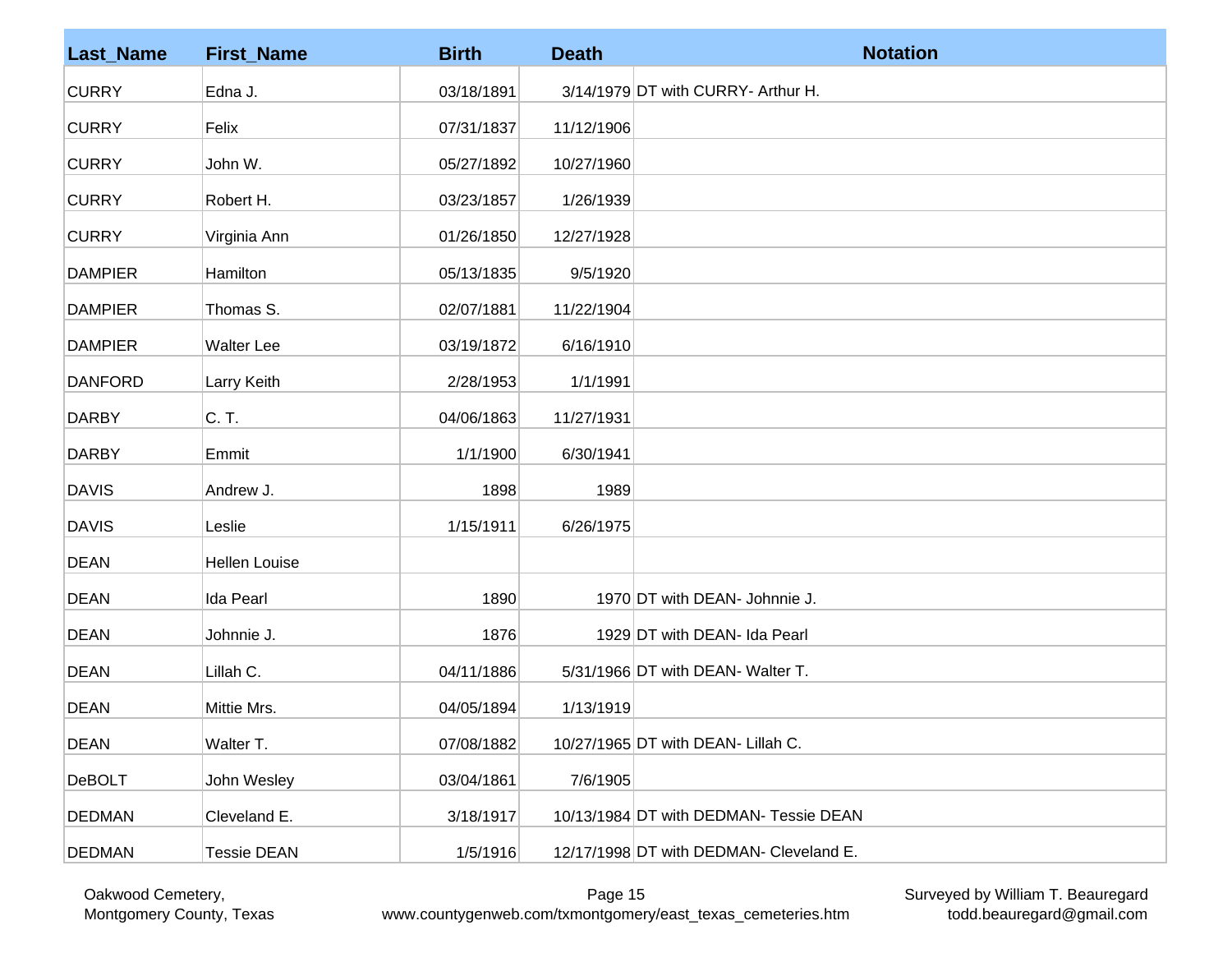| <b>Last_Name</b> | <b>First_Name</b> | <b>Birth</b> | <b>Death</b> | <b>Notation</b>                          |
|------------------|-------------------|--------------|--------------|------------------------------------------|
| <b>DEVOLTZ</b>   | Lizzie            |              |              | DT with DEVOLTZ-Oliver                   |
| <b>DEVOLTZ</b>   | Louis             |              |              |                                          |
| <b>DEVOLTZ</b>   | Oliver            |              |              | DT with DEVOLTZ- Lizzie                  |
| <b>DICKERSON</b> | B.F.              | 01/05/1861   | 11/30/1929   |                                          |
| <b>DICKERSON</b> | Ida B.            | 12/14/1869   | 9/3/1941     |                                          |
| <b>DICKERSON</b> | Jesse L.          | 08/13/1888   | 5/27/1955    |                                          |
| <b>DICKERSON</b> | Joanna H.         | 12/02/1897   | 9/5/1978     |                                          |
| <b>DICKERSON</b> | Mafard H.         | 12/27/1917   | 2/28/1933    |                                          |
| <b>DIXON</b>     | Aleta SUMMA       | 6/11/1921    | 5/11/2000    |                                          |
| <b>DODSON</b>    | <b>Bubba</b>      | 3/1/1953     | 9/26/1999    |                                          |
| <b>DONOVAN</b>   | Charlie           | 07/21/1885   | 8/4/1957     |                                          |
| <b>DONOVAN</b>   | Julius Benjamin   | 4/5/1910     | 8/28/1928    |                                          |
| <b>DORBANDT</b>  | Helen             |              |              | 12/--/1986 is the only date on the stone |
| <b>DORBANDT</b>  | Sarah Cora        | 1880         | 1976         |                                          |
| <b>DOUTERIVE</b> | Onzie Lee         | 11/7/1917    | 4/9/1965     |                                          |
| <b>DOYAL</b>     | Leora WAGERS      | 1/16/1904    |              | 3/23/1969 DT with DOYAL- Samuel Adolph   |
| <b>DOYAL</b>     | Samuel Adolph     | 10/26/1900   |              | 6/24/1972 DT with DOYAL- Leora WAGERS    |
| <b>DOYLE</b>     | Robert Carlton    |              |              | 06/--/1940 is the only date on the stone |
| <b>DRAWHORN</b>  | Jesse Nay         | 05/21/1892   |              | 6/23/1973 DT with DRAWHORN- Willie Mae   |
| <b>DRAWHORN</b>  | <b>Willie Mae</b> | 05/22/1892   |              | 4/14/1960 DT with DRAWHORN- Jesse Nay    |
| <b>DUFFEY</b>    | Lila TALLEY       | 8/25/1904    | 6/25/1993    |                                          |
| <b>DUFFEY</b>    | Tom L.            | 4/28/1900    | 8/11/1984    |                                          |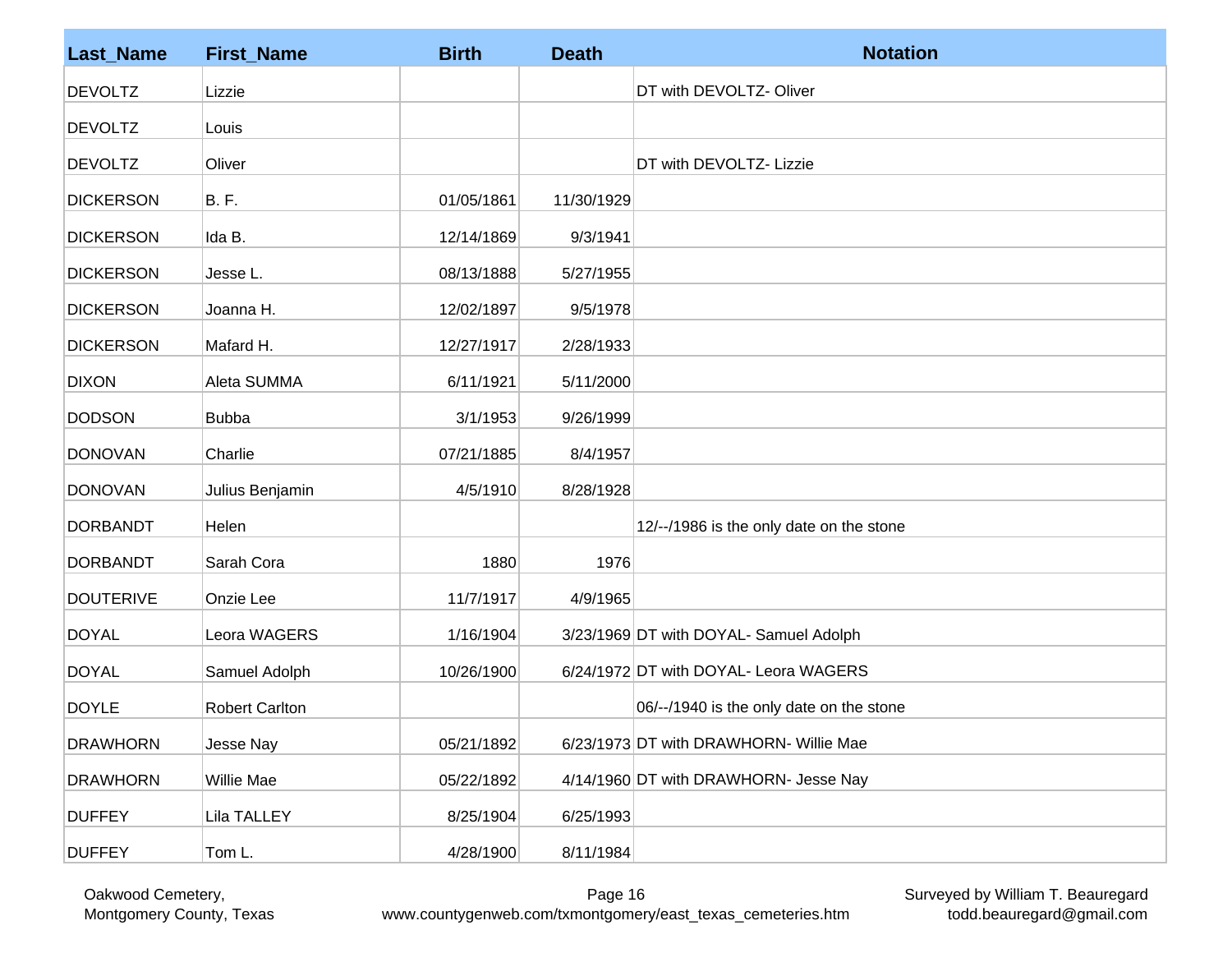| <b>Last_Name</b> | <b>First_Name</b>          | <b>Birth</b> | <b>Death</b> | <b>Notation</b>                                  |
|------------------|----------------------------|--------------|--------------|--------------------------------------------------|
| <b>DUNHAM</b>    | <b>Billy</b>               | 12/30/1891   |              | 04/16/1898 son of W. J. and J. H. DUNHAM         |
| <b>DUNWOODY</b>  | Lucie KITTRELL McCOMB      | 1915         | 1993         |                                                  |
| <b>DuPRE</b>     | <b>Bebe Dorris</b>         | 8/11/1941    |              | DT with DuPRE- Charles Tracy; married 07/23/1988 |
| <b>DuPRE</b>     | <b>Charles Tracy</b>       | 10/11/1935   |              | 6/2/1993 DT with DuPRE- Bebe Dorris              |
| <b>DYER</b>      | Martha                     | 10/06/1864   | 12/25/1933   |                                                  |
| <b>EARLE</b>     | Cameron                    | 4/17/1904    | 9/12/1904    |                                                  |
| <b>EARLE</b>     | William A.                 | 10/20/1870   | 6/7/1904     |                                                  |
| <b>EARTHMAN</b>  | E. D.                      | 09/25/1880   | 12/3/1911    |                                                  |
| <b>EARTHMAN</b>  | Ella B.                    |              |              | 07/28/1877 is the only date on the stone         |
| <b>EARTHMAN</b>  | H. W. Dr.                  | 11/29/1870   | 8/3/1920     |                                                  |
| <b>EARTHMAN</b>  | Hallie B.                  | 8/8/1900     | 8/28/1946    |                                                  |
| <b>EARTHMAN</b>  | Noma Inez                  | 8/8/1916     | 4/2/1978     |                                                  |
| <b>EARTHMAN</b>  | Sarah N.                   | 06/02/1879   | 11/12/1959   |                                                  |
| <b>EARTHMAN</b>  | W. B.                      | 03/20/1876   | 2/19/1931    |                                                  |
| <b>EARTHMAN</b>  | Willoughby E.              | 2/11/1906    | 3/12/1968    |                                                  |
| <b>EASLEY</b>    | Robey D.                   | 5/16/1924    | 5/5/2000     |                                                  |
| <b>EASTON</b>    | <b>Ella Frances TUCKER</b> |              | 11/14/1965   |                                                  |
| <b>EDELEN</b>    | Amelia F.                  | 1870         |              | 1968 DT with EDELEN- William E.                  |
| <b>EDELEN</b>    | William E.                 | 1863         |              | 1937 DT with EDELEN- Amelia F.                   |
| <b>EDWARDS</b>   | Ernest                     | 2/1/1908     |              | 10/6/1927 son of Mr. and Mrs. Tom EDWARDS        |
| <b>EDWARDS</b>   | James Saunders             | 5/20/1901    | 2/9/1982     |                                                  |
| <b>EDWARDS</b>   | Johnnie O.                 | 3/2/1913     |              |                                                  |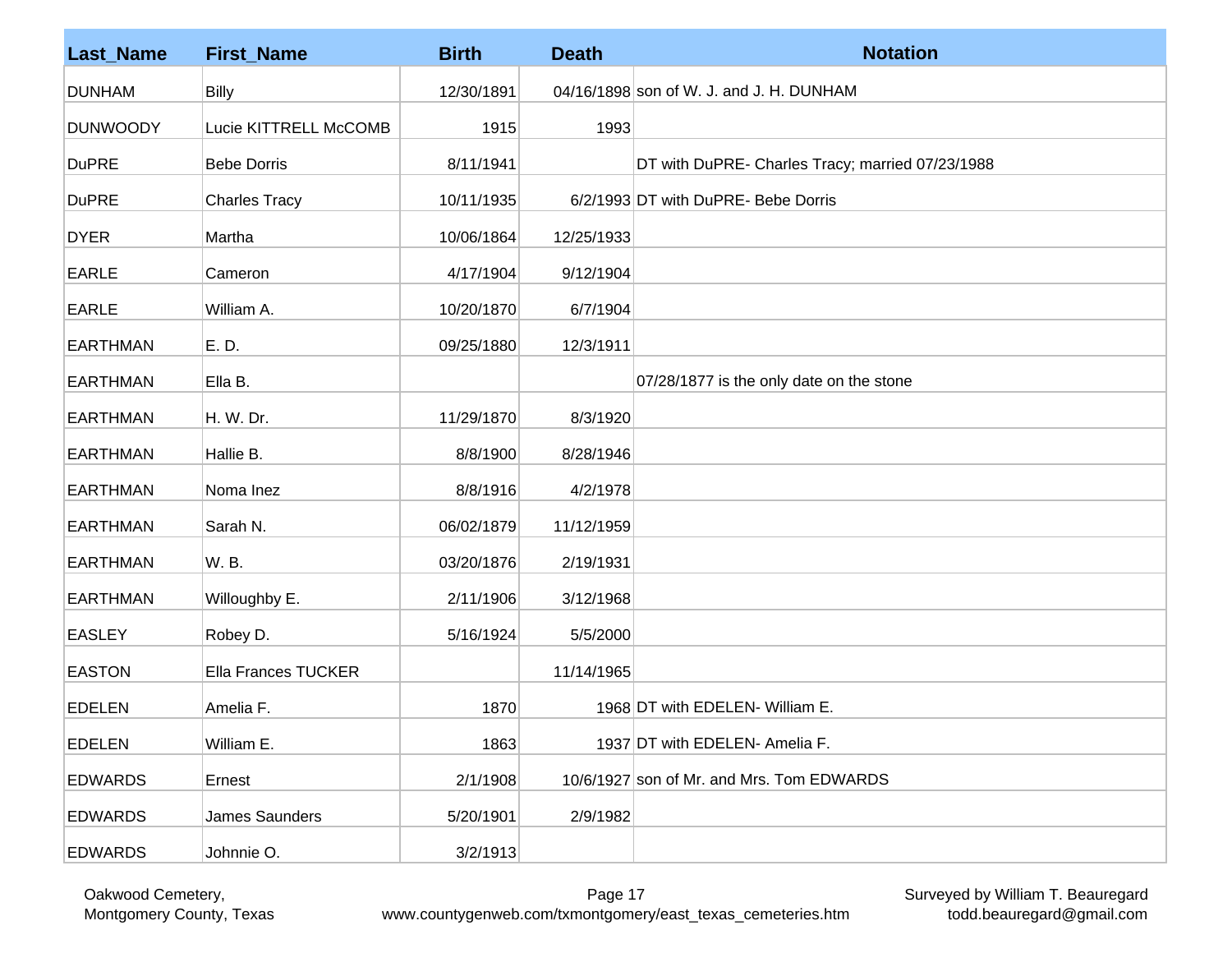| <b>Last_Name</b> | <b>First_Name</b> | <b>Birth</b> | <b>Death</b> | <b>Notation</b>                                                           |
|------------------|-------------------|--------------|--------------|---------------------------------------------------------------------------|
| <b>EDWARDS</b>   | Sarah Francis     | 12/23/1879   | 5/15/1959    |                                                                           |
| <b>EDWARDS</b>   | Willie            | 12/25/1905   | 12/13/1971   |                                                                           |
| <b>ELKINS</b>    | W. Arlin          | 1889         | 1936         |                                                                           |
| <b>ELLIOTT</b>   | Earl D.           | 2/19/1961    | 4/30/1983    |                                                                           |
| <b>ELLIOTT</b>   | Martha I.         | 1872         |              | 1966 DT with ELLIOTT- Thomas H.                                           |
| <b>ELLIOTT</b>   | Thomas H.         | 1858         |              | 1925 DT with ELLIOTT- Martha I.                                           |
| <b>ELLIS</b>     | John              |              |              | $2/4/1912$ aged 72 years                                                  |
| <b>ELLISOR</b>   | Ernest            | 3/5/1903     | 1/28/1973    |                                                                           |
| <b>ELLISOR</b>   | James Henry       | 12/26/1866   |              | 7/20/1956 DT with ELLISOR- Marjorie                                       |
| <b>ELLISOR</b>   | Marjorie          | 01/25/1880   |              | 5/1/1964 DT with ELLISOR- James Henry                                     |
| <b>ENOS</b>      | Rose K.           | 4/21/1900    |              | 10/10/1992 DT with ENOS- Walter                                           |
| <b>ENOS</b>      | Walter            | 06/19/1890   |              | 3/26/1974 DT with ENOS- Rose K.                                           |
| <b>ERREQUIN</b>  | Melesio           | 2/12/1960    | 3/10/1980    |                                                                           |
| <b>ETHRIDGE</b>  | George Guy        |              |              | 05/02/1939 is the only date on the stone; notation on the stone- Arkansas |
| <b>ETHRIDGE</b>  | Hilda             | 09/25/1896   |              | 12/1/1988 DT with ETHRIDGE-Obie                                           |
| <b>ETHRIDGE</b>  | Marie             | 12/29/1919   |              | 11/21/1995 DT with ETHRIDGE- Whitson                                      |
| <b>ETHRIDGE</b>  | Obie              | 04/03/1889   |              | 12/17/1977 DT with ETHRIDGE-Hilda                                         |
| <b>ETHRIDGE</b>  | Whitson           | 11/1/1917    |              | DT with ETHRIDGE- Marie                                                   |
| <b>EVERETT</b>   | <b>Buddy</b>      |              |              |                                                                           |
| <b>EVERETT</b>   | Henry B. Jr.      | 10/07/1890   |              | 10/7/1924 born in Lumpkin- GA; died in Dallas- TX                         |
| <b>EVERETT</b>   | Henry Bascom      | 1852         |              | 1931 DT with EVERETT- Iola BOYNTON                                        |
| <b>EVERETT</b>   | Iola BOYNTON      | 1856         |              | 1946 DT with EVERETT- Henry Bascom                                        |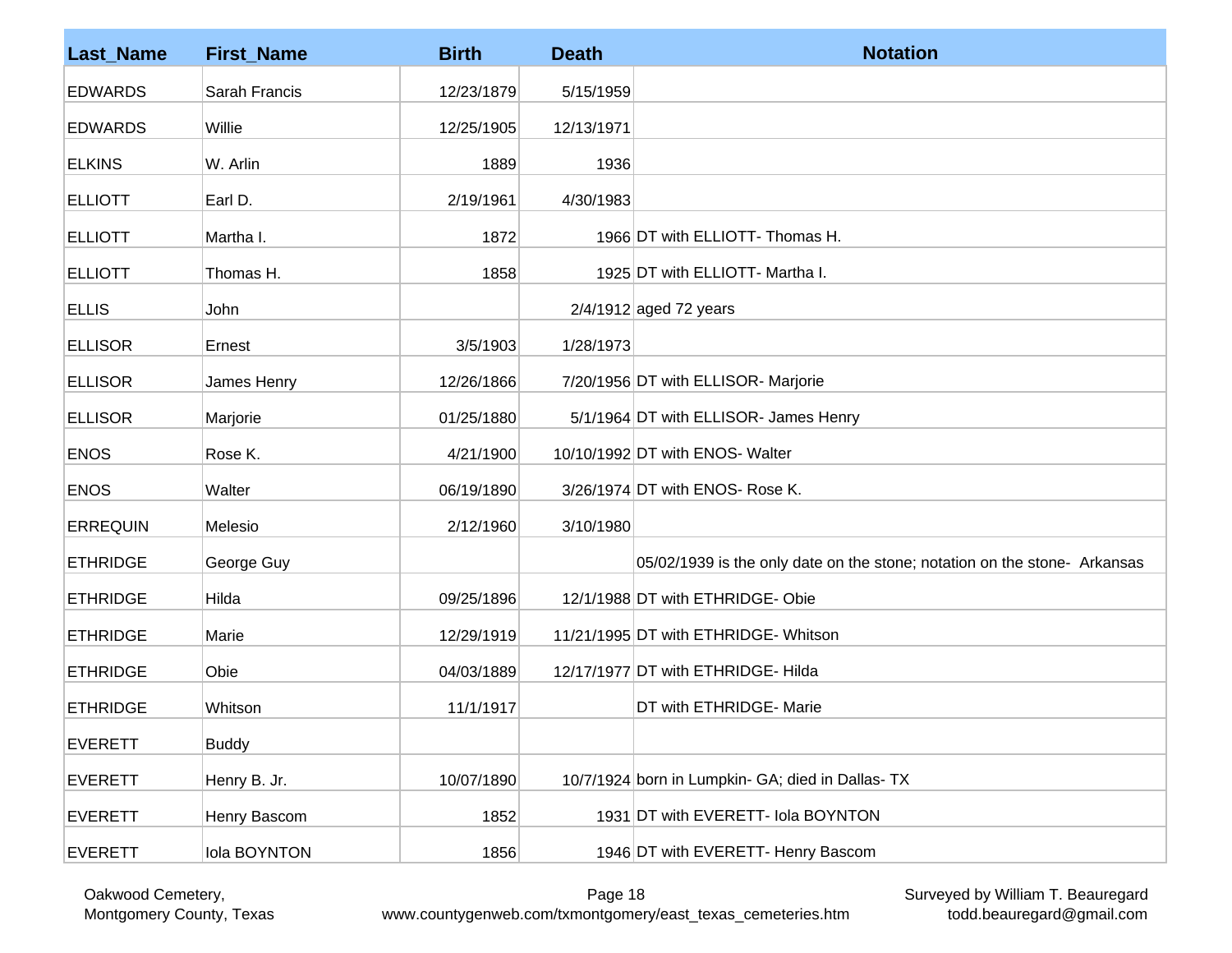| <b>Last_Name</b> | <b>First_Name</b>    | <b>Birth</b> | <b>Death</b> | <b>Notation</b>                        |
|------------------|----------------------|--------------|--------------|----------------------------------------|
| <b>EVERETT</b>   | Leland B.            | 1893         |              | 1976 born in Lumpkin- GA               |
| <b>EVERETT</b>   | Mark Whilmot         | 06/12/1879   | 2/4/1966     |                                        |
| <b>EVERETT</b>   | Meta Dorothea        | 07/23/1885   | 12/15/1959   |                                        |
| <b>EWELL</b>     | Jewel Roslee         | 6/19/1908    |              | 8/22/1997 DT with EWELL- Robert Lee    |
| <b>EWELL</b>     | Robert Lee           | 08/01/1899   |              | 7/17/1964 DT with EWELL- Jewel Roslee  |
| <b>EWELL</b>     | Thomas J.            | 10/26/1896   | 4/14/1969    |                                        |
| <b>FAIRCHILD</b> | S. A.                | 03/07/1827   | 03/10/1898   |                                        |
| <b>FERGUSON</b>  | Selma Lois           | 11/13/1913   | 6/13/1937    |                                        |
| <b>FERGUSON</b>  | Vernie HAZEL         | 04/10/1885   | 6/4/1920     |                                        |
| <b>FIELDS</b>    | <b>Albert Ross</b>   | 04/02/1878   | 8/20/1964    |                                        |
| <b>FIELDS</b>    | Ira                  | 1904         | 1928         |                                        |
| <b>FIELDS</b>    | Lula Myrtle          | 09/09/1893   | 3/14/1957    |                                        |
| <b>FIELDS</b>    | Tommie E.            | 1/30/1915    | 5/13/1980    |                                        |
| <b>FIGUEROA</b>  | Gregorio             |              |              | 06/17/81 is the only date on the stone |
| <b>FLETCHER</b>  | <b>Ethel Edna</b>    | 4/27/1907    | 2/8/1988     |                                        |
| <b>FLETCHER</b>  | Ley C.               |              |              |                                        |
| <b>FLOWERS</b>   | Helen                | 1912         | 2000         |                                        |
| FLOYD            | Jo Ann               | 10/27/1935   | 11/22/1935   |                                        |
| <b>FLOYD</b>     | <b>Richard Edwin</b> | 05/16/1890   | 1/5/1950     |                                        |
| <b>FORT</b>      | <b>Flossy CARNES</b> | 12/20/1901   | 10/7/1995    |                                        |
| <b>FOSTER</b>    | <b>Beulah McCLOY</b> | 10/09/1876   | 4/25/1968    |                                        |
| <b>FOSTER</b>    | 0. 0. Dr.            | 1823         |              | 1917 DT with FOSTER- Sophie LEWIS      |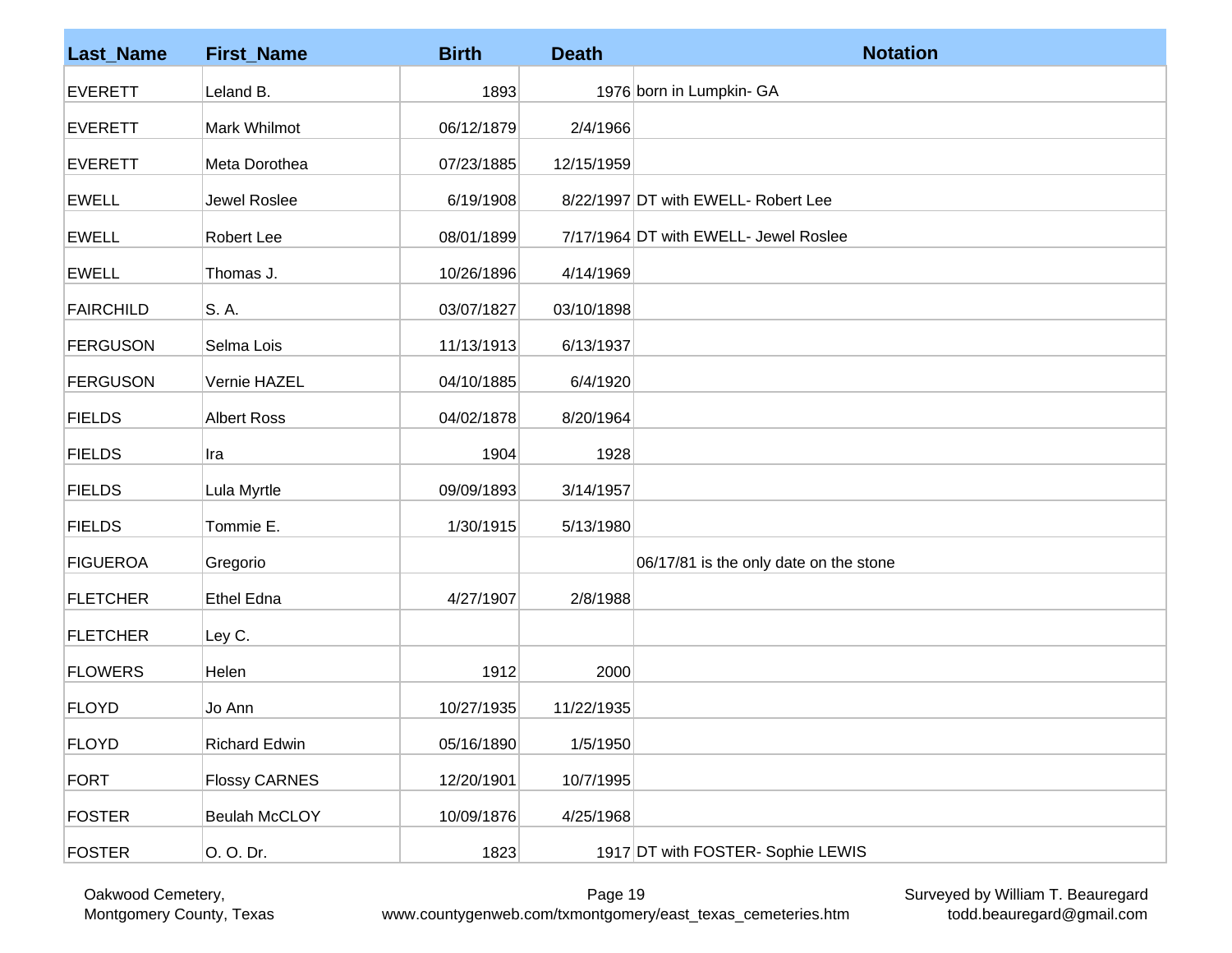| <b>Last Name</b> | <b>First_Name</b>           | <b>Birth</b> | <b>Death</b> | <b>Notation</b>                                                                                      |
|------------------|-----------------------------|--------------|--------------|------------------------------------------------------------------------------------------------------|
| <b>FOSTER</b>    | Sophie LEWIS                | 1841         |              | 1938 DT with FOSTER- O. O. Dr.                                                                       |
| <b>FOSTER</b>    | <b>William Neblett</b>      | 09/05/1872   | 12/28/1965   |                                                                                                      |
| <b>FOWLER</b>    |                             |              |              | 06/26/1961 is the only date on the stone; infant son of Clyde Hulin and Ann<br><b>WOODSON FOWLER</b> |
| <b>FRALICK</b>   | Anna                        | 11/03/1855   |              | DT with FRALICK- William E.                                                                          |
| <b>FRALICK</b>   | William E.                  | 03/17/1854   |              | 4/24/1917 DT with FRALICK- Anna Mrs                                                                  |
| <b>GARY</b>      | J. W.                       | 1845         | 1921         |                                                                                                      |
| <b>GARY</b>      | Laura H.                    | 1842         | 1922         |                                                                                                      |
| <b>GARY</b>      | R. M.                       | 1881         | 1953         |                                                                                                      |
| <b>GENTRY</b>    | <b>Iola BOYNTON EVERETT</b> | 12/29/1897   |              | 1/10/1988 DT with GENTRY- Thomas Earl                                                                |
| <b>GENTRY</b>    | <b>Thomas Earl</b>          | 05/09/1896   |              | 4/17/1987 DT with GENTRY- Iola BOYNTON EVERETT                                                       |
| <b>GIBBS</b>     | Eva B.                      | 1867         | 1940         |                                                                                                      |
| <b>GIBBS</b>     | H. W.                       | 1869         | 1938         |                                                                                                      |
| <b>GIBSON</b>    | Elizabeth WAHRENBERGEI      | 10/26/1918   | 10/8/1978    |                                                                                                      |
| <b>GIBSON</b>    | George Burnitt              | 10/10/1918   | 10/14/1979   |                                                                                                      |
| <b>GIBSON</b>    | Mattie R.                   | 1874         | 1969         |                                                                                                      |
| <b>GILL</b>      | <b>Sleaty Elizabeth</b>     | 08/02/1896   | 2/25/1939    |                                                                                                      |
| <b>GLASS</b>     | James Frances               | 11/03/1882   | 1/24/1971    |                                                                                                      |
| <b>GLASS</b>     | James L.                    | 6/5/1909     | 10/15/1924   |                                                                                                      |
| <b>GORDON</b>    | Esther M.                   | 2/12/1911    |              | 8/17/1971 DT with GORDON- Frank E.                                                                   |
| <b>GORDON</b>    | F. E.                       | 04/21/1861   | 3/2/1923     |                                                                                                      |
| <b>GORDON</b>    | Frank E.                    | 8/16/1904    |              | DT with GORDON- Esther M.                                                                            |
| <b>GORDON</b>    | Joe Jones                   | 1901         | 1940         |                                                                                                      |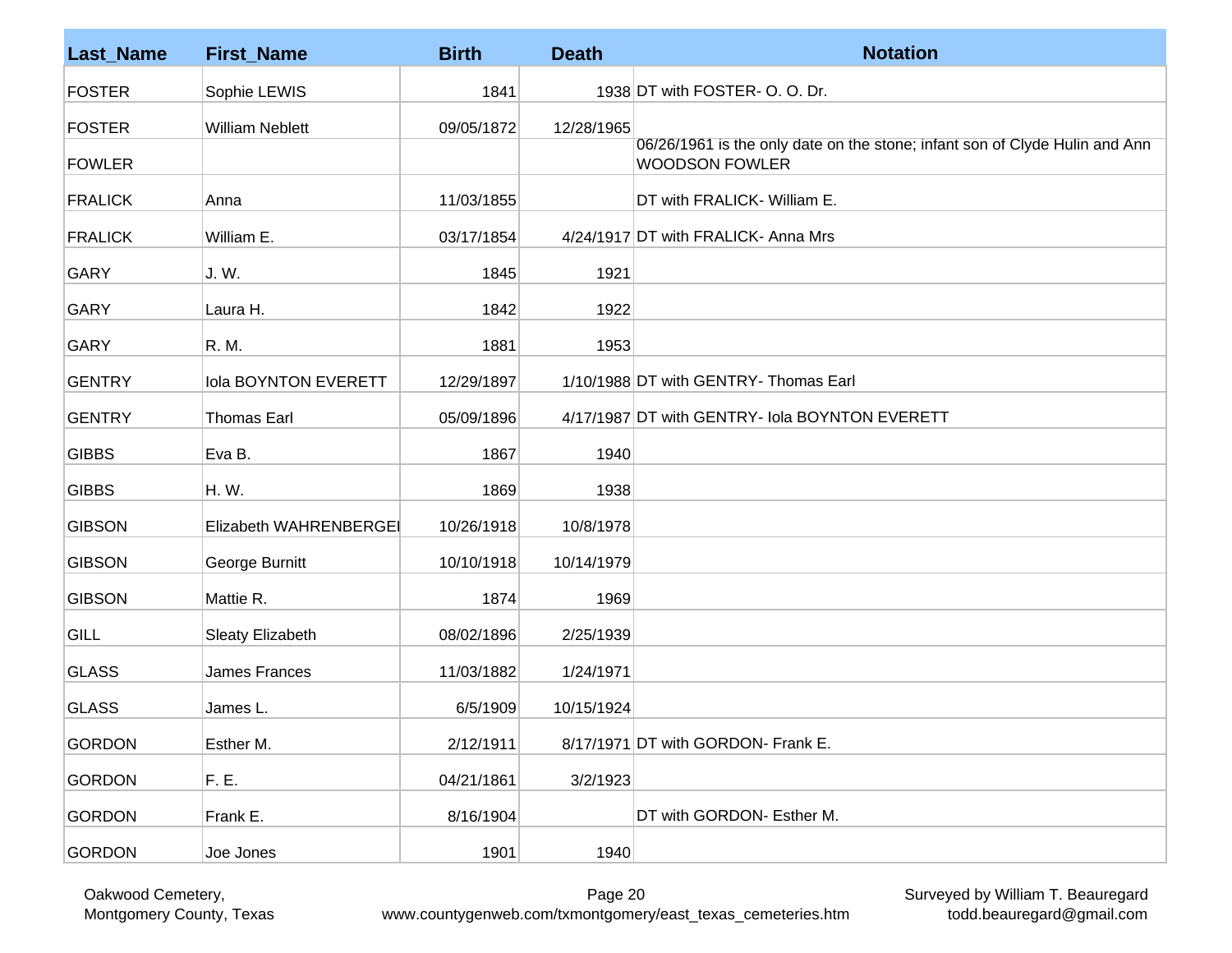| <b>Last_Name</b> | <b>First_Name</b>  | <b>Birth</b> | <b>Death</b> | <b>Notation</b>                     |
|------------------|--------------------|--------------|--------------|-------------------------------------|
| <b>GORDON</b>    | Mary E.            | 11/19/1867   | 8/16/1950    |                                     |
| <b>GRAHAM</b>    | <b>Grace Marie</b> | 5/7/1985     | 6/5/1985     |                                     |
| <b>GRAHAM</b>    | Pearl              | 09/18/1872   |              | 4/3/1915 wife of GRAHAM- A. B.      |
| <b>GRAY</b>      | Charles H.         | 11/22/1874   |              | 6/11/1920 DT with GRAY- Wessie F.   |
| <b>GRAY</b>      | Dell               |              |              | 8/26/1913 son of C. H. and ? GRAY   |
| <b>GRAY</b>      | Ella Mae           | 01/04/1888   | 8/24/1964    |                                     |
| <b>GRAY</b>      | J. L. Rev.         | 05/15/1842   |              | 1/1/1907 DT with GRAY- Sarah        |
| <b>GRAY</b>      | John William       | 06/27/1877   | 3/15/1962    |                                     |
| <b>GRAY</b>      | Lester Edward      | 07/28/1897   | 8/8/1914     |                                     |
| <b>GRAY</b>      | Mary NICHOLS       | 07/02/1862   | 11/4/1938    |                                     |
| <b>GRAY</b>      | Miles Odell        | 1909         | 1937         |                                     |
| <b>GRAY</b>      | Ruth               | 7/19/1916    | 7/19/1916    |                                     |
| <b>GRAY</b>      | Sarah              | 11/16/1842   |              | 12/31/1925 DT with GRAY- J. L. Rev. |
| <b>GRAY</b>      | Wessie F.          | 12/18/1883   |              | 9/21/1951 DT with GRAY- Charles H.  |
| <b>GREEN</b>     | E. W.              | 02/28/1861   | 3/26/1927    |                                     |
| <b>GRIFFIN</b>   | Benjamin D.        | 08/12/1833   | 04/21/1898   |                                     |
| <b>GRIFFIN</b>   | Julian             | 11/22/1902   | 5/21/1903    |                                     |
| <b>GRIFFIN</b>   | Mary Hester        | 04/08/1845   | 10/3/1907    |                                     |
| <b>GRIFFIS</b>   | Cinthia Elizabeth  | 08/10/1853   | 5/22/1937    |                                     |
| <b>GRIFFIS</b>   | J. C.              | 04/10/1857   | 6/3/1918     |                                     |
| <b>GRIFFIS</b>   | John E.            | 09/02/1886   | 7/16/1906    |                                     |
| <b>GRIFFITH</b>  | <b>Banks</b>       | 1858         | 1933         |                                     |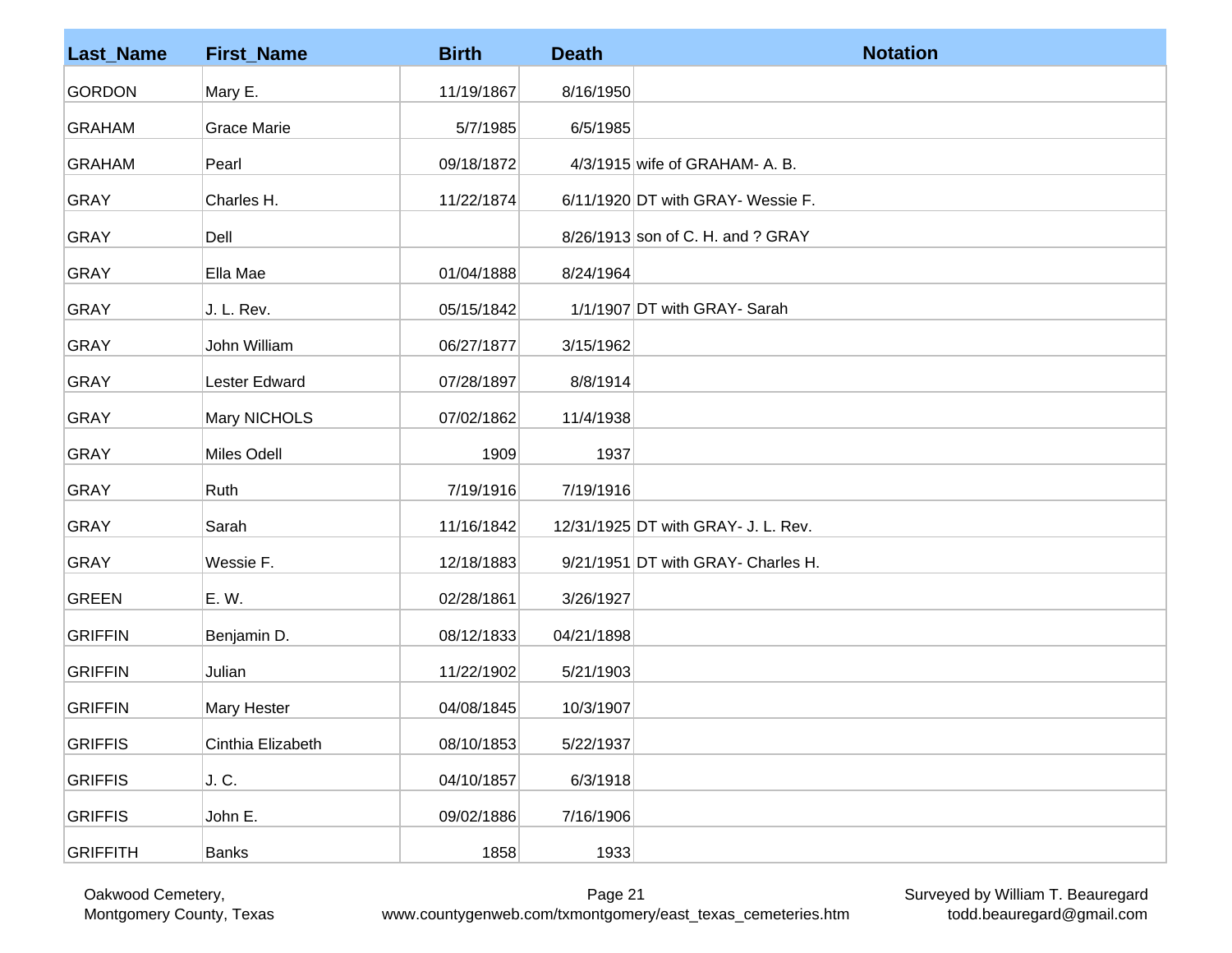| <b>Last_Name</b> | <b>First_Name</b>     | <b>Birth</b> | <b>Death</b> | <b>Notation</b>                                                                                |
|------------------|-----------------------|--------------|--------------|------------------------------------------------------------------------------------------------|
| <b>GRIFFITH</b>  | Clement S.            | 08/24/1891   | 3/8/1976     |                                                                                                |
| <b>GRIFFITH</b>  | Heath                 | 08/24/1898   |              | 09/20/1899 son of P. H. and Jennie GRIFFITH                                                    |
| <b>GRIFFITH</b>  | Jennie                | 07/01/1866   | 2/20/1923    |                                                                                                |
| <b>GRIFFITH</b>  | John Morgan           | 1869         | 1941         |                                                                                                |
| <b>GRIFFITH</b>  | John Morgan Jr.       | 1902         | 1956         |                                                                                                |
| <b>GRIFFITH</b>  | Julia TOWNES          | 1874         | 1956         |                                                                                                |
| <b>GRIFFITH</b>  | Mattie Ann            | 1861         |              | 1930 wife of GRIFFITH- Banks                                                                   |
| <b>GRIFFITH</b>  | P. H.                 | 05/22/1856   | 1/4/1915     |                                                                                                |
| <b>GRIFFITH</b>  | Turner                | 9/20/1901    |              | 12/15/1901 son of P. H. and Jennie GRIFFITH                                                    |
| <b>GRIFFITH</b>  | Virginia C.           | 12/20/1893   |              |                                                                                                |
| <b>GRISHAM</b>   |                       |              |              | 01/22/1935 is the only date on the stone; infant daughter of G. R. and Ollie<br><b>GRISHAM</b> |
| <b>GROGAN</b>    | Mabel MADELEY         | 6/20/1909    | 10/4/1982    |                                                                                                |
| GROGAN           | Mildred               | 2/19/1907    | 8/17/1982    |                                                                                                |
| <b>GROGAN</b>    | <b>William Edrick</b> | 11/25/1889   | 6/30/1925    |                                                                                                |
| <b>GUINN</b>     | Charles W.            | 03/30/1882   | 3/10/1960    |                                                                                                |
| GUINN            | Ella May              | 05/15/1886   | 1/21/1943    |                                                                                                |
| GUINN            | James M.              | 05/20/1888   | 9/15/1973    |                                                                                                |
| GUINN            | Leota Mae             | 02/24/1898   | 7/6/1936     |                                                                                                |
| <b>GUINN</b>     | Lou                   | 02/28/1883   | 3/30/1930    |                                                                                                |
| GUINN            | Wayne Desmond         | 9/7/1931     | 6/8/1986     |                                                                                                |
| GWIN             | <b>Beatrice</b>       | 6/30/1903    | 5/12/1905    |                                                                                                |
| GWIN             | F. A. Mrs.            | 11/13/1866   |              | 3/5/1908 wife of W. L. Dick GWIN                                                               |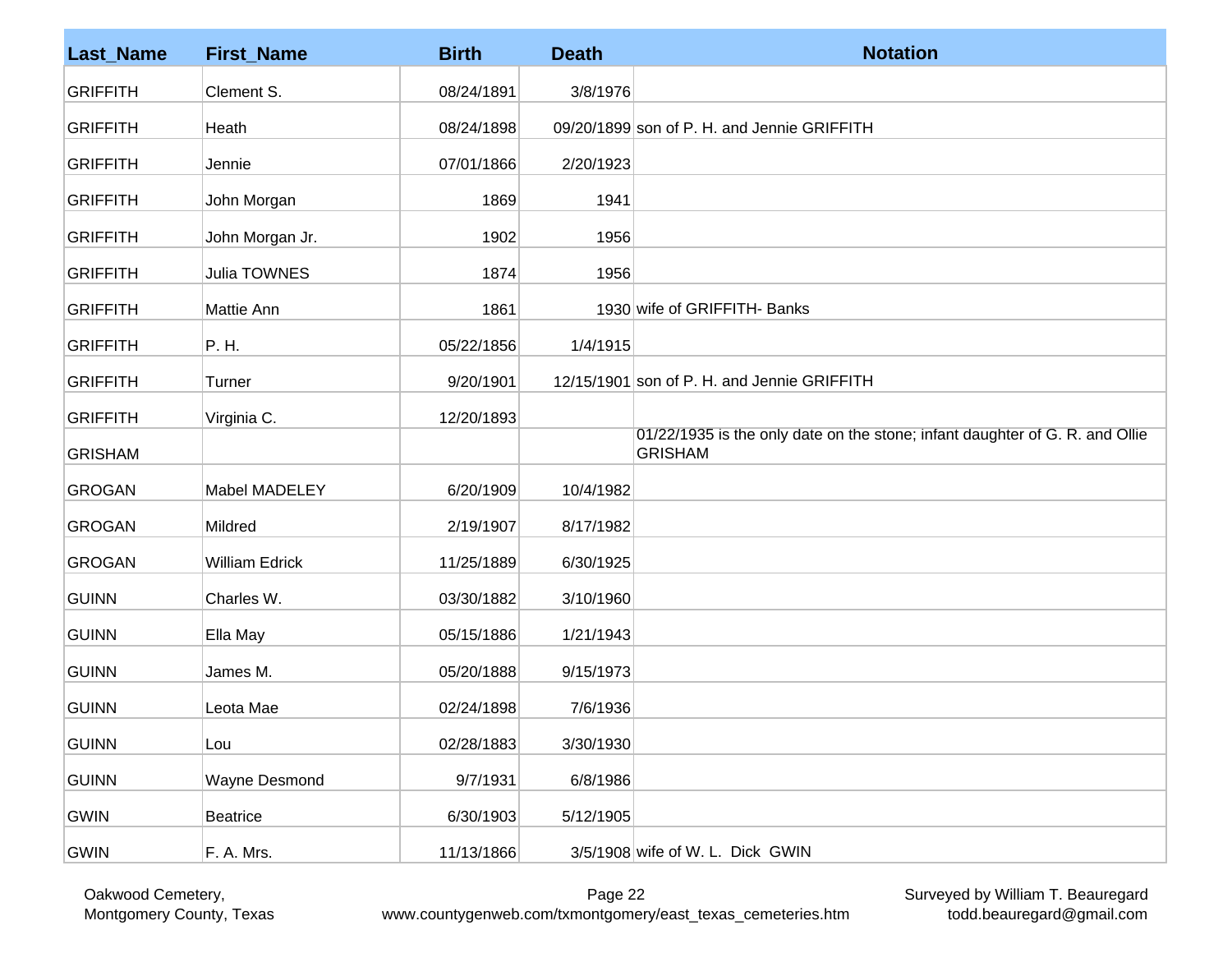| <b>Last_Name</b> | <b>First_Name</b>     | <b>Birth</b> | <b>Death</b>  | <b>Notation</b>                          |
|------------------|-----------------------|--------------|---------------|------------------------------------------|
| <b>GWIN</b>      | <b>Frances Mamie</b>  | 01/11/1899   | 7/25/1900     |                                          |
| <b>GWIN</b>      | Leroy                 | 12/31/1907   | 5/10/1908     |                                          |
| <b>GWIN</b>      | Oma S.                |              |               |                                          |
| <b>GWIN</b>      | Parrum Henry          | 11/23/1896   | 08/10/1898    |                                          |
| <b>GWIN</b>      | W. L. Dick            | 03/12/1861   | 12/20/1916    |                                          |
| <b>HAILEY</b>    | Catherine WEAVER      | 3/6/1912     | 2/19/1976     |                                          |
| <b>HAILEY</b>    | Edwin Ball            | 12/25/1905   | 7/16/1946     |                                          |
| <b>HAILEY</b>    | John Phillip          | 1/26/1954    | 7/7/1986      |                                          |
| <b>HAILEY</b>    | Mary Sue              | 09/29/1881   | 11/5/1958     |                                          |
| <b>HAILEY</b>    | Michael Ragsdale      |              |               | 05/20/1952 is the only date on the stone |
| <b>HAILEY</b>    | Samuel King           | 09/23/1879   | 12/12/1955    |                                          |
| <b>HAILEY</b>    | Samuel King Jr.       | 5/26/1919    | 4/10/1988     |                                          |
| <b>HALL</b>      | Lois ROLLO McADAMS    | 8/6/1911     | 11/6/1972     |                                          |
| <b>HALL</b>      | Milwee D.             |              |               |                                          |
| <b>HAMMOND</b>   | Earey May             | 9/21/1927    | 11/7/1927     |                                          |
| <b>HAMMOND</b>   | Mabin C.              | 12/22/1924   | 2/17/1925     |                                          |
| <b>HAMNER</b>    | John A.               | 02/11/1849   | 9/18/1923     |                                          |
| <b>HAMNER</b>    | Orene O.              | 02/23/1850   |               | 2/25/1911 wife of HAMNER- J. A.          |
| HARGRAVE         | J. F.                 | 06/17/1859   | 6/14/1908     |                                          |
| <b>HARPER</b>    | Amos Lee              | 12/10/1894   | 4/10/1950     |                                          |
| <b>HARPER</b>    | <b>Arthur Douglas</b> | 9/20/1902    | 3/3/1908      |                                          |
| <b>HARPER</b>    | <b>B.A.</b>           | 07/03/1861   | 3/11/1908 WOW |                                          |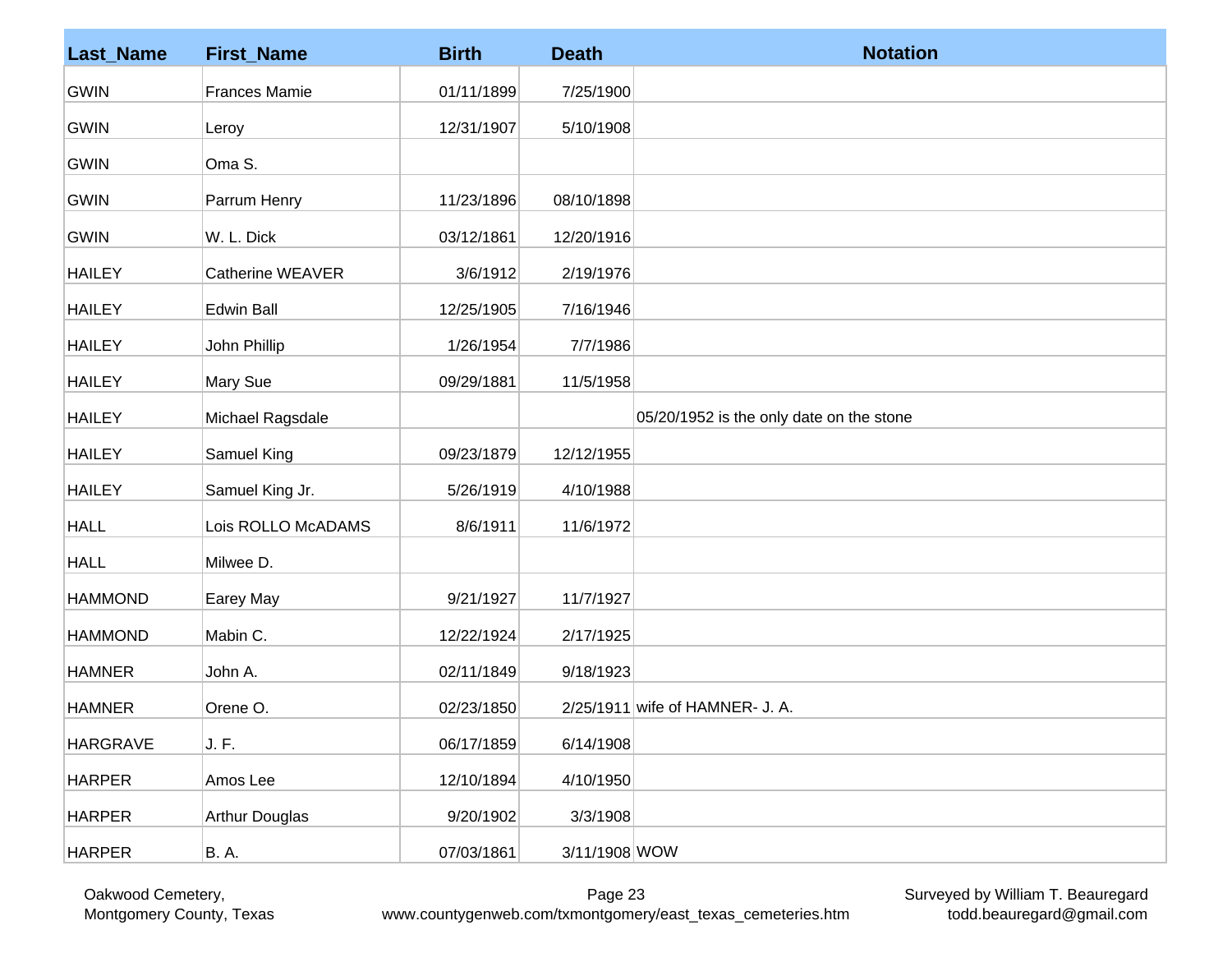| <b>Last_Name</b> | <b>First_Name</b>      | <b>Birth</b> | <b>Death</b> | <b>Notation</b>                            |
|------------------|------------------------|--------------|--------------|--------------------------------------------|
| <b>HARPER</b>    | Cleo                   | 09/15/1897   | 12/9/1975    |                                            |
| <b>HARPER</b>    | J. T.                  | 1918         | 1956         |                                            |
| <b>HARPER</b>    | Mollie B.              | 04/26/1866   | 6/22/1937    |                                            |
| <b>HARRELL</b>   |                        | 1845         | 1923         |                                            |
| <b>HARRELL</b>   |                        | 1880         | 1922         |                                            |
| <b>HARRIS</b>    | Andrew J.              | 10/25/1838   |              | 02/25/1896 DT with HARRIS- Sallie J. HOWLE |
| <b>HARRIS</b>    | Jessie W.              | 1857         | 1928         |                                            |
| <b>HARRIS</b>    | Mary Regina            | 1922         | 1995         |                                            |
| <b>HARRIS</b>    | Sallie J. HOWLE        | 06/15/1847   |              | 7/29/1924 DT with HARRIS- Andrew J.        |
| <b>HARRIS</b>    | Sytha Ann              | 1928         | 1979         |                                            |
| <b>HARRITT</b>   | Charles Jr.            | 07/28/1896   | 8/12/1976    |                                            |
| <b>HARRITT</b>   | Mary Agnes WAHRENBER(  | 04/11/1890   | 9/17/1978    |                                            |
| <b>HATCHER</b>   | Robert Lee             | 8/13/1941    | 9/10/1941    |                                            |
| <b>HAUDE</b>     | Nancy E. Ann           | 1851         |              | 1937 DT with HAUDE- R. Harmon              |
| <b>HAUDE</b>     | R. Harmon              | 1849         |              | 1926 DT with HAUDE- Nancy E. Ann           |
| <b>HAYES</b>     | <b>Frances Estella</b> | 1882         | 1963         |                                            |
| <b>HAYES</b>     | Wiley A.               | 1882         | 1925         |                                            |
| <b>HAZEL</b>     | Doyle S.               | 2/1/1920     | 4/2/1968     |                                            |
| <b>HAZEL</b>     | Harvey                 | 03/21/1887   | 12/6/1961    |                                            |
| <b>HAZEL</b>     | Hiram J.               | 01/14/1856   | 9/21/1934    |                                            |
| <b>HAZEL</b>     | Lula LITTLE            | 08/07/1895   | 6/4/1975     |                                            |
| <b>HAZEL</b>     | Sue Bell               | 09/18/1862   | 5/11/1955    |                                            |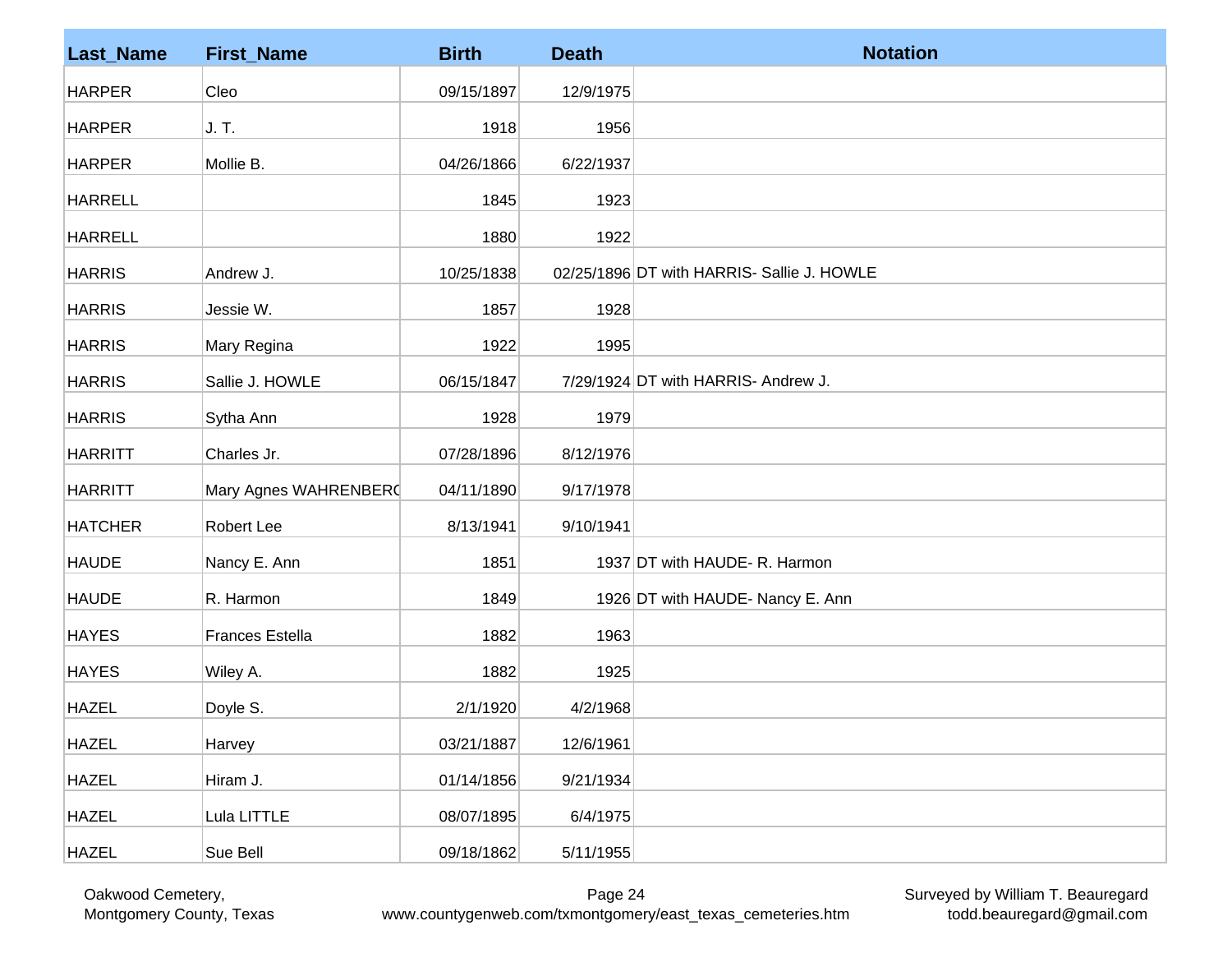| <b>Last_Name</b> | <b>First_Name</b>      | <b>Birth</b> | <b>Death</b> | <b>Notation</b>                     |
|------------------|------------------------|--------------|--------------|-------------------------------------|
| <b>HEATH</b>     | Agness N.              | 1874         |              | 1963 DT with HEATH- Allie           |
| <b>HEATH</b>     | Allie                  | 1882         |              | 1948 DT with HEATH- Agness N.       |
| <b>HEATH</b>     | Jewel D.               | 4/16/1906    | 12/27/1974   |                                     |
| <b>HENDERSON</b> | <b>Elmer Willard</b>   | 4/10/1917    | 3/11/1936    |                                     |
| <b>HEREFORD</b>  | Dorothy Lea            | 1907         | 1937         |                                     |
| <b>HEWITT</b>    | I. W.                  | 01/27/1861   | 5/9/1916     |                                     |
| <b>HICKERSON</b> | Albert E.              | 1870         | 1952         |                                     |
| <b>HICKERSON</b> | Minnette               | 1872         | 1944         |                                     |
| <b>HICKS</b>     | Hugh Benjamin          | 08/06/1866   | 4/1/1938     |                                     |
| <b>HICKS</b>     | Leonard Arvin          | 7/1/1911     | 5/30/1976    |                                     |
| <b>HICKS</b>     | Ola                    | 1875         |              | 1927 wife of HICKS- Ben             |
| <b>HICKS</b>     | <b>Ruby CURRY</b>      | 5/17/1911    | 3/3/1998     |                                     |
| <b>HOBBS</b>     | Louis                  |              |              |                                     |
| <b>HOBSON</b>    | <b>Gladys ANDERSON</b> | 4/9/1910     | 10/12/1933   |                                     |
| <b>HOGAN</b>     | Shane Michael          | 11/4/1980    | 11/16/1982   |                                     |
| <b>HOLDER</b>    | Farris L.              | 7/31/1902    |              | 9/29/1971 DT with HOLDER- Julia S.  |
| <b>HOLDER</b>    | Julia S.               | 10/12/1905   |              | 3/11/1976 DT with HOLDER- Farris L. |
| <b>HOLDER</b>    | Latimer                | 09/02/1875   |              | 7/31/1939 DT with HOLDER- Mary H.   |
| <b>HOLDER</b>    | Mary H.                | 10/23/1879   |              | 11/10/1964 DT with HOLDER- Latimer  |
| <b>HOLDER</b>    | Sarah S.               | 1946         |              | DT with HOLDER- Warren R.           |
| <b>HOLDER</b>    | Warren R.              | 1927         |              | 1977 DT with HOLDER- Sarah S.       |
| <b>HOLMAN</b>    | Ricky G. Sr.           | 8/31/1955    | 3/25/1983    |                                     |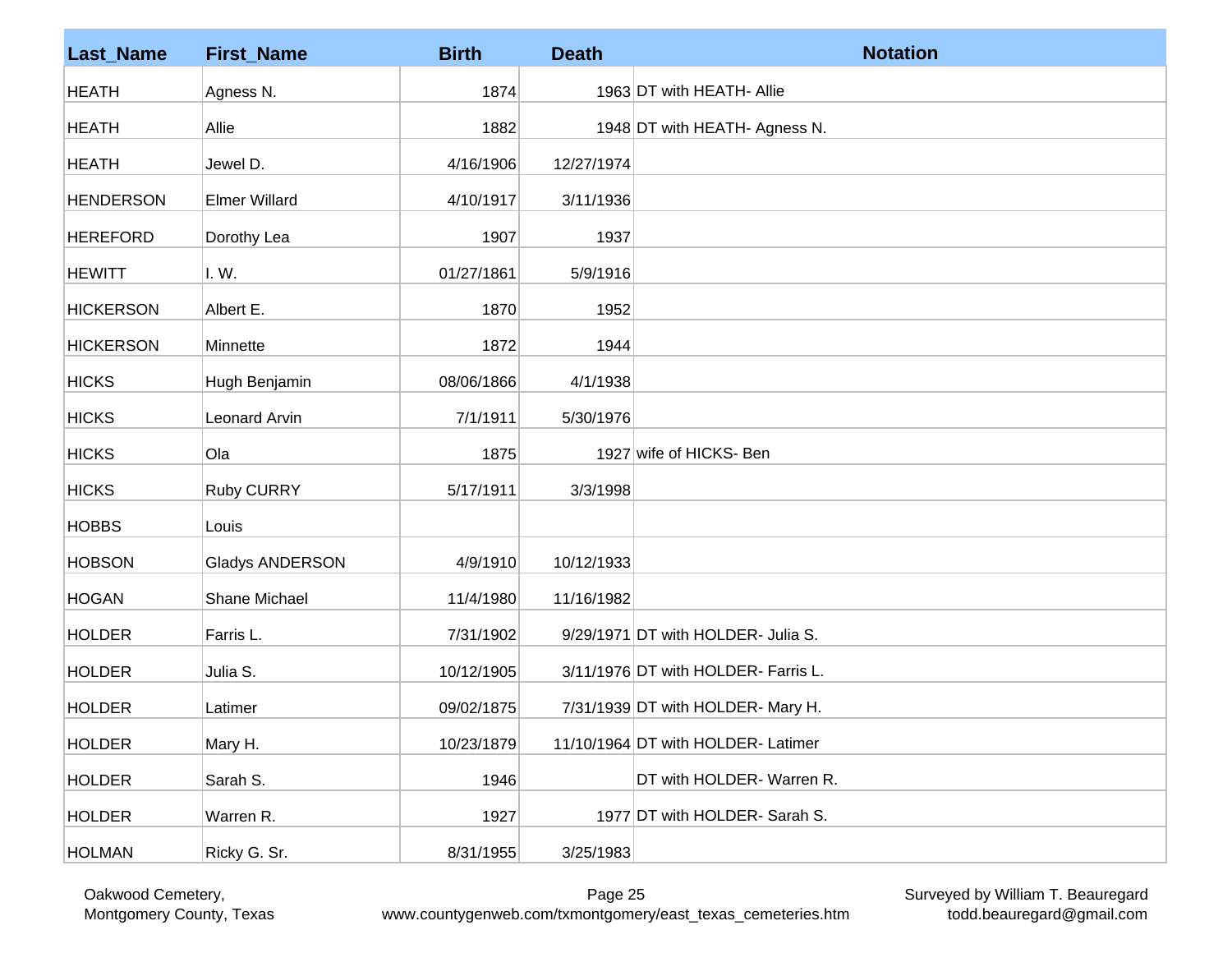| <b>Last_Name</b> | <b>First_Name</b>          | <b>Birth</b> | <b>Death</b> | <b>Notation</b>                           |
|------------------|----------------------------|--------------|--------------|-------------------------------------------|
| <b>HOLMES</b>    | Lulah Ruth                 | 02/17/1892   | 1/17/1908    |                                           |
| <b>HOOPER</b>    | Fannie NEWTON              | 03/16/1867   | 1/21/1937    |                                           |
| <b>HOOPER</b>    | <b>Guy Hedick</b>          | 07/22/1896   | 7/14/1965    |                                           |
| <b>HOOPER</b>    | <b>Hattie Belle</b>        | 02/14/1896   | 4/25/1976    |                                           |
| <b>HOOPER</b>    | William Nelson Dr.         | 11/23/1859   | 7/27/1927    |                                           |
| <b>HOOPER</b>    | <b>William Newton Dick</b> | 11/17/1891   | 9/4/1960     |                                           |
| <b>HOPF</b>      | Girtie                     | 1910         |              |                                           |
| <b>HOPPER</b>    | Ida Maude                  | 09/12/1892   | 4/11/1953    |                                           |
| <b>HOPPER</b>    | Thomas W.                  | 08/13/1887   | 7/17/1932    |                                           |
| <b>HORTON</b>    | Anna J.                    | 1860         |              | 1937 DT with HORTON- George W.            |
| <b>HORTON</b>    | George W.                  | 1856         |              | 1941 DT with HORTON- Anna J.              |
| <b>HOWARD</b>    | Addie Lou                  | 07/12/1894   |              | 1/6/1992 DT with HOWARD- Frank Leonard    |
| <b>HOWARD</b>    | Addie Mae VICK             | 11/28/1920   |              | DT with HOWARD- James Milton              |
| <b>HOWARD</b>    | Archie Thomas              | 6/5/1912     | 3/9/1937     |                                           |
| <b>HOWARD</b>    | Elton Byron                | 5/23/1916    | 9/24/1924    |                                           |
| <b>HOWARD</b>    | Frank Leonard              | 03/07/1890   |              | 10/31/1972 DT with HOWARD- Addie Lou      |
| <b>HOWARD</b>    | Henry N.                   | 1903         | 1938         |                                           |
| <b>HOWARD</b>    | Henry N. Jr.               | 1924         | 1926         |                                           |
| <b>HOWARD</b>    | James Milton               | 3/23/1914    |              | 11/10/1997 DT with HOWARD- Addie Mae VICK |
| <b>HUDSPETH</b>  | J. H.                      | 07/19/1869   | 3/21/1947    |                                           |
| <b>HUDSPETH</b>  | J. T.                      | 10/14/1872   | 3/1/1943     |                                           |
| <b>HUDSPETH</b>  | Mattie M.                  | 10/17/1873   | 5/31/1959    |                                           |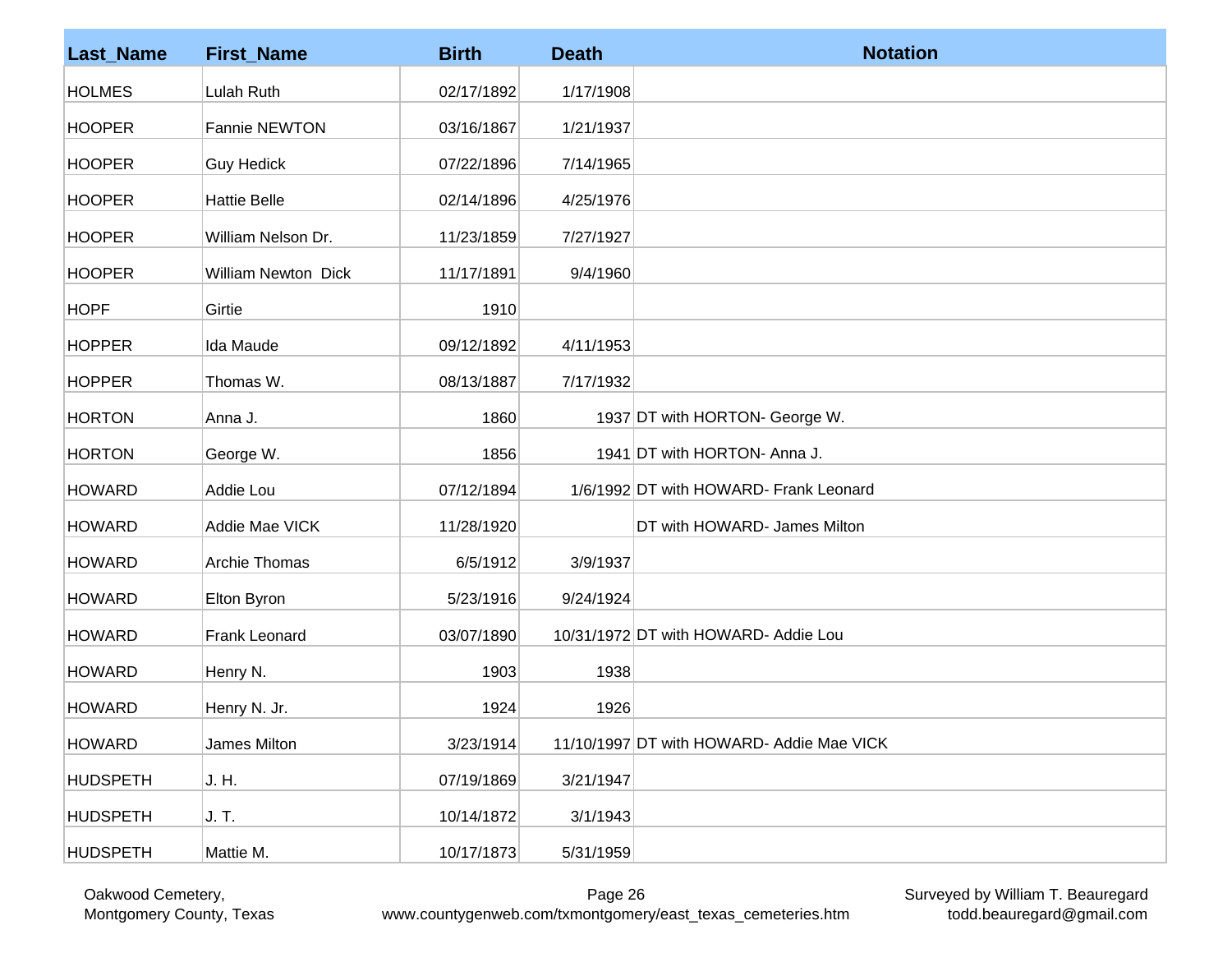| <b>Last_Name</b>  | <b>First_Name</b>          | <b>Birth</b> | <b>Death</b> | <b>Notation</b>                  |
|-------------------|----------------------------|--------------|--------------|----------------------------------|
| <b>HUFFMAN</b>    | Α.                         |              |              |                                  |
| <b>HUNT</b>       | Harvey H.                  | 02/28/1893   | 3/9/1979     |                                  |
| HUNT              | <b>Hazel BROWN</b>         | 1901         | 1987         |                                  |
| <b>HUNT</b>       | Jewel Samuel               | 1896         | 1943         |                                  |
| <b>HUNT</b>       | Van Brown                  | 1929         | 1987         |                                  |
| <b>HUTCHINSON</b> | Kathryn E.                 | 1944         | 1981         |                                  |
| <b>INGRUM</b>     | <b>Bessie BLYTHE</b>       | 05/04/1889   | 10/3/1969    |                                  |
| <b>INGRUM</b>     | Wilson Patterson Jr.       | 10/30/1920   | 7/19/1972    |                                  |
| <b>INGRUM</b>     | <b>Wilson Patterson MD</b> | 08/11/1879   | 12/27/1951   |                                  |
| <b>JERNIGAN</b>   | Duff A.                    | 1897         |              | 1941 DT with JERNIGAN- Minnie P. |
| <b>JERNIGAN</b>   | Minnie P.                  | 1897         |              | 1953 DT with JERNIGAN- Duff A.   |
| <b>JERNIGAN</b>   | Tracy Lynn                 | 5/21/1965    | 4/1/1967     |                                  |
| <b>JOHNSON</b>    | Delphine                   | 4/21/1913    | 10/23/1986   |                                  |
| <b>JOHNSON</b>    | Richard H.                 | 02/21/1855   | 11/25/1933   |                                  |
| <b>JOHNSON</b>    | Wanda E.                   | 1937         | 1939         |                                  |
| <b>JOHNSON</b>    |                            | 1947         |              | 1947 baby boy                    |
| <b>JONES</b>      | Alma A.                    | 11/21/1909   | 3/24/1978    |                                  |
| <b>JONES</b>      | <b>B.</b> E.               | 10/15/1873   | 6/20/1940    |                                  |
| <b>JONES</b>      | <b>B. E. Sr.</b>           | 08/14/1822   | 1/24/1903    |                                  |
| <b>JONES</b>      | Beborah M.                 | 02/05/1882   | 3/19/1916    |                                  |
| <b>JONES</b>      | <b>Burnice SHELTON</b>     | 12/12/1909   | 10/24/1950   |                                  |
| <b>JONES</b>      | Carrie Lee                 | 05/16/1880   | 4/12/1950    |                                  |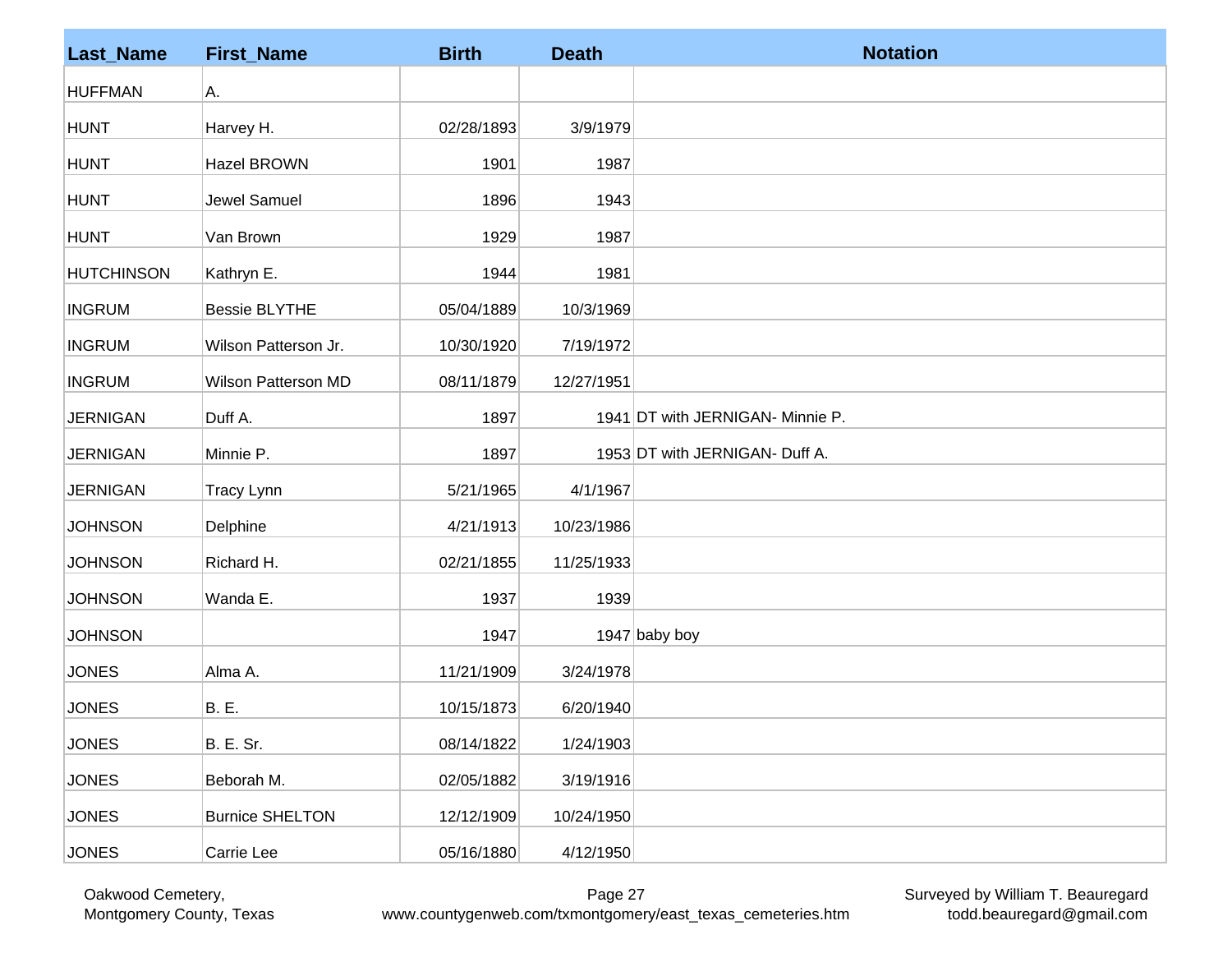| <b>Last_Name</b> | <b>First_Name</b>       | <b>Birth</b> | <b>Death</b> | <b>Notation</b>                                |
|------------------|-------------------------|--------------|--------------|------------------------------------------------|
| <b>JONES</b>     | Estelle                 | 11/09/1862   |              | 11/13/1915 wife of JONES- J. S.                |
| <b>JONES</b>     | Helen                   | 03/25/1895   | 5/20/1950    |                                                |
| <b>JONES</b>     | J. S.                   | 04/09/1857   | 1/20/1928    |                                                |
| <b>JONES</b>     | <b>Jessie Ruth DEAN</b> | 9/23/1908    | 7/21/1989    |                                                |
| <b>JONES</b>     | Lonnie A.               | 03/21/1878   | 2/20/1961    |                                                |
| <b>JONES</b>     | Mattie N.               | 12/30/1884   | 3/29/1958    |                                                |
| <b>JONES</b>     | Nathan                  | 5/13/1917    | 6/26/1937    |                                                |
| <b>JONES</b>     | O. L.                   | 03/02/1848   | 3/10/1917    |                                                |
| <b>JONES</b>     | Pettway                 | 01/20/1892   |              | 10/19/1924 daughter of J. S. and Estelle JONES |
| <b>JONES</b>     | Phoebe                  |              |              | 11/22/1895 aged 52 years; wife of JONES- O. L. |
| <b>KAMERON</b>   | Marie Alice             | 1894         |              | 1933 DT with KAMERON- Tom                      |
| <b>KAMERON</b>   | Tom                     | 1876         |              | 1968 DT with KAMERON- Marie Alice              |
| <b>KAMERON</b>   |                         |              |              | 1933 is the only date on the stone; baby       |
| <b>KAYSER</b>    | A. L.                   | 09/16/1878   | 6/14/1928    |                                                |
| <b>KELLEY</b>    | Alice                   | 1851         | 1926         |                                                |
| <b>KELLEY</b>    | Columbus M.             | 02/18/1836   | 08/01/1899   |                                                |
| <b>KELLEY</b>    | John D.                 | 1881         | 1949         |                                                |
| <b>KELLEY</b>    | John M.                 | 1850         | 1933         |                                                |
| <b>KENDALL</b>   | Lester Richard          | 11/25/1925   |              | DT with KENDALL- Mary Alice COX                |
| <b>KENDALL</b>   | Mary Alice COX          | 9/17/1927    |              | DT with KENDALL- Lester Richard                |
| <b>KIMBRO</b>    | <b>Emily MORRIS</b>     | 10/18/1912   | 10/24/1983   |                                                |
| <b>KIMBRO</b>    | Gertrude E.             | 10/17/1888   |              | 10/2/1977 DT with KIMBRO- William Samuel       |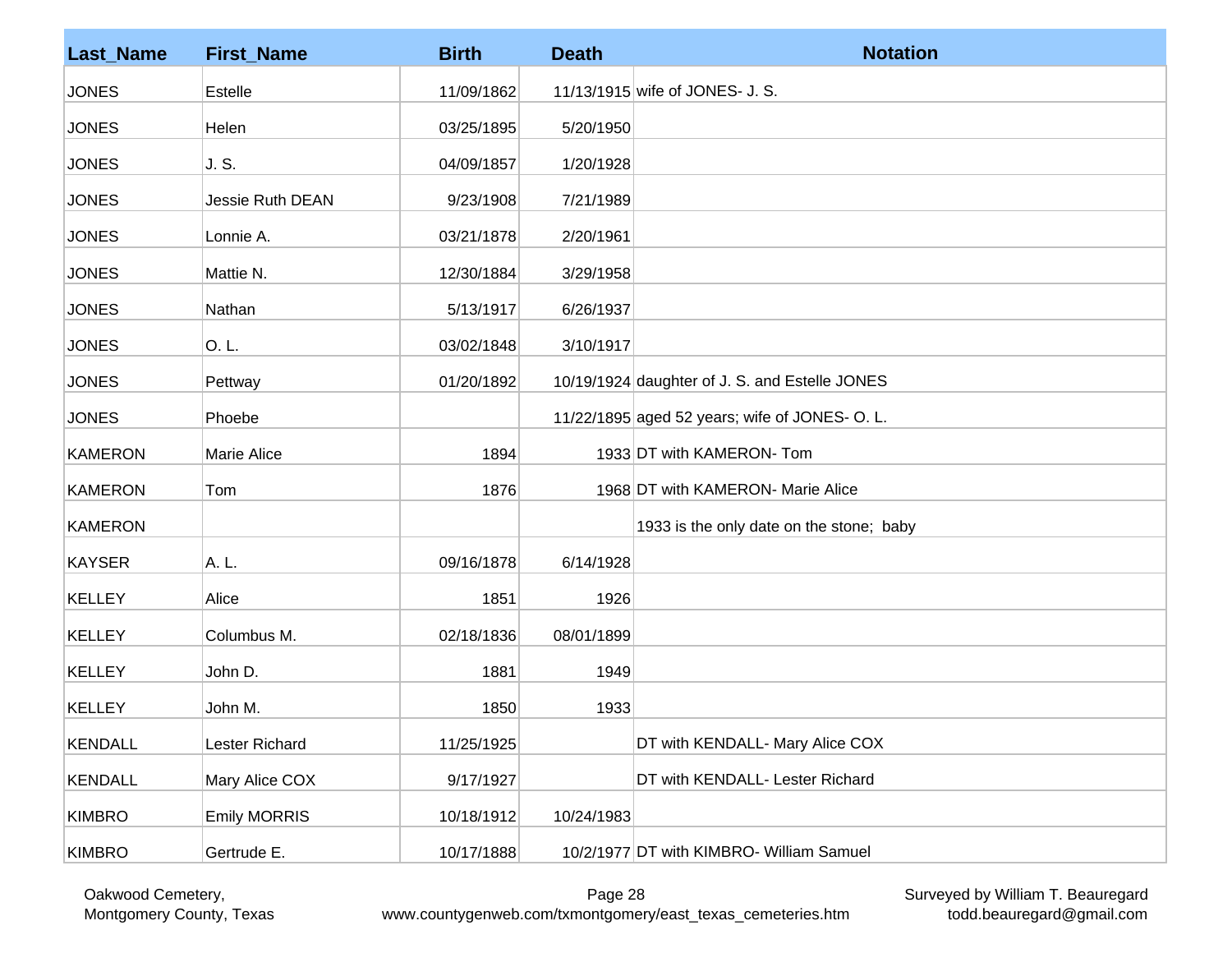| <b>Last_Name</b> | <b>First_Name</b> | <b>Birth</b> | <b>Death</b> | <b>Notation</b>                        |
|------------------|-------------------|--------------|--------------|----------------------------------------|
| <b>KIMBRO</b>    | Mary Ellen        | 2/21/1912    | 8/26/1998    |                                        |
| <b>KIMBRO</b>    | Mary Gertrude     | 2/24/1923    | 2/19/1929    |                                        |
| <b>KIMBRO</b>    | Paul P.           | 4/7/1913     | 1/17/1987    |                                        |
| <b>KIMBRO</b>    | Paul P. Jr.       | 7/15/1946    |              | 1/1/1982 DT with KIMBRO- Rebecca W.    |
| <b>KIMBRO</b>    | Rebecca W.        | 4/30/1948    |              | DT with KIMBRO- Paul P. Jr.            |
| <b>KIMBRO</b>    | Turman S.         | 1/8/1912     | 12/17/1997   |                                        |
| <b>KIMBRO</b>    | William Samuel    | 12/13/1889   |              | 10/13/1930 DT with KIMBRO- Gertrude E. |
| <b>KINSALA</b>   | John Dennis       | 02/01/1889   | 2/14/1959    |                                        |
| <b>KINSALA</b>   | Loyce Jeanette    | 9/9/1925     | 8/9/1941     |                                        |
| <b>KINSALA</b>   | Nettie Jeanette   | 12/9/1907    | 9/10/1988    |                                        |
| <b>KIZMIR</b>    | John J.           | 12/27/1885   | 9/9/1909 WOW |                                        |
| <b>KNIGHT</b>    | Clara A.          | 11/17/1877   | 11/21/1973   |                                        |
| <b>KNIGHT</b>    | Ercelle           | 9/15/1902    | 8/16/1922    |                                        |
| <b>KNIGHT</b>    | lone              | 1867         |              | 1953 DT with KNIGHT- J. A.             |
| <b>KNIGHT</b>    | J. A.             | 1865         |              | 1934 DT with KNIGHT- Ione              |
| <b>KNIGHT</b>    | Richard           | 03/13/1872   | 2/3/1919     |                                        |
| <b>KNIGHT</b>    | W. J.             | 06/08/1898   | 10/8/1916    |                                        |
| <b>KOENIG</b>    | Joseph            |              |              |                                        |
| <b>KOONCE</b>    | A. L.             | 6/3/1967     | 12/12/1926   |                                        |
| <b>KOONCE</b>    | Bertha            | 09/08/1876   | 5/22/1951    |                                        |
| <b>KOONCE</b>    | Daniel W.         | 1877         | 1937         |                                        |
| <b>KOONCE</b>    | Laura Elizabeth   | 6/10/1909    | 5/16/1991    |                                        |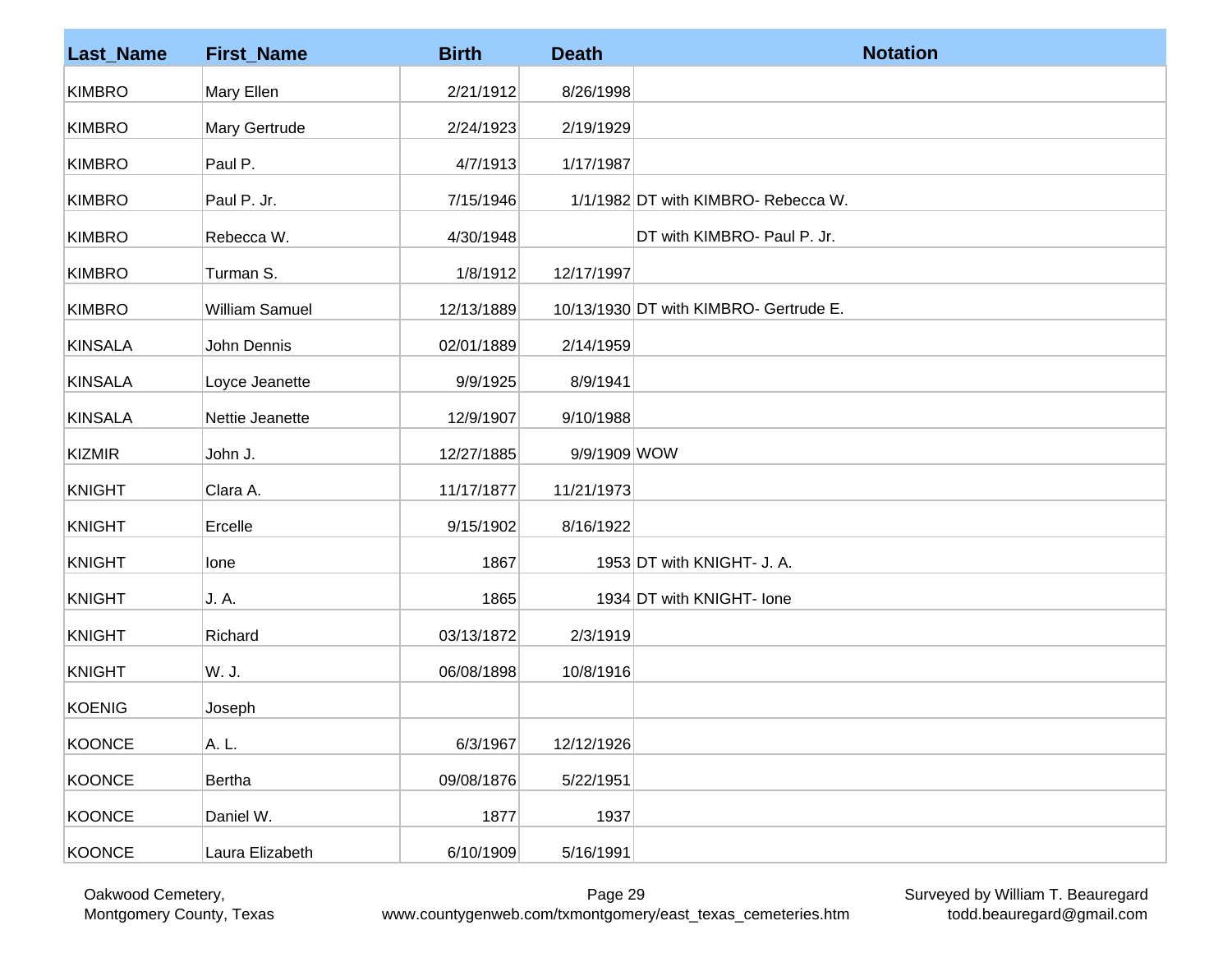| <b>Last_Name</b>  | <b>First_Name</b>      | <b>Birth</b> | <b>Death</b> | <b>Notation</b>                             |
|-------------------|------------------------|--------------|--------------|---------------------------------------------|
| <b>KOONCE</b>     | Nannie M.              | 1886         | 1965         |                                             |
| <b>KOONCE</b>     | Thurston               | 1/25/1906    | 3/20/1966    |                                             |
| <b>KUTCHKA</b>    | Ella Mae               | 11/26/1893   | 3/29/1976    |                                             |
| <b>KUTCHKA</b>    | John H.                | 1887         | 1943         |                                             |
| <b>KUYKENDALL</b> | Bernice                | 6/21/1912    |              | DT with KUYKENDALL- Ivan                    |
| <b>KUYKENDALL</b> | Cosette                | 1903         |              | 1983 DT with KUYKENDALL- Herman             |
| <b>KUYKENDALL</b> | G. W.                  | 08/05/1875   | 10/14/1926   |                                             |
| <b>KUYKENDALL</b> | Herman                 | 1899         |              | 1974 DT with KUYKENDALL- Cosette            |
| <b>KUYKENDALL</b> | <u>Ivan</u>            | 9/20/1909    |              | 4/17/1969 DT with KUYKENDALL- Bernice       |
| <b>LACKEY</b>     | Clarkey                |              |              | 09/10/1932 is the only date on the stone    |
| <b>LACKEY</b>     | George                 | 5/5/1900     | 2/27/1941    |                                             |
| <b>LAMP</b>       | Roxie McADAMS          | 01/18/1888   |              | 7/7/1928 wife of LAMP- Herbert W. Sr.       |
| <b>LANCASTER</b>  | John Miller            | 1856         | 1935         |                                             |
| <b>LAND</b>       | William F.             | 2/2/1911     | 6/15/1944    |                                             |
| <b>LANGLEY</b>    | Mary M.                |              |              |                                             |
| <b>LANGLEY</b>    | Richard H.             | 1866         | 1936         |                                             |
| LAWS              | <b>Grace Elizabeth</b> | 5/3/1908     |              | 6/14/1908 daughter of Ben T. and Grace LAWS |
| <b>LEAVELLE</b>   | Laura WEISINGER        | 1917         | 1988         |                                             |
| <b>LEE</b>        | Elizabeth              | 05/05/1880   |              | 9/8/1921 wife of LEE- G. F.                 |
| <b>LEFLORE</b>    | Sophie Romine MADELEY  | 09/07/1881   | 2/23/1957    |                                             |
| <b>LEIGH</b>      | Elizabeth B.           | 1883         | 1947         |                                             |
| <b>LEIGH</b>      | Jane KNOX              | 3/4/1928     | 7/17/1983    |                                             |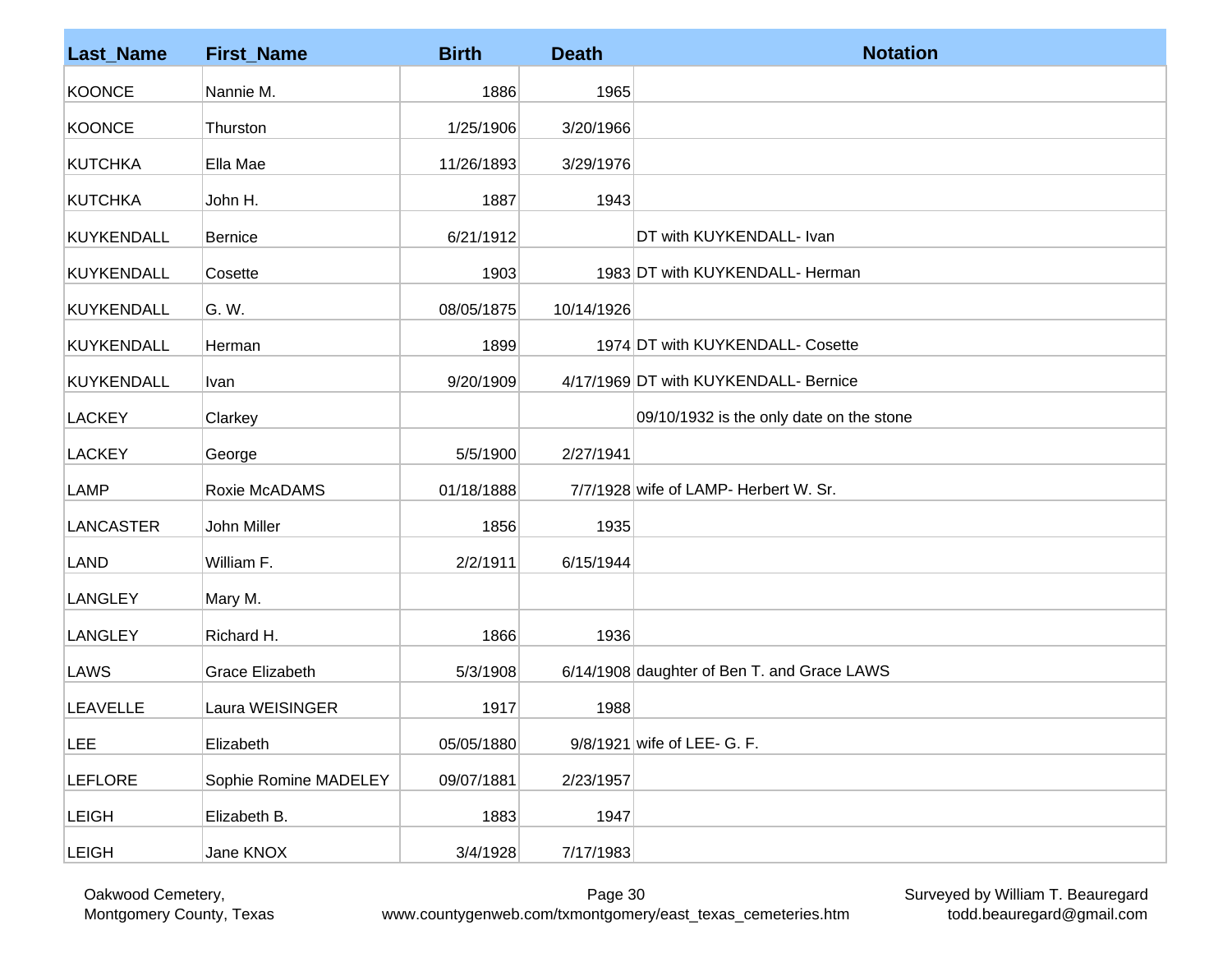| <b>Last_Name</b> | <b>First_Name</b>     | <b>Birth</b> | <b>Death</b> | <b>Notation</b>                            |
|------------------|-----------------------|--------------|--------------|--------------------------------------------|
| <b>LEIGH</b>     | <b>Robert Sidney</b>  | 7/12/1911    | 11/29/1983   |                                            |
| <b>LEIGH</b>     | William A.            | 1881         | 1957         |                                            |
| <b>LEIGH</b>     | <b>William Bruce</b>  | 12/15/1908   | 6/19/1986    |                                            |
| <b>LEWIS</b>     | Elijah Palmer         |              |              | 08/21/1933 is the only date on the stone   |
| <b>LLEWELLYN</b> | Ella GRIFFIN          | 09/28/1877   |              | 9/10/1949 DT with LLEWELLYN- Julian        |
| <b>LLEWELLYN</b> | Julian                | 11/27/1872   |              | 5/21/1940 DT with LLEWELLYN- Ella GRIFFIN  |
| <b>LLEWELLYN</b> | <b>Robert Elbert</b>  | 3/17/1901    | 8/22/1905    |                                            |
| <b>LONG</b>      | Hursel Arania         | 1/15/1907    |              | DT with LONG- Paul Franklin                |
| <b>LONG</b>      | Paul Franklin         | 10/8/1903    |              | DT with LONG- Hursel Arania                |
| <b>LONG</b>      | Paul Franklin Jr.     | 7/17/1935    | 1/6/1968     |                                            |
| <b>LONGMIRE</b>  | Floretta              | 04/16/1857   |              | 4/10/1928 DT with LONGMIRE- William Marion |
| <b>LONGMIRE</b>  | <b>William Marion</b> | 03/02/1830   |              | 10/10/1921 DT with LONGMIRE- Floretta      |
| LOVE             | Margaret Lois         | 7/19/1953    | 7/21/1953    |                                            |
| LOWE             | Donald Wayne          | 12/12/1939   | 2/3/1972     |                                            |
| <b>MADELEY</b>   | <b>Albert Andrew</b>  | 07/31/1877   | 8/30/1933    |                                            |
| <b>MADELEY</b>   | Andrew J.             | 1853         |              | 1900 DT with MADELEY- Hattie McDONALD      |
| <b>MADELEY</b>   | <b>Bessie</b>         | 1897         | 1900         |                                            |
| <b>MADELEY</b>   | Carl Thomas           | 4/13/1938    | 5/19/1979    |                                            |
| <b>MADELEY</b>   | Charles               | 05/04/1851   | 9/4/1916     |                                            |
| <b>MADELEY</b>   | Charlie Jr.           | 12/19/1885   | 2/21/1928    |                                            |
| <b>MADELEY</b>   | Daniel Herbert        | 9/27/1908    | 11/10/1997   |                                            |
| <b>MADELEY</b>   | Eugene                | 4/20/1919    | 7/16/1927    |                                            |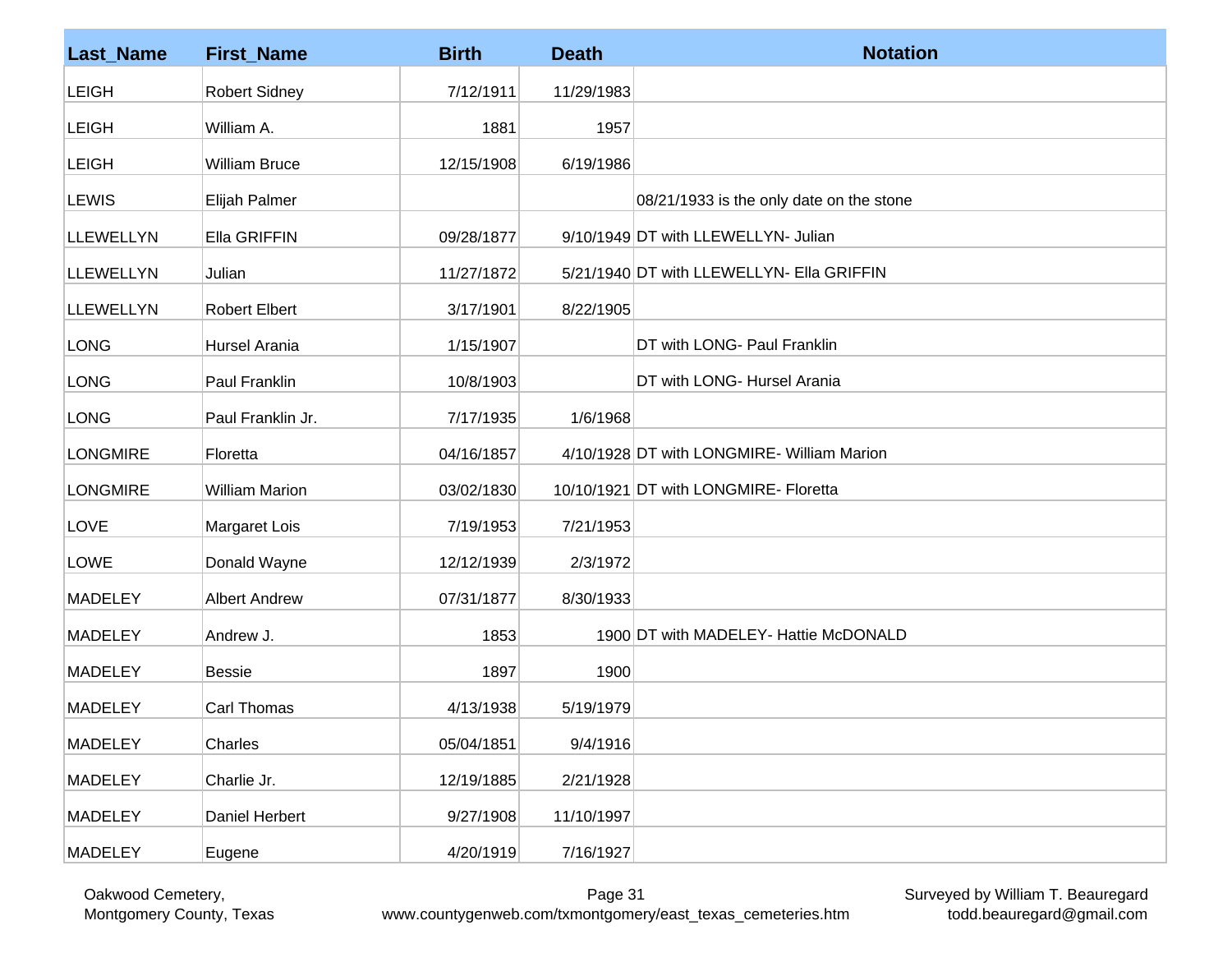| <b>Last_Name</b> | <b>First_Name</b>      | <b>Birth</b> | <b>Death</b> | <b>Notation</b>                              |
|------------------|------------------------|--------------|--------------|----------------------------------------------|
| <b>MADELEY</b>   | G. B.                  | 05/03/1880   | 10/4/1950    |                                              |
| <b>MADELEY</b>   | <b>Hattie McDONALD</b> | 1857         |              | 1947 DT with MADELEY- Andrew J.              |
| <b>MADELEY</b>   | Helen                  | 12/15/1884   |              | $6/7/1917$ wife of MADELEY- G. B.            |
| <b>MADELEY</b>   | J.C. Doc               | 09/25/1887   | 3/24/1943    |                                              |
| <b>MADELEY</b>   | John Crouch            | 12/12/1912   | 3/19/1969    |                                              |
| <b>MADELEY</b>   | Laura                  | 1890         | 1974         |                                              |
| <b>MADELEY</b>   | Lula S.                | 10/24/1889   | 9/30/1971    |                                              |
| <b>MADELEY</b>   | Martha FOSTER          | 2/26/1911    | 10/23/1995   |                                              |
| <b>MADELEY</b>   | Mary Margaret          | 07/02/1856   | 4/17/1937    |                                              |
| <b>MADELEY</b>   | Mary P.                | 04/13/1861   |              | 4/30/1910 wife of MADELEY- Charles Sr.       |
| <b>MADELEY</b>   | Mattie E.              | 06/21/1887   |              | 6/15/1913 wife of MADELEY- Daniel A.         |
| <b>MADELEY</b>   | <b>Nellie</b>          | 1882         | 1899         |                                              |
| <b>MADELEY</b>   | <b>Raymond Earle</b>   | 11/13/1903   |              | 12/18/1918 son of Mr. and Mrs. G. B. MADELEY |
| <b>MADELEY</b>   | Robert T.              | 1/12/1914    | 8/14/1950    |                                              |
| <b>MAHAFFEY</b>  | Gladys G.              | 12/10/1900   | 8/12/1981    |                                              |
| <b>MAHAFFEY</b>  | Henry H.               | 02/01/1898   | 8/26/1957    |                                              |
| <b>MAHAFFEY</b>  | James F.               | 02/05/1865   |              | 12/3/1916 DT with MAHAFFEY- Julia            |
| <b>MAHAFFEY</b>  | Julia                  | 08/26/1861   |              | 2/2/1944 DT with MAHAFFEY- James F.          |
| <b>MARAMON</b>   | E.                     | 2/17/1903    | 4/25/1910    |                                              |
| <b>MARTIN</b>    | Bingly F.              | 1883         |              | 1936 DT with MARTIN- Willie A.               |
| <b>MARTIN</b>    | Charles Joseph         |              |              | 11/27/1910 is the only date on the stone     |
| <b>MARTIN</b>    | Laura M.               | 1865         | 1929         |                                              |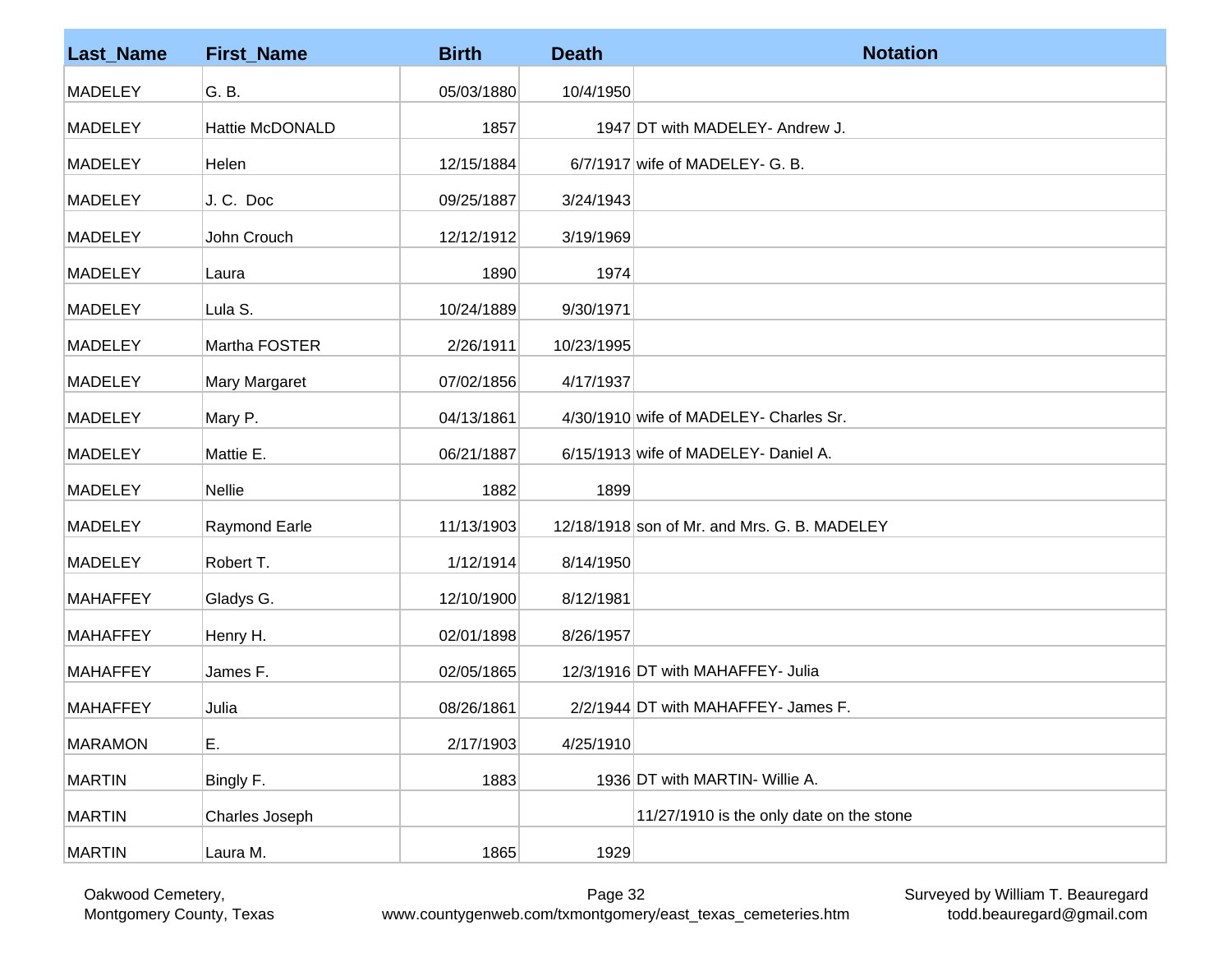| <b>Last_Name</b>  | <b>First_Name</b>     | <b>Birth</b> | <b>Death</b> | <b>Notation</b>                        |
|-------------------|-----------------------|--------------|--------------|----------------------------------------|
| <b>MARTIN</b>     | Louis S.              | 1898         |              | 1961 DT with MARTIN- Willa P.          |
| <b>MARTIN</b>     | Willa P.              | 1902         |              | 1992 DT with MARTIN- Louis S.          |
| <b>MARTIN</b>     | Willie A.             | 1895         |              | 1971 DT with MARTIN- Bingly F.         |
| <b>MASON</b>      | Ruby E.               | 2/3/1910     | 10/29/1994   |                                        |
| <b>MASSINGHAM</b> | Agnes B.              | 1872         |              | 1956 DT with MASSINGHAM- Sherman       |
| <b>MASSINGHAM</b> | Sherman               | 1867         |              | 1957 DT with MASSINGHAM- Agnes B.      |
| <b>MAST</b>       | <b>Betty CRABOUGH</b> | 6/18/1925    | 1/20/1994    |                                        |
| <b>MAST</b>       | Granville Whitmore    | 10/28/1891   | 4/21/1959    |                                        |
| <b>MATTHEWS</b>   | <b>Berry Harris</b>   | 9/20/1912    | 6/15/1913    |                                        |
| <b>MATTHEWS</b>   | Graydon M.            | 1/12/1907    |              | 1/12/1971 DT with MATTHEWS- Marion F.  |
| <b>MATTHEWS</b>   | Marion F.             | 10/1/1915    |              | 8/13/1977 DT with MATTHEWS- Graydon M. |
| <b>MATTHEWS</b>   | Minnie J.             | 1888         |              | 1960 DT with MATTHEWS- Vernon W.       |
| <b>MATTHEWS</b>   | Vernon W.             | 1886         |              | 1938 DT with MATTHEWS- Minnie J.       |
| <b>MAYES</b>      | Clem A.               | 5/13/1904    | 9/22/1981    |                                        |
| <b>McCANTS</b>    | Kevin W.              | 4/2/1949     | 4/19/1995    |                                        |
| <b>McCANTS</b>    | Pady W.               | 8/26/1920    | 12/4/1973    |                                        |
| <b>McCOMB</b>     | Amelia                | 1961         | 1995         |                                        |
| <b>McCOMB</b>     | Viva McGARY           | 1894         |              | DT with McCOMB- William Perry Sr.      |
| <b>McCOMB</b>     | William Perry Jr.     | 1918         | 1967         |                                        |
| McCOMB            | William Perry Sr.     | 1892         |              | 1952 DT with McCOMB- Viva McCRAY       |
| McCOY             | Earl                  |              |              |                                        |
| <b>McCULLAR</b>   | Eugenia Ann           | 07/08/1870   | 1/2/1962     |                                        |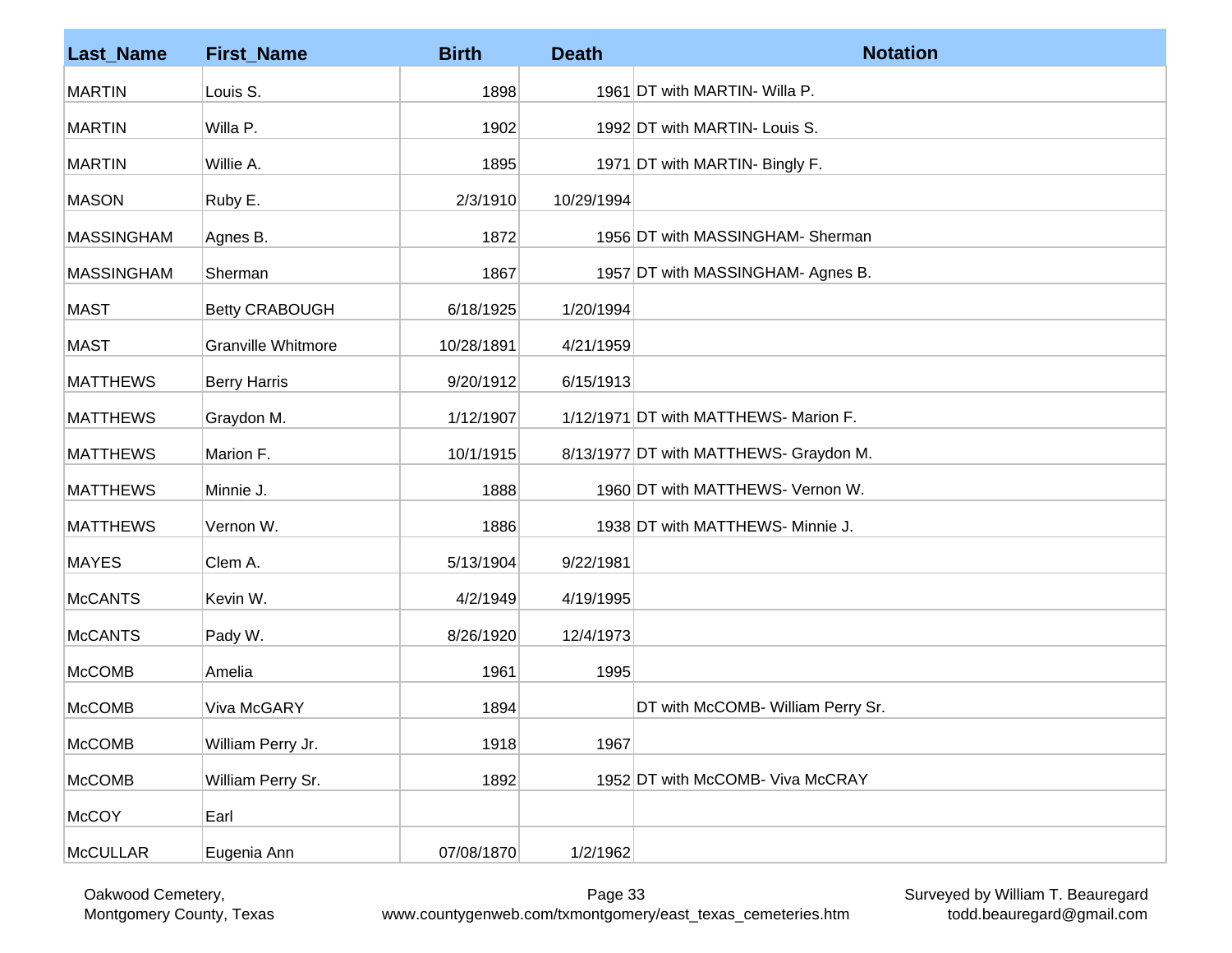| <b>Last_Name</b> | <b>First_Name</b>   | <b>Birth</b> | <b>Death</b> | <b>Notation</b>                                              |
|------------------|---------------------|--------------|--------------|--------------------------------------------------------------|
| <b>McCULLAR</b>  | Lafayette           | 10/14/1872   | 4/16/1957    |                                                              |
| <b>McCULLAR</b>  | <b>Willie Allen</b> | 02/07/1890   | 6/3/1965     |                                                              |
| <b>McDADE</b>    | Charlie             | 1881         | 1922         |                                                              |
| <b>McDADE</b>    | Mary Ellen          | 11/01/1875   |              | 11/13/1951 wife of McDADE- James                             |
| <b>McDADE</b>    | Mary J.             |              |              | 2/27/1915 age 66 years                                       |
| <b>McDADE</b>    | Missouri I.         |              |              | 05/11/1896 age 24 years; wife of McDADE- James               |
| <b>McDADE</b>    | William H.          | 05/04/1875   | 11/28/1952   |                                                              |
| <b>McDANIEL</b>  | Cecil Ray           | 1903         | 1959         |                                                              |
| <b>McDANIEL</b>  | Guy Hugh            | 1899         |              | 1970 DT with McDANIEL- Zenaide Florence                      |
| <b>McDANIEL</b>  | James Ellis         | 7/23/1904    |              | 6/10/1966 DT with McDANIEL- Osie Ola                         |
| <b>McDANIEL</b>  | James Ellis         | 3/17/1935    | 4/26/1935    |                                                              |
| <b>McDANIEL</b>  | James Wite          | 1871         |              | 1948 DT with McDANIEL- Sallie BLACKWELL                      |
| <b>McDANIEL</b>  | Leslie R.           | 07/30/1894   |              | 2/23/1919 died in France; son of Mr. and Mrs. J. W. McDANIEL |
| <b>McDANIEL</b>  | Osie Ola            | 1/10/1910    |              | 2/22/1999 DT with McDANIEL- James Ellis                      |
| <b>McDANIEL</b>  | Zenaide Florence    | 1908         |              | 1992 DT with McDANIEL- Guy Hugh                              |
| <b>McDONALD</b>  | J.D. Buddy          | 4/25/1905    | 6/12/1990    |                                                              |
| <b>McDONALD</b>  | J. D. Mrs.          | 12/25/1909   | 6/18/1935    |                                                              |
| <b>McDONALD</b>  | James W.            | 09/09/1867   |              | 9/4/1940 DT with McDONALD- Josephine E.                      |
| <b>McDONALD</b>  | Josephine E.        | 09/07/1873   |              | 1/22/1965 DT with McDONALD- James W.                         |
| <b>McDONALD</b>  | Netta Mae GAUSS     | 5/1/1913     |              |                                                              |
| <b>McFARLAND</b> | <b>Drew Pate</b>    | 12/02/1874   |              | 4/19/1951 DT with McFARLAND- Mallie Adella                   |
| <b>McFARLAND</b> | Haywood             | 5/12/1902    |              | 10/28/1908 son of R. F. and Lena McFARLAND                   |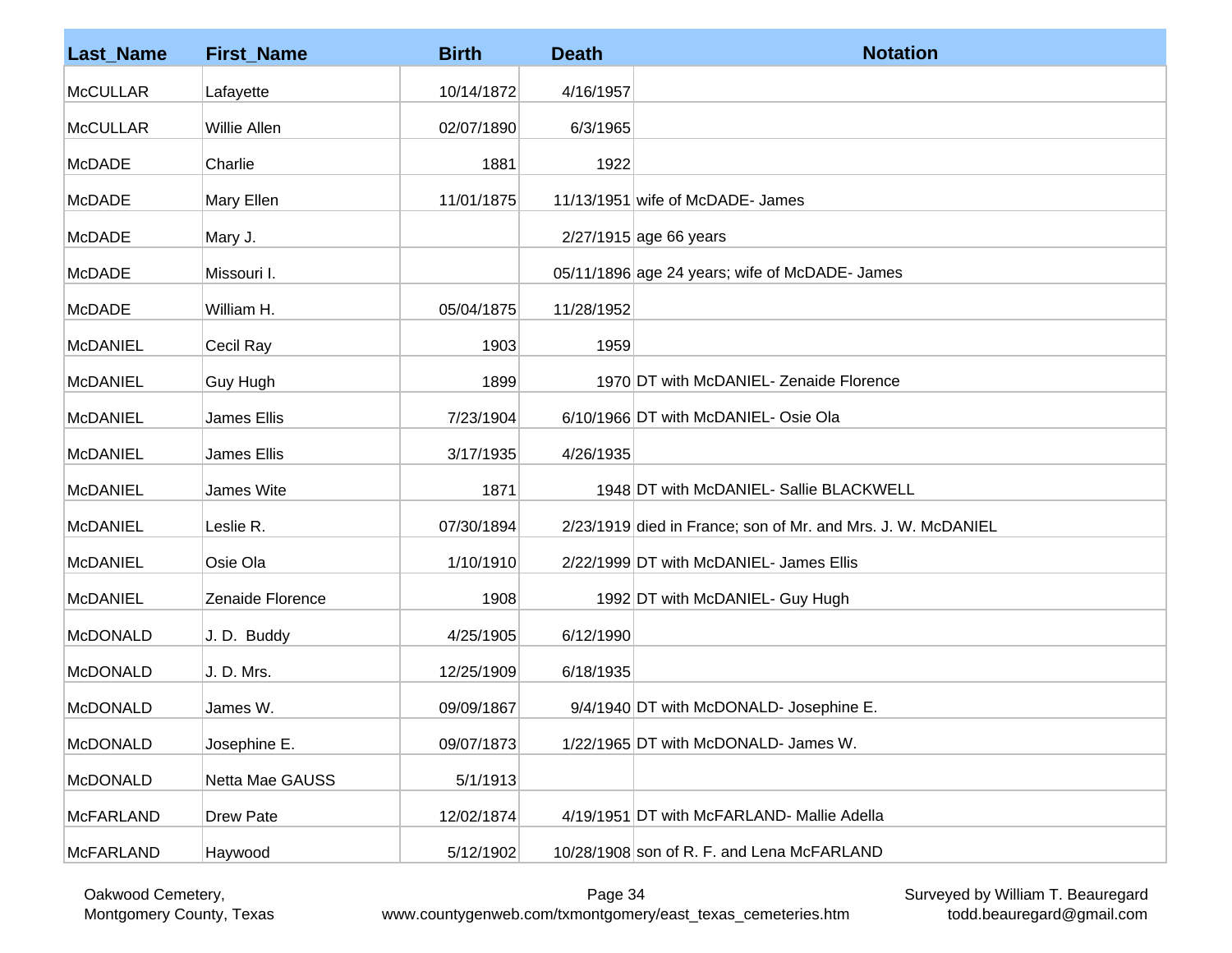| <b>Last_Name</b> | <b>First_Name</b>        | <b>Birth</b> | <b>Death</b> | <b>Notation</b>                                  |
|------------------|--------------------------|--------------|--------------|--------------------------------------------------|
| <b>McFARLAND</b> | Lena                     | 01/25/1884   | 8/10/1909    |                                                  |
| <b>McFARLAND</b> | Mallie Adella            | 02/14/1879   |              | 5/7/1952 DT with McFARLAND- Drew Pate            |
| <b>McGINNIS</b>  | Jane                     |              | 1/25/1920    |                                                  |
| <b>McGINNIS</b>  | <b>Robert Leroy</b>      | 05/04/1842   | 1/2/1913     |                                                  |
| <b>McGUIRE</b>   | Herman                   | 07/22/1893   | 11/16/1955   |                                                  |
| <b>McGUIRE</b>   | Katherine                | 09/14/1864   |              | 8/8/1932 DT with McGUIRE- T. M.                  |
| <b>McGUIRE</b>   | Lester K.                | 01/13/1899   | 7/18/1939    |                                                  |
| <b>McGUIRE</b>   | Lillian B.               | 11/4/1901    | 11/3/1989    |                                                  |
| <b>McGUIRE</b>   | <b>Marcus</b>            | 12/25/1903   | 8/14/1973    |                                                  |
| <b>McGUIRE</b>   | Meadie                   | 10/30/1900   | 8/2/1974     |                                                  |
| <b>McGUIRE</b>   | Oran M.                  | 1883         | 1939         |                                                  |
| <b>McGUIRE</b>   | T. M.                    | 11/08/1855   |              | 11/14/1926 DT with McGUIRE- Katherine            |
| <b>McGUIRE</b>   | William C.               | 09/28/1888   | 7/29/1948    |                                                  |
| <b>McKIBBIN</b>  | Robert E.                | 8/21/1908    | 12/30/1910   |                                                  |
| <b>McKNIGHT</b>  | <b>Frances Gene WEST</b> | 5/23/1930    | 4/20/1994    |                                                  |
| <b>McKNIGHT</b>  | Mary Jane                | 8/21/1954    |              | 8/23/1954 daughter of B. M. and Frances McKNIGHT |
| <b>McLEAN</b>    | Walter H.                | 04/05/1894   | 1/10/1970    |                                                  |
| <b>McMILLIAN</b> | Lillian E.               | 1885         |              | 1972 DT with McMILLIAN- Robert E.                |
| <b>McMILLIAN</b> | Lizzie B.                | 02/12/1866   |              | 7/22/1918 DT with McMILLIAN- Robert E.           |
| <b>McMILLIAN</b> | Robert E.                | 05/10/1851   |              | 5/11/1923 DT with McMILLIAN- Lizzie B.           |
| <b>McMILLIAN</b> | Robert E.                | 10/09/1894   |              | 10/13/1972 DT with McMILLIAN- Lillian E.         |
| <b>McMILLIAN</b> | Wesley R.                |              | 8/21/1953    |                                                  |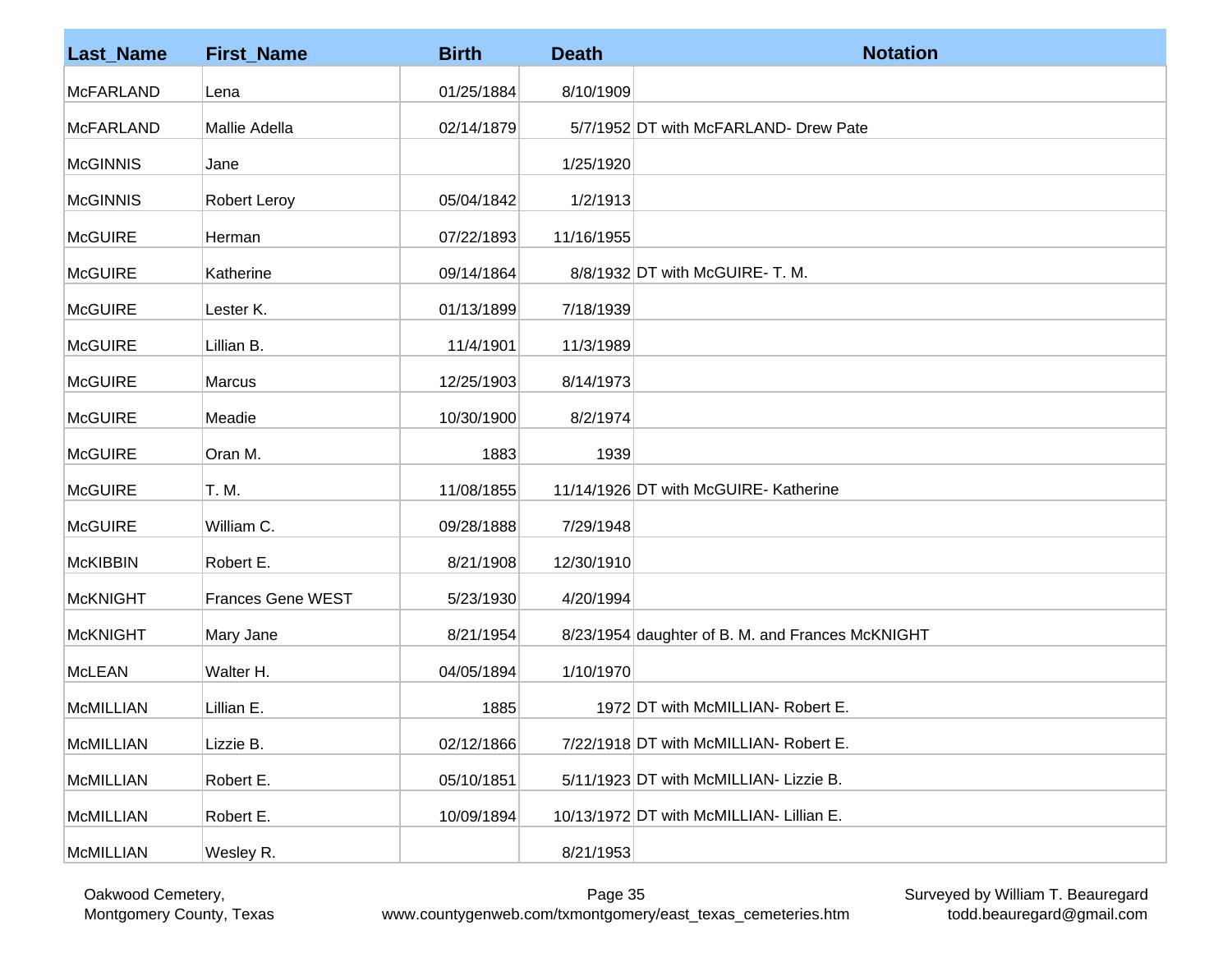| <b>Last_Name</b> | <b>First_Name</b>      | <b>Birth</b> | <b>Death</b> | <b>Notation</b>                                                          |
|------------------|------------------------|--------------|--------------|--------------------------------------------------------------------------|
| <b>McPHERSON</b> | Margaret               | 04/15/1852   | 5/11/1936    |                                                                          |
| <b>McRAE</b>     | Lila SEALS             |              |              |                                                                          |
| <b>MEAD</b>      | Annie Lee              | 08/13/1874   |              | 8/16/1966 DT with MEAD- Dennie P.                                        |
| <b>MEAD</b>      | Dennie P.              | 12/11/1873   |              | 12/3/1940 DT with MEAD- Annie Lee                                        |
| <b>MEAD</b>      | John Dennie            |              |              | DT with MEAD- Rebecca Lee RICHMOND                                       |
| <b>MEAD</b>      | Rebecca Lee RICHMOND   |              |              | DT with MEAD- John Dennie                                                |
| <b>MEARS</b>     | Edwin L.               | 1883         |              | 1968 DT with MEARS- Katie C.                                             |
| <b>MEARS</b>     | Frank B.               | 8/11/1922    |              | 9/16/1961 sons Mike and Chris- grandchildren Julia- Nick- Ben and Sophie |
| <b>MEARS</b>     | <b>Guy Dixon</b>       | 4/30/1912    | 1/23/1975    |                                                                          |
| <b>MEARS</b>     | Katie C.               | 1884         |              | 1965 DT with MEARS- Edwin L.                                             |
| <b>MEARS</b>     | Tom Bryan              | 10/27/1908   | 6/9/1924     |                                                                          |
| <b>METZGER</b>   | Fred Iverson           | 2/28/1908    | 10/8/1968    |                                                                          |
| <b>METZGER</b>   | Virginia               | 1916         | 1999         |                                                                          |
| <b>MHOON</b>     | Leo Elders             | 1894         | 1946         |                                                                          |
| <b>MILES</b>     | <b>Bernice</b>         | 06/22/1894   |              | 4/18/1921 wife of MILES- Joe K. Dr.                                      |
| <b>MILES</b>     | Joe K. Dr.             | 1874         | 1921         |                                                                          |
| <b>MILLER</b>    | Clarkey H.             | 1884         | 1956         |                                                                          |
| <b>MILLER</b>    | E. L. Mrs.             | 04/08/1868   | 2/10/1919    |                                                                          |
| <b>MILLER</b>    | Earl P.                | 07/10/1864   | 8/25/1900    |                                                                          |
| <b>MILLER</b>    | <b>Frances Mabelle</b> | 6/16/1923    | 4/20/1950    |                                                                          |
| <b>MILLER</b>    | Vernon                 | 07/17/1891   | 9/9/1900     |                                                                          |
| <b>MILLER</b>    | William C.             | 06/01/1889   | 6/19/1959    |                                                                          |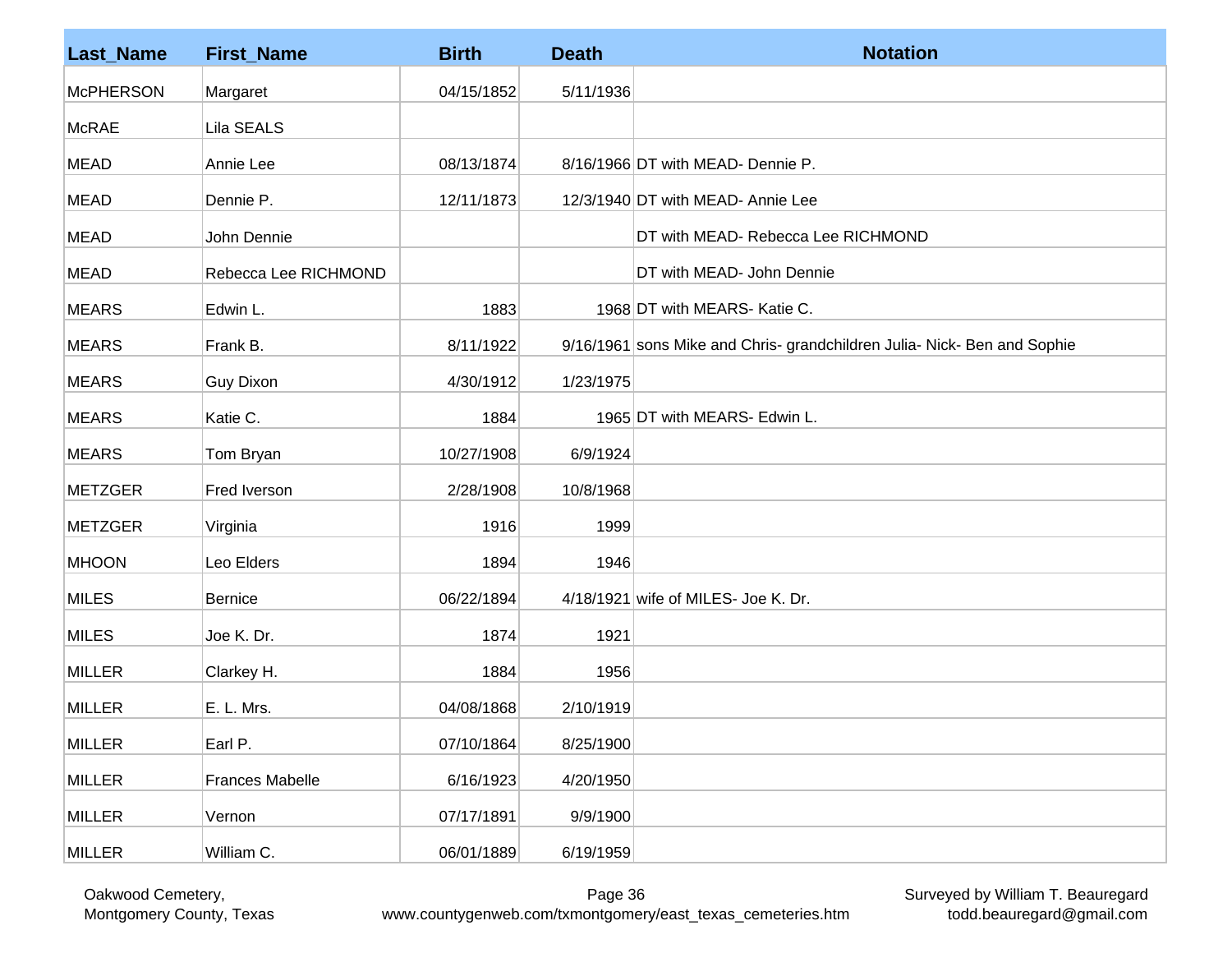| <b>Last_Name</b>  | <b>First_Name</b>     | <b>Birth</b> | <b>Death</b> | <b>Notation</b>                              |
|-------------------|-----------------------|--------------|--------------|----------------------------------------------|
| <b>MILLWOOD</b>   | Lorene                | 1910         |              | 1952 wife of MILLWOOD- George                |
| <b>MILWEE</b>     | Luther T.             | 10/11/1891   | 10/21/1918   |                                              |
| <b>MILWEE</b>     | Virgie B.             | 10/7/1900    |              | 1/3/1922 daughter of W. F. and Jessie MILWEE |
| <b>MIMS</b>       | Mary Elizabeth        | 11/30/1904   |              | 1/4/1983 DT with MIMS- Thomas Judson         |
| <b>MIMS</b>       | Thomas Judson         | 7/3/1901     |              | 2/23/1980 DT with MIMS- Mary Elizabeth       |
| <b>MITCHAM</b>    | C. S.                 | 01/11/1872   | 4/18/1937    |                                              |
| <b>MONDAY</b>     | Luther                | 07/08/1875   | 3/3/1901     |                                              |
| MONTGOMERY        | Ben E.                | 04/21/1871   | 12/20/1911   |                                              |
| <b>MONTGOMERY</b> | Daniel Webster        | 01/12/1853   | 9/15/1924    |                                              |
| <b>MONTGOMERY</b> | Etta COLLIER          | 4/7/1941     |              |                                              |
| <b>MONTGOMERY</b> | Henry Jackson         | 11/24/1851   | 3/29/1914    |                                              |
| <b>MONTGOMERY</b> | <b>Hester SPILLER</b> | 1879         | 1963         |                                              |
| <b>MONTGOMERY</b> | Walter B.             | 04/21/1871   | 12/15/1906   |                                              |
| <b>MOORHEAD</b>   | Dallas E.             | 07/24/1877   | 11/18/1892   |                                              |
| <b>MOORHEAD</b>   | F. A. Mrs.            | 06/24/1846   |              | $3/12/1934$ wife of MOORHEAD-N.J.            |
| MOORHEAD          | Newton Jasper         | 12/30/1846   | 11/05/1892   |                                              |
| <b>MOORING</b>    | Neva SAPP             | 05/02/1895   | 10/29/1961   |                                              |
| <b>MORAN</b>      | Joseph E.             | 01/18/1872   | 11/27/1932   |                                              |
| <b>MORGAN</b>     | Eveen THIELE          | 12/28/1917   |              | 8/19/1999 DT with MORGAN- Jack Garnett       |
| <b>MORGAN</b>     | <b>Jack Garnett</b>   | 9/8/1916     |              | 10/14/1985 DT with MORGAN- Eveen THIELE      |
| <b>MORRIS</b>     | <b>Alfred William</b> | 07/15/1874   | 3/23/1948    |                                              |
| <b>MORRIS</b>     | May BYBEE             | 04/15/1877   | 5/19/1955    |                                              |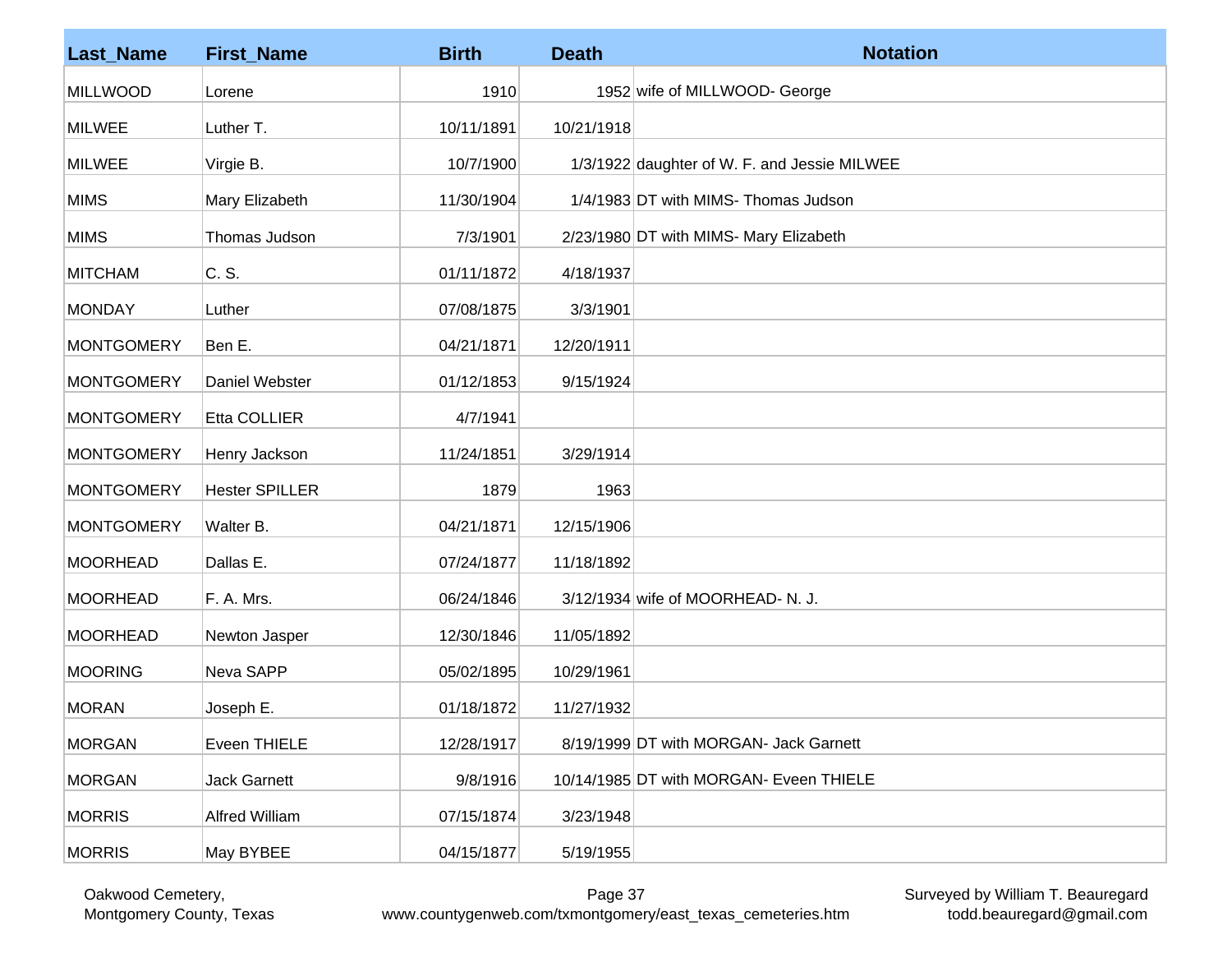| <b>Last_Name</b> | <b>First_Name</b> | <b>Birth</b> | <b>Death</b> | <b>Notation</b>                         |
|------------------|-------------------|--------------|--------------|-----------------------------------------|
| <b>MORSE</b>     | Mark D.           | 11/19/1970   | 7/15/1985    |                                         |
| <b>MOZISEK</b>   | Bess G.           | 09/11/1892   | 12/9/1978    |                                         |
| <b>MOZISEK</b>   | Robert D.         | 11/27/1921   | 3/17/1922    |                                         |
| <b>MOZISEK</b>   | Robert N. DDS     | 09/15/1882   | 12/31/1961   |                                         |
| <b>MURPHEY</b>   |                   |              |              | Infant daughter of Mr. and Mrs. MURPHEY |
| <b>MURPHY</b>    | Winnie A.         | 12/--/1884   | 1/31/1934    |                                         |
| <b>MURRAY</b>    | A. J. Jr.         |              |              |                                         |
| <b>MURRAY</b>    | Andrew J.         | 08/10/1888   |              | 3/9/1946 DT with MURRAY- Eunice B.      |
| <b>MURRAY</b>    | Eunice B.         | 08/06/1892   |              | 3/29/1973 DT with MURRAY- Andrew J.     |
| <b>MURRAY</b>    | Opal              |              |              |                                         |
| <b>NEER</b>      | Don T.            | 06/19/1889   | 11/12/1919   |                                         |
| <b>NESBY</b>     | Emma              | 1878         | 1958         |                                         |
| <b>NICHOLS</b>   | Charles B.        | 1884         |              | 1946 DT with NICHOLS- Willie E.         |
| <b>NICHOLS</b>   | Willie E.         | 1887         |              | 1939 DT with NICHOLS- Charles B.        |
| <b>NOLAN</b>     | William B.        | 09/26/1866   | 3/16/1917    |                                         |
| <b>NUGENT</b>    | Barbara Addie     | 12/10/1879   |              | 12/12/1918 wife of NUGENT- J. S.        |
| NUGENT           | William F.        | 03/04/1868   | 7/6/1904     |                                         |
| NUTTER           | Bertha N.         | 09/25/1861   | 3/25/1943    |                                         |
| <b>NUTTER</b>    | Blannie G.        | 01/23/1888   | 11/23/1931   |                                         |
| <b>NUTTER</b>    | Cordelia HEIN     | 11/29/1920   | 5/31/1993    |                                         |
| <b>NUTTER</b>    | Fred W. Sr.       | 09/12/1891   | 12/25/1970   |                                         |
| NUTTER           | George Vining     | 2/17/1904    | 4/30/1976    |                                         |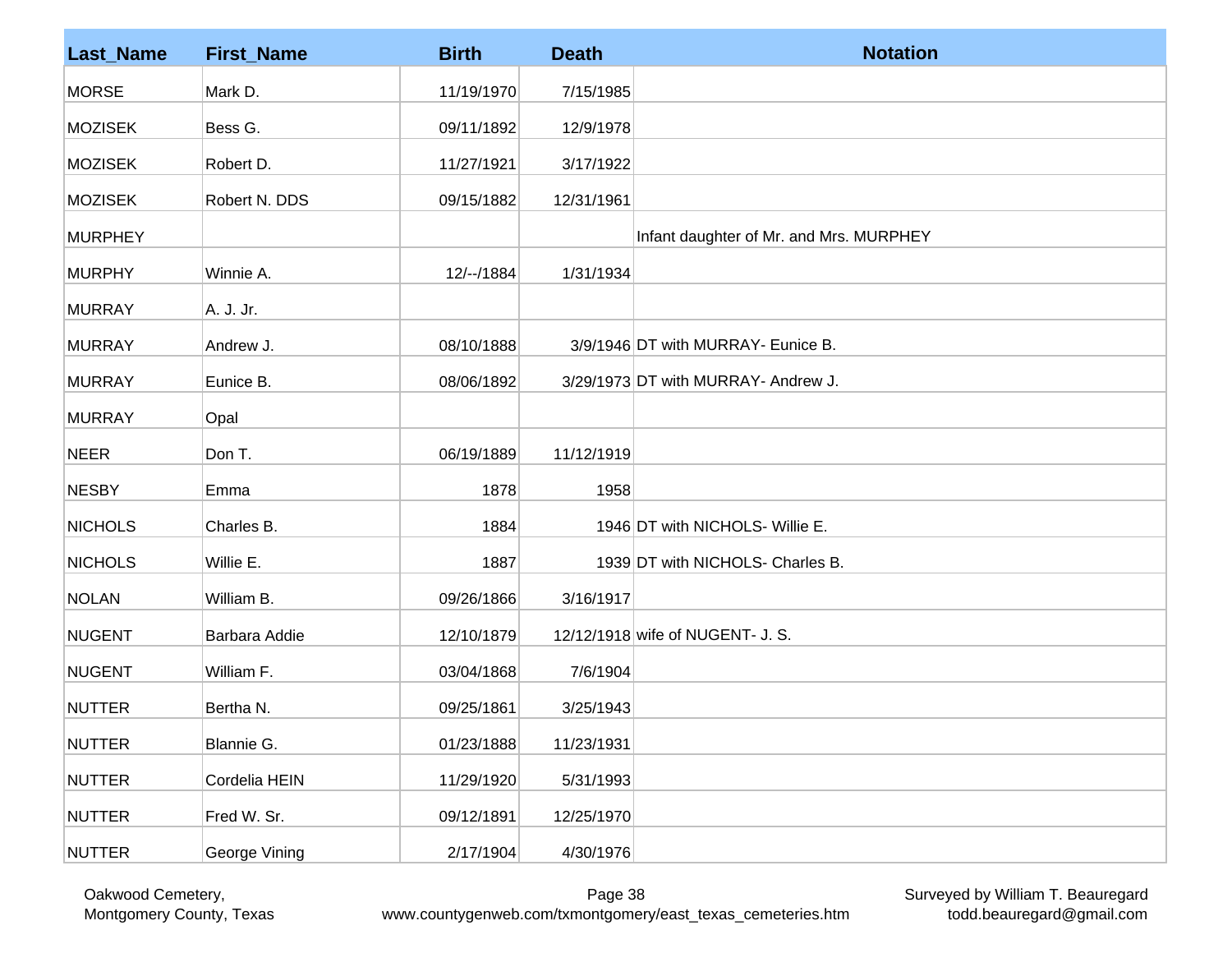| <b>Last_Name</b> | <b>First_Name</b>       | <b>Birth</b> | <b>Death</b> | <b>Notation</b>                                |
|------------------|-------------------------|--------------|--------------|------------------------------------------------|
| <b>NUTTER</b>    | J. B. Rev.              | 03/28/1854   | 1/24/1937    |                                                |
| <b>NUTTER</b>    | John Arthur             | 01/31/1889   |              | 9/16/1977 DT with NUTTER- Mattie Mae           |
| <b>NUTTER</b>    | Mattie Mae              | 8/2/1903     |              | 9/5/1995 DT with NUTTER- John Arthur           |
| <b>NUTTER</b>    |                         |              |              | 08/21/1928 is the only date on the stone; baby |
| <b>O'BRIEN</b>   | Bernice                 | 03/14/1893   | 10/6/1991    |                                                |
| <b>O'BRIEN</b>   | John D.                 | 11/30/1892   | 12/19/1947   |                                                |
| <b>O'BRIEN</b>   | Lillian                 | 11/30/1914   | 9/21/1931    |                                                |
| <b>O'GRADY</b>   | J. A.                   | 1891         |              | 1948 DT with O'GRADY- Lillie B.                |
| O'GRADY          | Lillie B.               | 1893         |              | 1992 DT with O'GRADY- J. A.                    |
| <b>OLIVER</b>    | Alex B.                 | 05/06/1868   | 12/23/1922   |                                                |
| <b>OUALLINE</b>  | Ellis A.                | 06/14/1880   | 10/15/1956   |                                                |
| <b>OUALLINE</b>  | Ellis A. Jr.            | 2/10/1918    | 5/13/1991    |                                                |
| <b>OUALLINE</b>  | <b>Geraldine NUTTER</b> | 3/27/1918    | 1/12/1992    |                                                |
| <b>OUALLINE</b>  | Jean C.                 | 5/6/1926     | 7/8/1964     |                                                |
| <b>OUALLINE</b>  | Julia                   | 9/5/1912     | 10/3/1912    |                                                |
| <b>OUALLINE</b>  | May HAMNER              | 05/08/1887   | 12/1/1964    |                                                |
| <b>OUALLINE</b>  | Royce E.                | 11/1/1922    | 12/30/1988   |                                                |
| <b>OUTLAW</b>    | A. W. Bill              | 1/4/1911     | 10/1/1980    |                                                |
| <b>OUTLAW</b>    | Aneta I.                | 4/24/1914    |              | 3/9/1965 DT with OUTLAW- Johnnie L.            |
| <b>OUTLAW</b>    | <b>Jewel PITTS</b>      | 3/24/1905    | 7/28/1966    |                                                |
| <b>OUTLAW</b>    | Johnnie L.              | 07/24/1897   |              | 6/10/1978 DT with OUTLAW- Aneta I.             |
| <b>OUTLAW</b>    | Lonnie                  | 5/4/1914     | 3/9/1965     |                                                |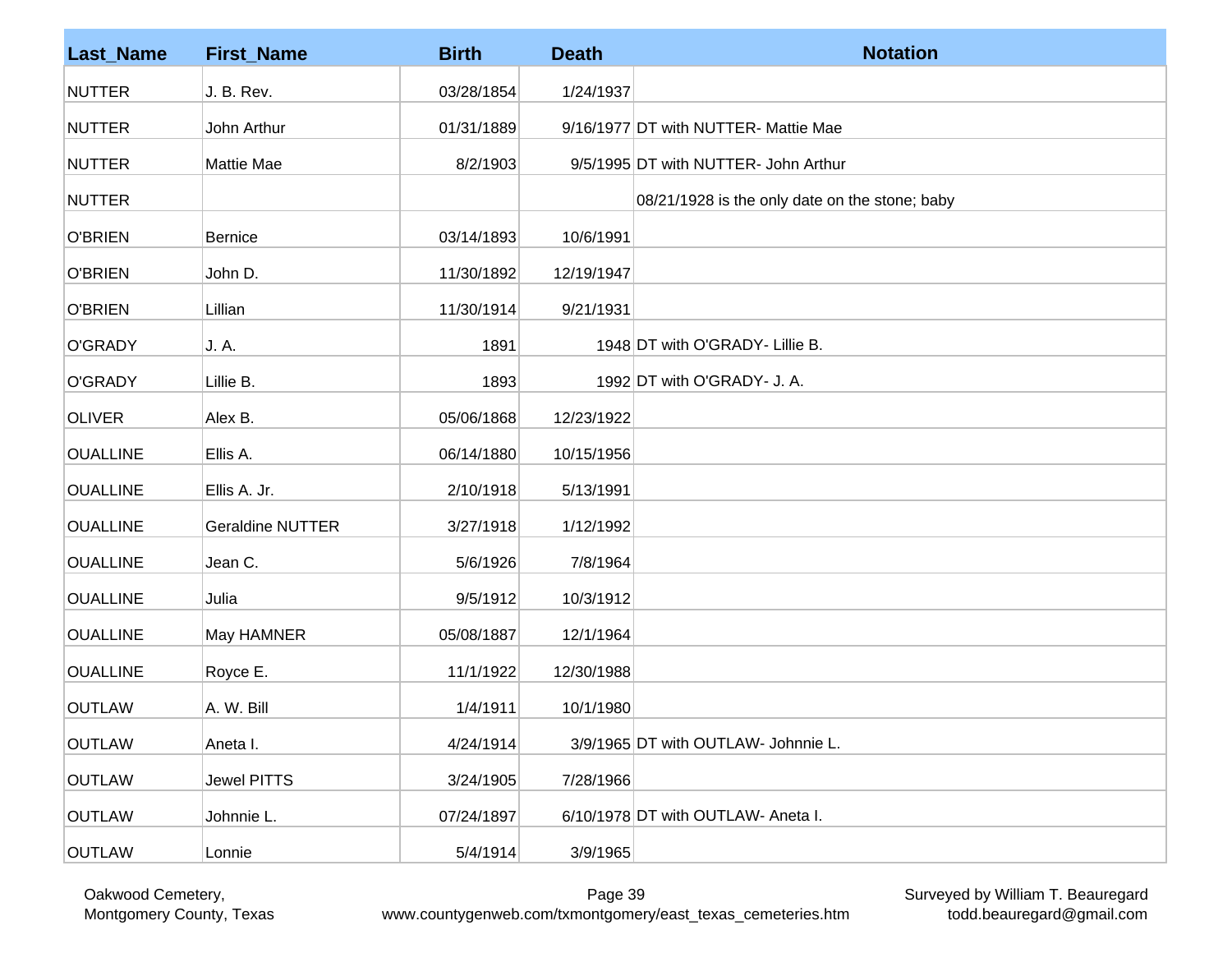| <b>Last_Name</b> | <b>First_Name</b>    | <b>Birth</b> | <b>Death</b> | <b>Notation</b>                                                     |
|------------------|----------------------|--------------|--------------|---------------------------------------------------------------------|
| <b>PARKER</b>    | Amos Milton Sonny    | 10/25/1927   | 5/23/1938    |                                                                     |
| <b>PARKER</b>    | Amos Milton Sr.      | 05/05/1895   |              | DT with PARKER- Beulah BUTLER                                       |
| <b>PARKER</b>    | <b>Beulah BUTLER</b> | 04/14/1899   |              | DT with PARKER- Amos Milton Sr.                                     |
| <b>PARKER</b>    | Margie JONES         | 03/15/1884   |              | 7/12/1946 married JONES- B. E.; married PARKER- W. Scott 08/29/1943 |
| <b>PARKER</b>    | Oscar B.             |              |              | 08/31/1931 is the only date on the stone                            |
| <b>PARKS</b>     | J. H.                | 08/10/1892   | 4/2/1919     |                                                                     |
| <b>PATTERSON</b> | Alex D.              | 12/19/1888   |              | 10/28/1976 DT with PATTERSON- Annie E.                              |
| <b>PATTERSON</b> | Annie E.             | 02/04/1894   |              | 8/3/1985 DT with PATTERSON- Alex D.                                 |
| <b>PATTERSON</b> | Fred                 |              |              |                                                                     |
| <b>PEEBLES</b>   | Estelle INGRUM       | 5/26/1915    | 3/22/1978    |                                                                     |
| <b>PEEBLES</b>   | James B.             | 7/23/1922    | 6/26/1970    |                                                                     |
| <b>PEEBLES</b>   | Myrtle HARVEY        | 7/28/1900    | 1/30/1970    |                                                                     |
| <b>PEREZ</b>     | Ramon Olivero        | 11/7/1956    |              | death date is as 10 enero 1982                                      |
| <b>PETERS</b>    | King George          | 02/10/1896   |              | 12/23/1974 DT with PETERS- Viola Virginia                           |
| <b>PETERS</b>    | Viola Virginia       | 10/09/1898   |              | 4/1/1960 DT with PETERS- King George                                |
| <b>PETREE</b>    | Mary E.              | 03/25/1847   | 7/25/1925    |                                                                     |
| <b>PIERCE</b>    | Douglas Clyde        | 9/12/1919    | 7/1/1980     |                                                                     |
| <b>PIERCE</b>    | Grace E. Babe        | 1/26/1921    |              | DT with PIERCE- Robert D. Bob                                       |
| <b>PIERCE</b>    | John King            | 1874         | 1943         |                                                                     |
| PIERCE           | Nellie SUMMERBELL    | 10/06/1887   | 9/22/1942    |                                                                     |
| <b>PIERCE</b>    | Robert D. Bob        | 9/24/1916    |              | 11/19/1986 DT with PIERCE- Grace E. Babe                            |
| <b>PITTS</b>     | <b>Elbert Guy</b>    | 02/01/1883   | 5/4/1949     |                                                                     |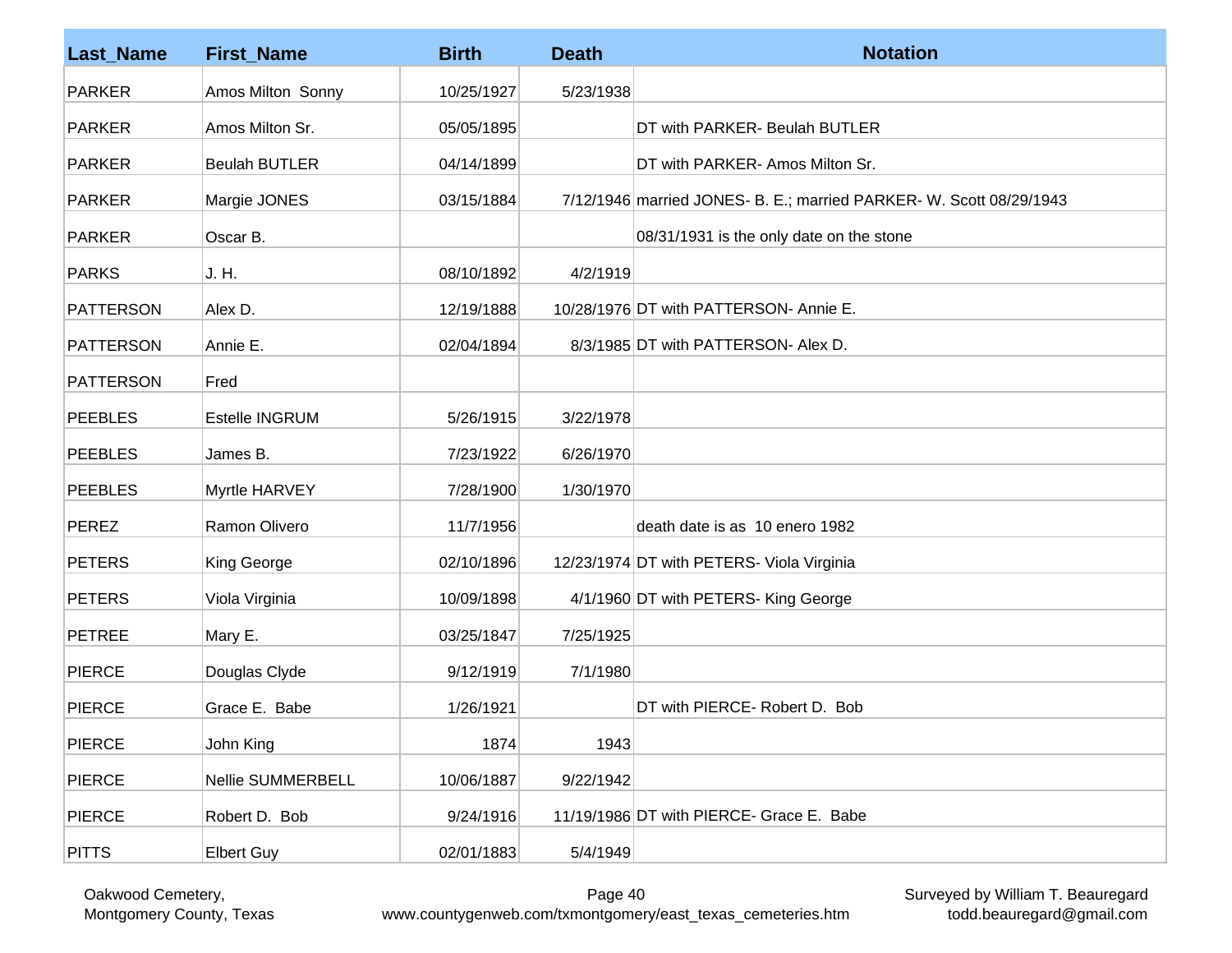| <b>Last_Name</b> | <b>First_Name</b>      | <b>Birth</b> | <b>Death</b> | <b>Notation</b>                           |
|------------------|------------------------|--------------|--------------|-------------------------------------------|
| <b>PITTS</b>     | Felix W.               | 08/15/1850   | 5/4/1914     |                                           |
| <b>PITTS</b>     | Hattie                 | 06/26/1891   | 12/18/1918   |                                           |
| <b>PITTS</b>     | M. A.                  | 12/23/1879   | 4/30/1918    |                                           |
| <b>PITTS</b>     | Mary Ann               | 1853         | 1929         |                                           |
| <b>PITTS</b>     | Mary Bessie            | 09/08/1881   | 12/21/1972   |                                           |
| <b>PITTS</b>     | Peyton T.              | 1899         | 1945         |                                           |
| <b>PLUMMER</b>   | Eloise C.              | 7/24/1900    | 6/30/1983    |                                           |
| <b>PLUMMER</b>   | S. Benton              | 08/16/1895   | 3/8/1972     |                                           |
| <b>POLK</b>      | Archie A.              | 7/30/1919    | 7/20/1979    |                                           |
| <b>POLK</b>      | James J.               | 08/29/1881   | 11/14/1935   |                                           |
| <b>POLK</b>      | Joyce George           | 12/7/1916    |              | 5/6/1960 DT with POLK- Mary O.            |
| <b>POLK</b>      | Mary Alice             | 3/5/1920     |              | 1/6/1966 DT with POLK- Joyce George       |
| <b>POLK</b>      | Mary O.                | 03/29/1887   | 8/10/1973    |                                           |
| <b>POOLE</b>     | <b>Clarence Cooper</b> | 1902         | 8/31/1904    |                                           |
| <b>PORTER</b>    | Mary                   |              |              | 09/17/1881 is the only date on the stone  |
| <b>PORTER</b>    | Ola                    | 5/5/1901     | 12/20/1950   |                                           |
| PORTER           | <b>William Frank</b>   | 02/01/1865   | 3/29/1945    |                                           |
| <b>POWELL</b>    | Alma T.                | 1893         | 1955         |                                           |
| <b>POWELL</b>    | L. H.                  | 1875         | 1924         |                                           |
| <b>POWELL</b>    | Lewis Hudson Jr.       | 6/25/1937    | 10/24/1991   |                                           |
| <b>POWELL</b>    | Lewis Hudson Sr.       | 1/11/1916    |              | 6/14/1973 DT with POWELL- Mildred Lois    |
| <b>POWELL</b>    | Mildred Lois           | 1/24/1919    |              | 1/4/1980 DT with POWELL- Lewis Hudson Sr. |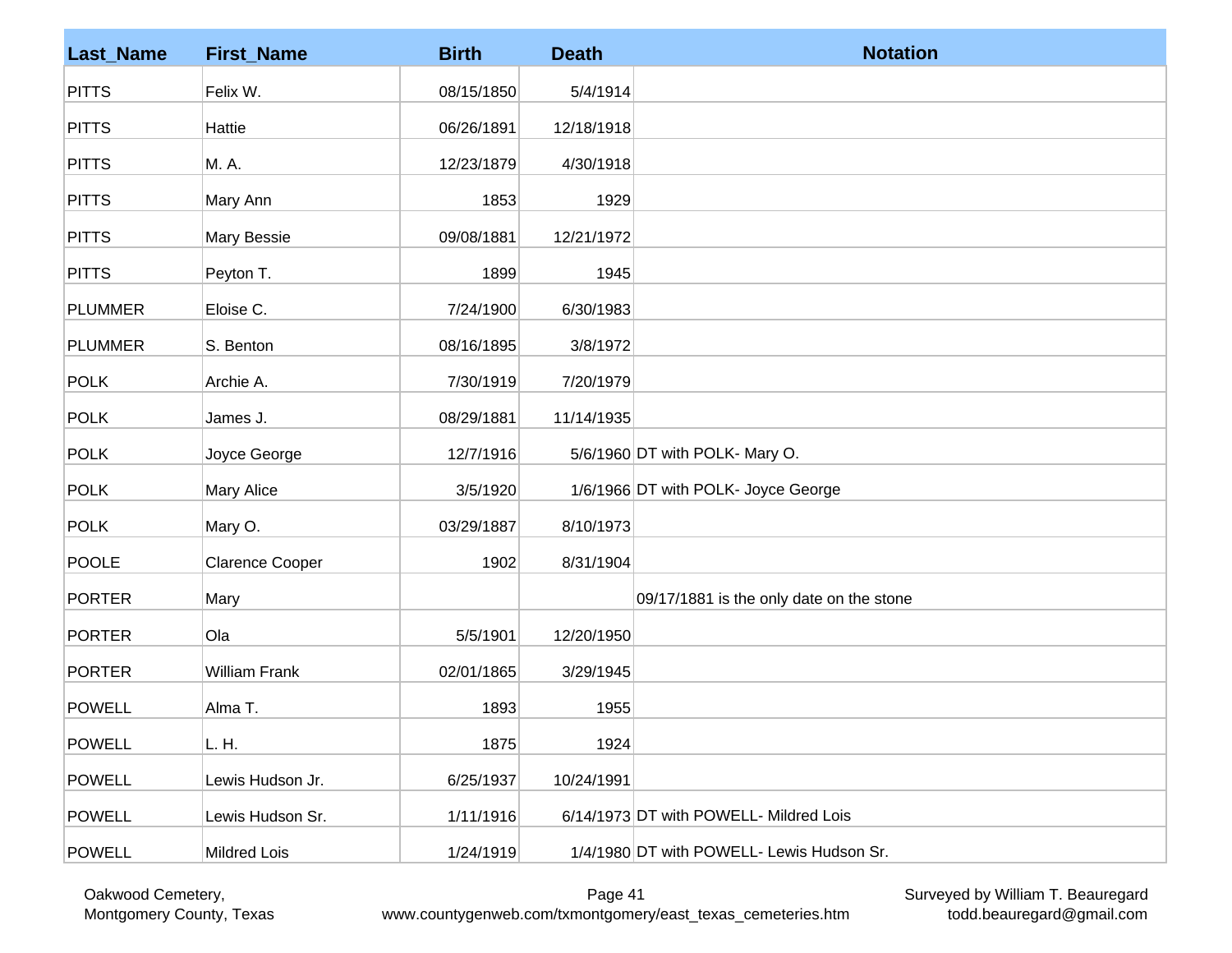| <b>Last_Name</b> | <b>First_Name</b>    | <b>Birth</b> | <b>Death</b> | <b>Notation</b>                            |
|------------------|----------------------|--------------|--------------|--------------------------------------------|
| <b>PRATT</b>     | Albert               | 1851         | 1920         |                                            |
| <b>PRATT</b>     | Marion               | 1851         | 1928         |                                            |
| <b>PREWITT</b>   | Elmer R.             | 6/5/1911     |              | 9/26/1981 DT with PREWITT- Syble M.        |
| <b>PREWITT</b>   | Roy Earl             | 11/6/1946    | 11/30/1946   |                                            |
| <b>PREWITT</b>   | Syble Loyce          |              |              | 04/02/1848 is the only date on the stone.  |
| <b>PREWITT</b>   | Syble M.             | 4/15/1923    |              | 5/16/1995 DT with PREWITT- Elmer R.        |
| <b>PRICE</b>     | Ina McDANIEL         | 1897         |              | 1956 DT with PRICE- Samuel Marion          |
| <b>PRICE</b>     | <b>Samuel Marion</b> | 1892         |              | 1939 DT with PRICE- Ina McDANIEL           |
| <b>PROSSER</b>   | Beulah G.            | 1868         | 1946         |                                            |
| <b>PROSSER</b>   | Dozier L.            | 11/13/1894   | 7/9/1975     |                                            |
| <b>PROSSER</b>   | Hayzelle             | 2/26/1907    | 1/10/1967    |                                            |
| <b>PROSSER</b>   | S. S. Sr.            | 1859         | 1934         |                                            |
| <b>PROSSER</b>   | Selman S. Jr.        | 1907         | 1937         |                                            |
| <b>PRUETT</b>    | J. W.                | 04/24/1844   | 1916         |                                            |
| <b>PRUETT</b>    | Mary A.              | 08/31/1863   | 08/17/194-   |                                            |
| <b>PULLMAN</b>   | Julia Elizabeth      | 08/18/1868   |              | 6/26/1917 DT with PULLMAN- Rozell Nicholas |
| <b>PULLMAN</b>   | Rozell Nicholas      | 12/03/1858   |              | 6/17/1936 DT with PULLMAN- Julia Elizabeth |
| RAMIREZ          | John                 |              | 6/13/1980    |                                            |
| <b>REDING</b>    | Ollie D.             | 1881         |              | 1940 DT with REDING- Willie M.             |
| <b>REDING</b>    | Willie M.            | 1877         |              | 1940 DT with REDING- Ollie D.              |
| REED             | Edgar W.             | 10/14/1916   | 11/18/1940   |                                            |
| <b>REED</b>      | Pearl                | 4/20/1904    |              |                                            |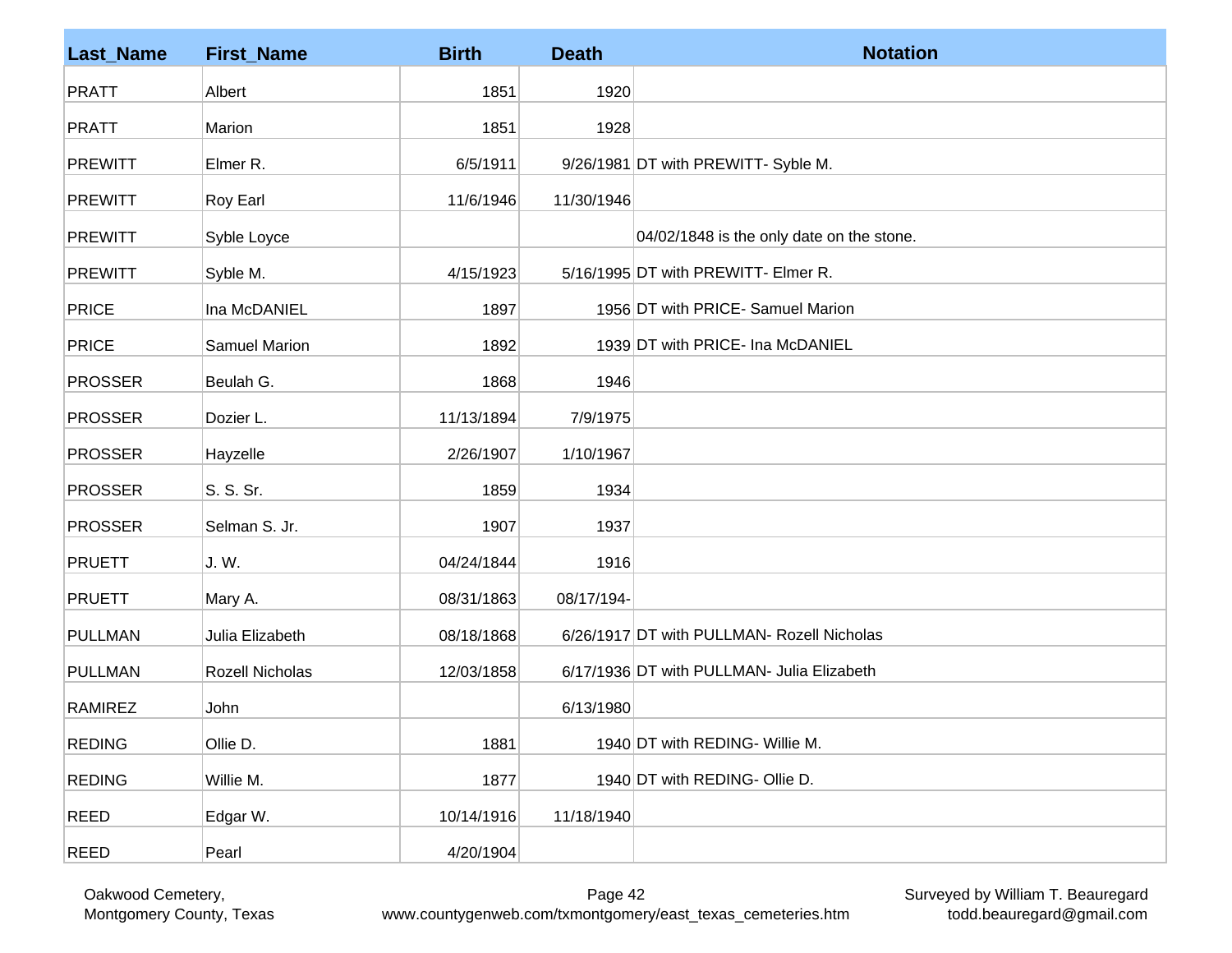| <b>Last_Name</b> | <b>First_Name</b>     | <b>Birth</b> | <b>Death</b> | <b>Notation</b>                          |
|------------------|-----------------------|--------------|--------------|------------------------------------------|
| <b>REED</b>      | Thomas E.             | 1/21/1930    | 8/14/1973    |                                          |
| <b>REED</b>      | Wellington E.         | 05/17/1894   | 3/27/1964    |                                          |
| <b>RHODEN</b>    | John                  | 1869         | 1937         |                                          |
| <b>RICE</b>      | Mable FLOYD           | 1903         | 1987         |                                          |
| <b>ROACH</b>     | Christopher Lee       |              |              | 05/23/--83 is the only date on the stone |
| <b>ROBBINS</b>   | Ena B.                |              | 5/3/1968     |                                          |
| <b>ROBBINS</b>   | John D.               | 1915         | 1976         |                                          |
| <b>ROBERSON</b>  | Effie ABERNATHY       | 10/02/1875   | 8/1/1944     |                                          |
| <b>ROBERSON</b>  | Newton Walter         | 05/08/1869   | 3/17/1935    |                                          |
| <b>ROBERTS</b>   | Jerry Ray             | 6/20/1948    | 10/12/1991   |                                          |
| <b>ROBERTSON</b> | Hallie GRIFFIN        | 03/20/1870   | 1/7/1909     |                                          |
| <b>ROBINSON</b>  | Sam F.                |              |              | $4/21/1930$ age about 72 years           |
| <b>ROGERS</b>    | William L.            | 01/07/1846   | 8/7/1922     |                                          |
| <b>ROLLO</b>     | Effie HAMNER          | 09/25/1884   | 3/21/1965    |                                          |
| <b>ROLLO</b>     | John Thomas           | 03/10/1876   | 6/19/1937    |                                          |
| <b>ROLLO</b>     | William M.            | 12/29/1868   | 8/8/1903     |                                          |
| <b>ROSE</b>      | Deane HARRELL         | 1878         | 1971         |                                          |
| <b>ROSE</b>      | <b>Howard Griffin</b> | 9/8/1908     | 4/30/1981    |                                          |
| <b>ROSE</b>      | Irene ALLEN           | 1/28/1905    |              | 4/26/1994 DT with ROSE- Major Glen       |
| <b>ROSE</b>      | Johnson Harrell Bondo | 12/30/1899   | 4/30/1984    |                                          |
| <b>ROSE</b>      | Lorene                | 1/25/1909    |              |                                          |
| <b>ROSE</b>      | Major Glen            | 9/23/1903    |              | 4/23/1995 DT with ROSE- Irene ALLEN      |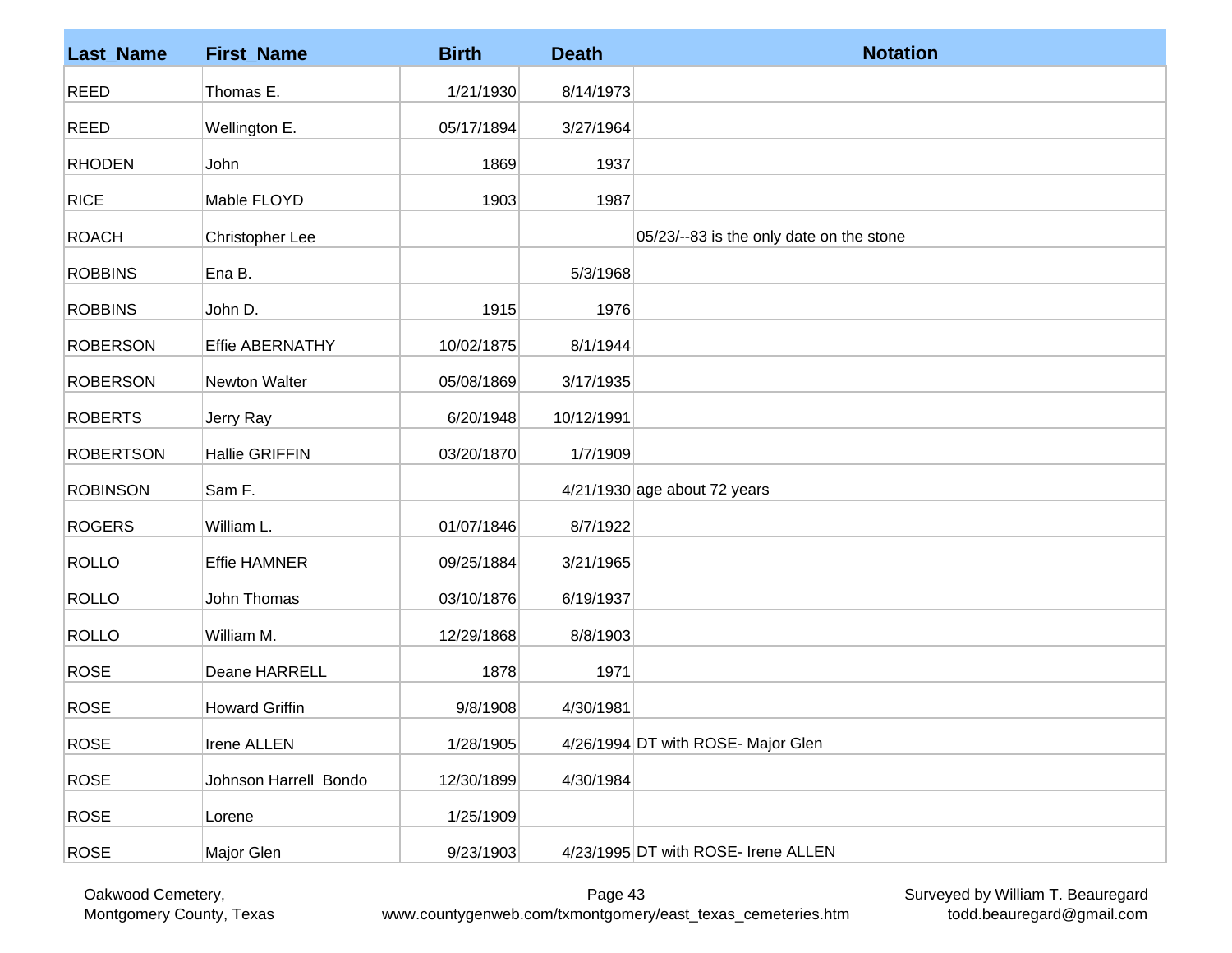| <b>Last_Name</b>   | <b>First_Name</b>     | <b>Birth</b> | <b>Death</b>     | <b>Notation</b>                                                      |
|--------------------|-----------------------|--------------|------------------|----------------------------------------------------------------------|
| <b>ROSE</b>        | Nellie France WEST    | 3/28/1901    | 6/27/1990        |                                                                      |
| <b>ROSS</b>        | Ethel S.              | 02/20/1881   | 5/12/1968        |                                                                      |
| <b>ROSS</b>        | L. Sullivan           | 03/02/1887   | 3/31/1973        |                                                                      |
| <b>ROSS</b>        | Sarah K.              | 1861         | 1937             |                                                                      |
| <b>ROSS</b>        | Spencer Alexander     | 02/25/1899   |                  | 10/30/1922 son of Dr. and Mrs. W. B. ROSS                            |
| <b>ROSS</b>        | W. B. Dr.             | 1857         | 1928             |                                                                      |
| <b>ROTEN</b>       | Coda BURKE            | 1900         | 1974             |                                                                      |
| <b>ROTEN</b>       | <b>Ernest Orland</b>  | 1903         | 1977             |                                                                      |
| <b>ROTEN</b>       | <b>Howard Macon</b>   | 1868         | 1940             |                                                                      |
| <b>ROTEN</b>       | Martha Ellen          | 1874         | 1964             |                                                                      |
| <b>RUCKS</b>       | Della KNIGHT          | 01/20/1875   | 4/7/1948         |                                                                      |
| <b>RUCKS</b>       | James T.              | 1854         | 1927             |                                                                      |
| S.                 | L. A.                 |              |                  |                                                                      |
| <b>SALTER</b>      | Donald R.             | 10/27/1963   | 10/21/1990       |                                                                      |
| <b>SANDERS</b>     | Eveen TERRELL         | 5/2/1904     | 3/1/1995         |                                                                      |
| <b>SANDERS</b>     | <b>William Ernest</b> | 11/9/1923    |                  | 12/15/1923 son of Exeen and Ernest SANDERS                           |
| <b>SANDERS</b>     |                       | 11/8/1925    | 11/8/1925 Infant |                                                                      |
| <b>SATTERWHITE</b> | Elwell A.             | 1900         |                  | 1948 DT with SATTERWHITE- Lavada M.                                  |
| <b>SATTERWHITE</b> | Homer Lane            | 4/22/1907    |                  | 6/11/1949 Irene BROWN- wife; Howard Raymond- son; Mary Sue- daughter |
| <b>SATTERWHITE</b> | Howard S.             | 11/18/1902   |                  | 8/23/1953 DT with SATTERWHITE- Maude M.                              |
| <b>SATTERWHITE</b> | Lavada M.             | 1904         |                  | 1987 DT with SATTERWHITE- Elwell A.                                  |
| <b>SATTERWHITE</b> | Lillie O.             | 1879         |                  | 1953 DT with SATTERWHITE- Thomas A.                                  |

Oakwood Cemetery, Montgomery County, Texas

Surveyed by William T. Beauregard todd.beauregard@gmail.com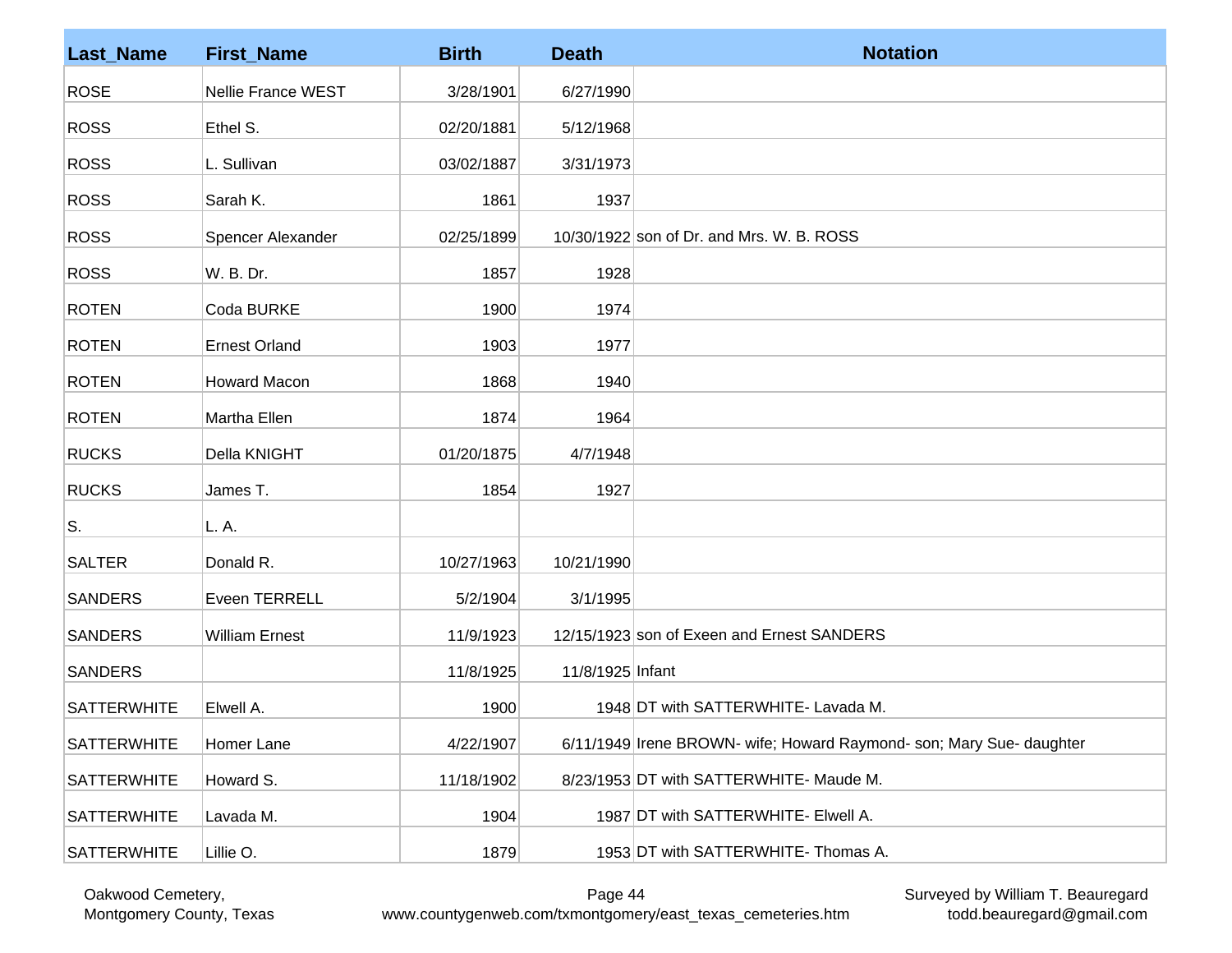| <b>Last_Name</b>   | <b>First_Name</b> | <b>Birth</b> | <b>Death</b> | <b>Notation</b>                         |
|--------------------|-------------------|--------------|--------------|-----------------------------------------|
| <b>SATTERWHITE</b> | Maude M.          | 1/17/1907    |              | 4/4/1979 DT with SATTERWHITE- Howard S. |
| <b>SATTERWHITE</b> | Thomas A.         | 1870         |              | 1939 DT with SATTERWHITE- Lillie O.     |
| <b>SAUNDERS</b>    | Burton            | 10/10/1881   | 10/30/1926   |                                         |
| <b>SAUNDERS</b>    | John F.           | 08/16/1856   | 4/12/1928    |                                         |
| <b>SAUNDERS</b>    | Marvin E.         | 1910         |              | 1978 DT with SAUNDERS- Pauline L.       |
| <b>SAUNDERS</b>    | Nora E.           | 7/16/1911    | 5/15/1980    |                                         |
| <b>SAUNDERS</b>    | Pauline L.        | 1920         |              | 1985 DT with SAUNDERS- Marvin E.        |
| <b>SAUNDERS</b>    | Thomas Jeff Sr.   | 04/03/1853   | 11/2/1921    |                                         |
| <b>SAUNDERS</b>    | Zettie KELLEY     | 08/19/1854   | 12/31/1948   |                                         |
| <b>SCANLAN</b>     | Richard E.        | 07/27/1862   |              | 9/3/1909 born in Stanton- VA            |
| <b>SCHAEFER</b>    | John Harold       | 08/18/1897   | 1/6/1967     |                                         |
| <b>SCHAEFER</b>    | Khleber G.        | 1896         | 1954         |                                         |
| <b>SCHAEFER</b>    | Lady HOOPER       | 11/21/1900   | 2/24/1986    |                                         |
| <b>SCHAEFER</b>    | Van               | 1901         |              |                                         |
| <b>SCHAEFER</b>    | Vanna             | 1946         | 1982         |                                         |
| <b>SCHAUMAN</b>    | Laura             | 1906         | 1933         |                                         |
| <b>SCOTT</b>       | Daniel Jr.        | 8/2/1930     | 1940         |                                         |
| <b>SCOTT</b>       | Myrtle            | 9/27/1906    | 10/10/1981   |                                         |
| <b>SCOTT</b>       | Reggie            | 10/25/1901   | 10/12/1976   |                                         |
| <b>SCOUDEN</b>     | John Edwin        | 10/28/1874   | 1/13/1947    |                                         |
| <b>SCOUDEN</b>     | Maggie            | 03/22/1879   | 6/10/1949    |                                         |
| <b>SEALS</b>       | Nannie K.         | 1870         | 1949         |                                         |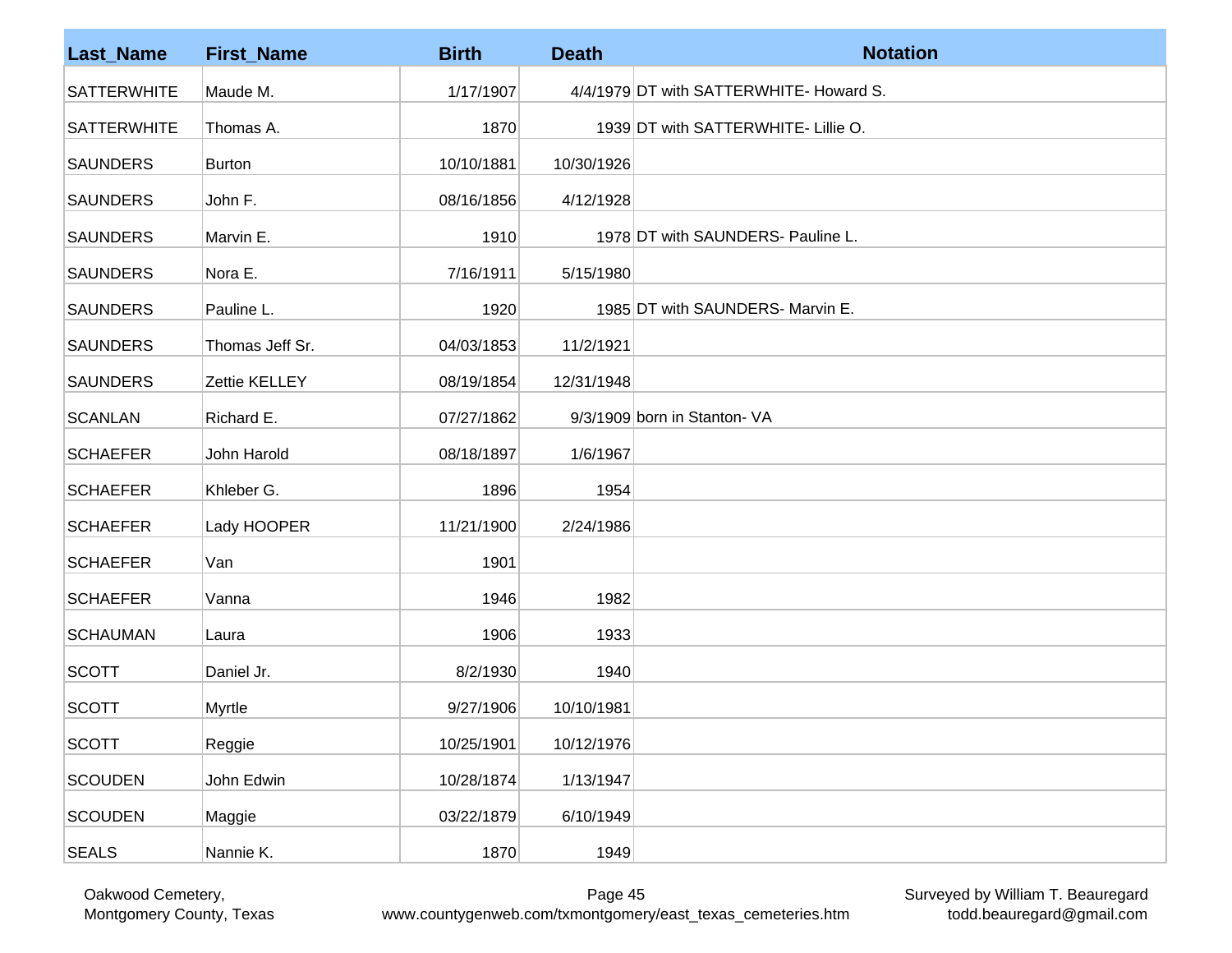| <b>Last_Name</b>  | <b>First_Name</b>   | <b>Birth</b> | <b>Death</b> | <b>Notation</b>                       |
|-------------------|---------------------|--------------|--------------|---------------------------------------|
| <b>SEALS</b>      | Wentzell A.         | 1868         | 1933         |                                       |
| <b>SEMANDS</b>    | Charles L.          | 01/06/1878   | 1/25/1931    |                                       |
| <b>SEMANDS</b>    | Cora Elizabeth      | 02/04/1871   | 2/24/1940    |                                       |
| <b>SEMANDS</b>    | Eva M.              | 06/19/1881   | 12/15/1950   |                                       |
| <b>SEMANDS</b>    | Martin B. Jr.       | 1/24/1909    | 9/17/1983    |                                       |
| <b>SEMANDS</b>    | <b>Martin Buel</b>  | 01/25/1862   | 12/12/1939   |                                       |
| <b>SENIFF</b>     | <b>Armal Deloss</b> | 11/28/1885   | 3/27/1936    |                                       |
| <b>SENIFF</b>     | Armal Valgene       | 2/9/1926     | 6/2/1980     |                                       |
| <b>SENIFF</b>     | Earl Spencer        | 9/15/1916    | 10/4/1967    |                                       |
| <b>SENIFF</b>     | Mary Myrtle         | 09/05/1891   | 11/23/1963   |                                       |
| <b>SENIFF</b>     | Wanda Lee           | 1929         | 1989         |                                       |
| <b>SHERROD</b>    | Buddy L.            | 10/6/1913    |              | 12/17/1968 DT with SHERROD- Frantz L. |
| <b>SHERROD</b>    | Frantz L.           | 10/6/1913    |              | 8/5/1998 DT with SHERROD- Buddy L.    |
| <b>SHERROD</b>    | Howard Kenneth      | 7/7/1935     | 3/16/1936    |                                       |
| <b>SHERROD</b>    | J.W.                | 12/12/1888   | 4/25/1945    |                                       |
| <b>SHERROD</b>    | Myrtle B.           | 09/29/1889   | 7/14/1978    |                                       |
| <b>SHIELDS</b>    | Ezra P.             | 11/13/1863   | 4/22/1939    |                                       |
| <b>SHIRLEY</b>    | Hardy Y.            | 09/10/1888   |              | 2/16/1924 DT with SHIRLEY- Sarah N.   |
| <b>SHIRLEY</b>    | Sarah N.            | 06/13/1892   |              | 5/5/1984 DT with SHIRLEY- Hardy Y.    |
| <b>SHOTWELL</b>   | Kate DeBOLT         | 1870         | 1949         |                                       |
| <b>SHROPSHIRE</b> | Floyd E.            | 4/20/1918    | 8/5/1941     |                                       |
| <b>SICKLES</b>    | W. E.               | 09/01/1859   | 1/9/1933     |                                       |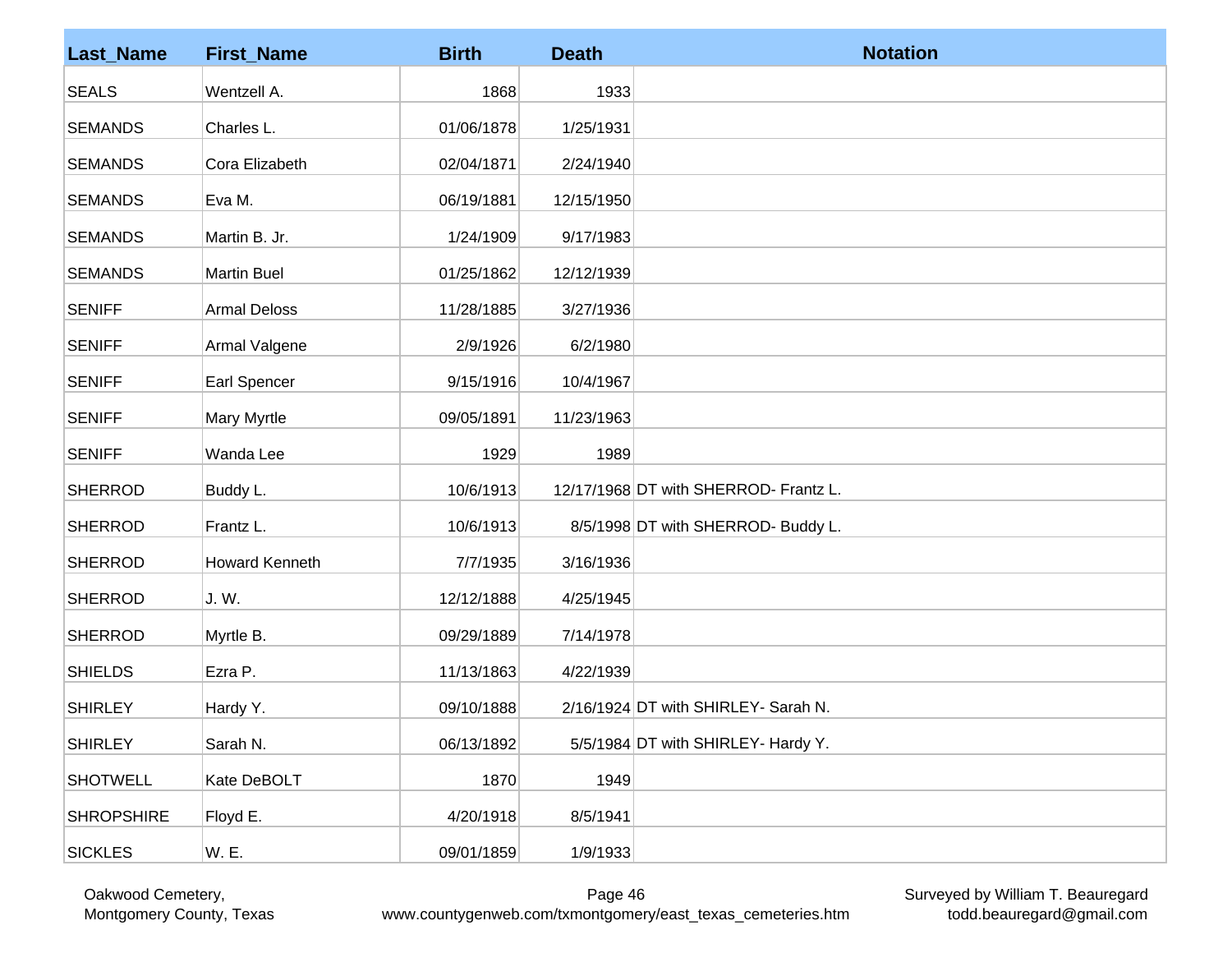| <b>Last_Name</b> | <b>First_Name</b> | <b>Birth</b> | <b>Death</b> | <b>Notation</b>                          |
|------------------|-------------------|--------------|--------------|------------------------------------------|
| <b>SIKES</b>     | <b>Gus Henry</b>  | 10/25/1879   | 8/12/1944    |                                          |
| <b>SIKES</b>     | Rosa M.           | 10/15/1885   | 10/29/1967   |                                          |
| <b>SIMES</b>     | E. Catherine      | 11/23/1873   | 8/16/1943    |                                          |
| <b>SIMES</b>     | John Early        |              |              | 11/03/1940 is the only date on the stone |
| <b>SIMES</b>     | Thomas E.         | 08/28/1866   | 3/26/1929    |                                          |
| <b>SIMONTON</b>  | Margaret A.       |              |              | 05/28/1964 is the only date on the stone |
| <b>SIMONTON</b>  | Mattie Elizabeth  | 9/1/1904     | 2/23/1988    |                                          |
| <b>SIMONTON</b>  | Reuben D.         | 1872         | 1936         |                                          |
| <b>SIMPSON</b>   | John Thomas       | 04/08/1892   | 12/13/1966   |                                          |
| <b>SIMPSON</b>   | Johnnie BECKHAM   | 09/05/1895   | 9/11/1965    |                                          |
| <b>SIMS</b>      | Annie E.          | 11/29/1862   | 11/29/1932   |                                          |
| <b>SIMS</b>      | C. W.             | 02/11/1845   | 5/9/1927     |                                          |
| <b>SIMS</b>      | Edwina            | 2/23/1911    |              | 7/30/1974 DT with SIMS- Robert L.        |
| <b>SIMS</b>      | Jerald Edwin      | 10/18/1944   | 11/11/1944   |                                          |
| <b>SIMS</b>      | Robert L.         | 10/1/1909    |              | 5/11/1974 DT with SIMS- Edwina           |
| <b>SISCO</b>     | Donald M.         | 9/6/1939     | 4/3/1992     |                                          |
| SISCO            | Herbert C. Buddy  | 10/10/1914   | 10/30/1993   |                                          |
| SISCO            | Howard J.         | 11/22/1908   | 10/12/1963   |                                          |
| <b>SISCO</b>     | Hugh C.           | 06/13/1877   |              | 7/25/1943 DT with SISCO- Lena M.         |
| <b>SISCO</b>     | Lena M.           | 08/29/1882   |              | 10/1/1940 DT with SISCO- Hugh C.         |
| <b>SISCO</b>     | Leonard A.        | 10/6/1901    | 1/27/1957    |                                          |
| <b>SLOAN</b>     | Anna P.           | 1873         |              | 1970 DT with SLOAN- John D.              |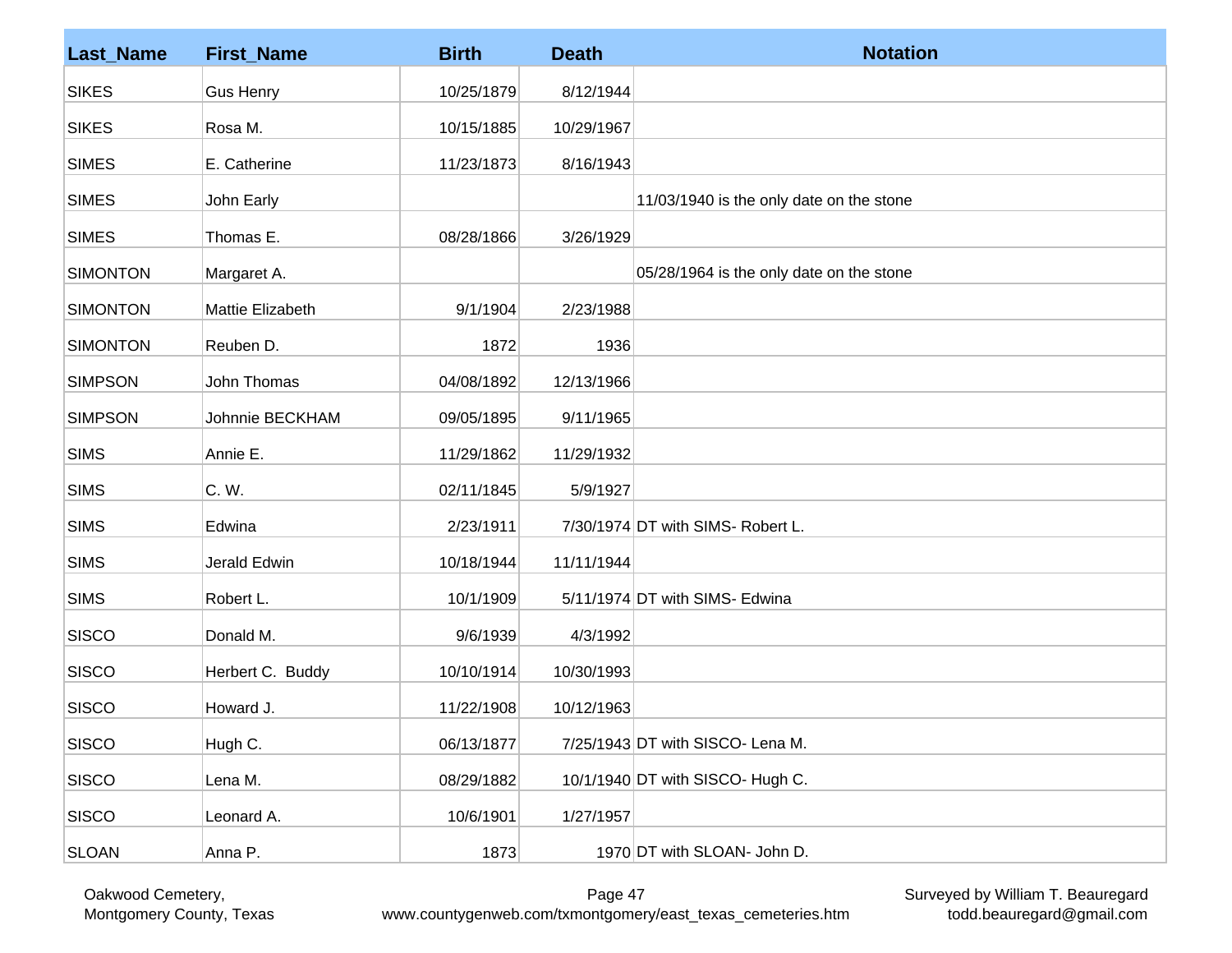| <b>Last_Name</b> | <b>First_Name</b>   | <b>Birth</b> | <b>Death</b> | <b>Notation</b>                          |
|------------------|---------------------|--------------|--------------|------------------------------------------|
| <b>SLOAN</b>     | <b>Herbert Lee</b>  | 5/6/1907     | 5/6/1972     |                                          |
| <b>SLOAN</b>     | John D.             | 1871         |              | 1961 DT with SLOAN- Anna P.              |
| <b>SLOAN</b>     | John Smith          | 1/24/1905    | 1/24/1940    |                                          |
| <b>SLOAN</b>     | Margaret SENIFF     | 1/19/1911    | 3/6/1968     |                                          |
| <b>SMITH</b>     | Bettye E.           | 1881         | 1962         |                                          |
| <b>SMITH</b>     | Champ T.            | 03/09/1878   | 7/27/1940    |                                          |
| <b>SMITH</b>     | Emma Mae ALLEN      | 8/16/1906    | 5/17/1998    |                                          |
| <b>SMITH</b>     | Frank V.            | 09/01/1885   |              | 3/20/1962 DT with SMITH- Mary S.         |
| <b>SMITH</b>     | Leola               | 1/10/1905    | 10/27/1947   |                                          |
| <b>SMITH</b>     | Lester Roy          | 10/18/1901   | 1/31/1975    |                                          |
| <b>SMITH</b>     | Lorena May Maysie   | 5/17/1911    | 6/8/1918     |                                          |
| <b>SMITH</b>     | Lucy V.             | 11/06/1880   | 5/2/1951     |                                          |
| <b>SMITH</b>     | Mary S.             | 12/28/1888   |              | 9/13/1969 DT with SMITH- Frank V.        |
| <b>SMITH</b>     | R.O. Bob            | 12/24/1906   | 6/24/1969    |                                          |
| <b>SMITH</b>     | Reagan              | 1905         | 1965         |                                          |
| <b>SMITH</b>     | Sidney Van          | 2/3/1941     |              | 4/16/1997 grandson of Mabel WILLETTE     |
| <b>SMITH</b>     | Thomas H.           |              |              | 10/03/1942 is the only date on the stone |
| <b>SMITH</b>     | William B.          | 05/01/1887   | 10/1/1951    |                                          |
| <b>SMITH</b>     | Zack Robert         | 12/15/1875   | 11/21/1940   |                                          |
| SOUTHERLAND      | Fred J.             | 08/04/1888   |              | 1/4/1970 DT with SOUTHERLAND- Mable D.   |
| SOUTHERLAND      | Mable D.            | 06/24/1893   |              | 9/24/1968 DT with SOUTHERLAND- Fred J.   |
| <b>SPENCER</b>   | <b>Gregory Neal</b> | 2/10/1939    | 10/20/1939   |                                          |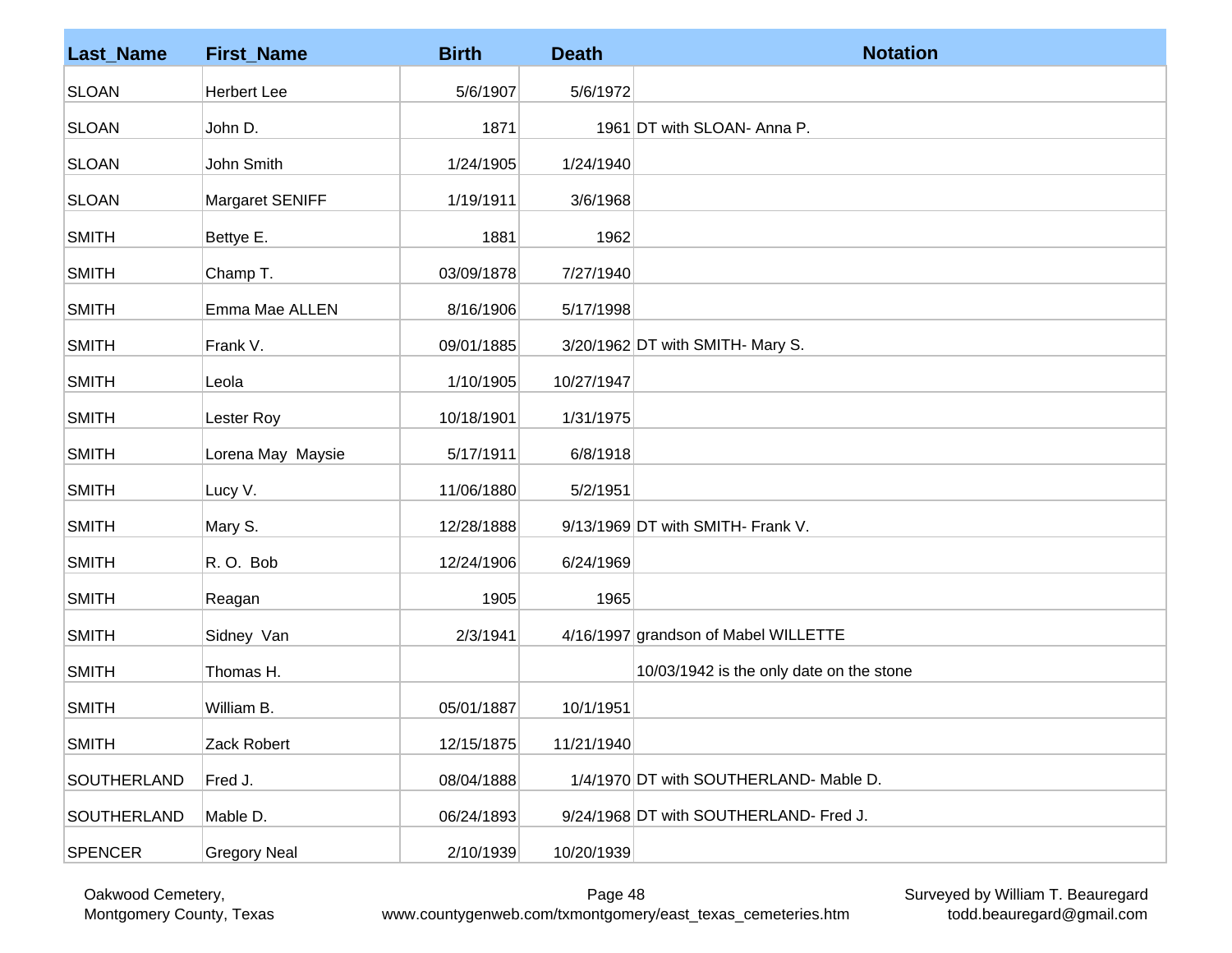| <b>Last_Name</b>  | <b>First_Name</b>   | <b>Birth</b> | <b>Death</b> | <b>Notation</b>                          |
|-------------------|---------------------|--------------|--------------|------------------------------------------|
| <b>SPENCER</b>    | Ida C.              | 05/20/1888   | 1/30/1939    |                                          |
| <b>STAFFORD</b>   | Candyce COE         | 3/30/1953    | 1/7/2000     |                                          |
| <b>STAFFORD</b>   | <b>Robert Basil</b> | 7/3/1941     |              |                                          |
| <b>STAPP</b>      | Avie Louise         | 3/23/1910    | 4/28/1977    |                                          |
| <b>STAPP</b>      | Frank               | 1/22/1912    | 7/7/1990     |                                          |
| <b>STAPP</b>      | Lulian Arania       | 12/25/1870   | 2/5/1944     |                                          |
| <b>STAPP</b>      | Narcissia Rebecca   | 03/16/1883   | 9/20/1960    |                                          |
| <b>STEEN</b>      | Harry L.            | 12/31/1938   | 3/17/1983    |                                          |
| <b>STEPHENS</b>   | Mary Mrs.           | 01/18/1847   | 3/2/1932     |                                          |
| <b>STEPHENSON</b> | Augusta P.          | 01/26/1856   | 07/07/1899   |                                          |
| <b>STEPHENSON</b> | Jessie B.           | 11/7/1902    |              | DT with STEPHENSON- Walter R.            |
| <b>STEPHENSON</b> | Walter R.           | 12/02/1887   |              | 11/26/1972 DT with STEPHENSON- Jessie B. |
| <b>STEUSSY</b>    | <b>Felix Thomas</b> | 10/29/1891   | 8/28/1923    |                                          |
| <b>STEUSSY</b>    | Frediline           | 11/15/1850   | 06/09/1895   |                                          |
| <b>STEWART</b>    | Claude B.           | 1885         | 1936         |                                          |
| <b>STEWART</b>    | Zula KAYSER         | 05/08/1884   | 1/15/1975    |                                          |
| <b>STILLINGS</b>  | Harold Anderson     | 8/6/1907     | 7/4/1942     |                                          |
| <b>STONEHAM</b>   | Kathryne KOONCE     | 7/22/1903    | 7/30/1954    |                                          |
| <b>STUART</b>     | Elizabeth Ann       | 09/12/1883   | 4/25/1967    |                                          |
| <b>STUTTS</b>     | Sherman             | 1/23/1912    | 4/30/1980    |                                          |
| <b>SULLIVAN</b>   | Mary GARY           | 1880         |              | 1961 DT with SULLIVAN- Robert J.         |
| <b>SULLIVAN</b>   | Robert J.           | 1877         |              | 1929 DT with SULLIVAN- Mary GARY         |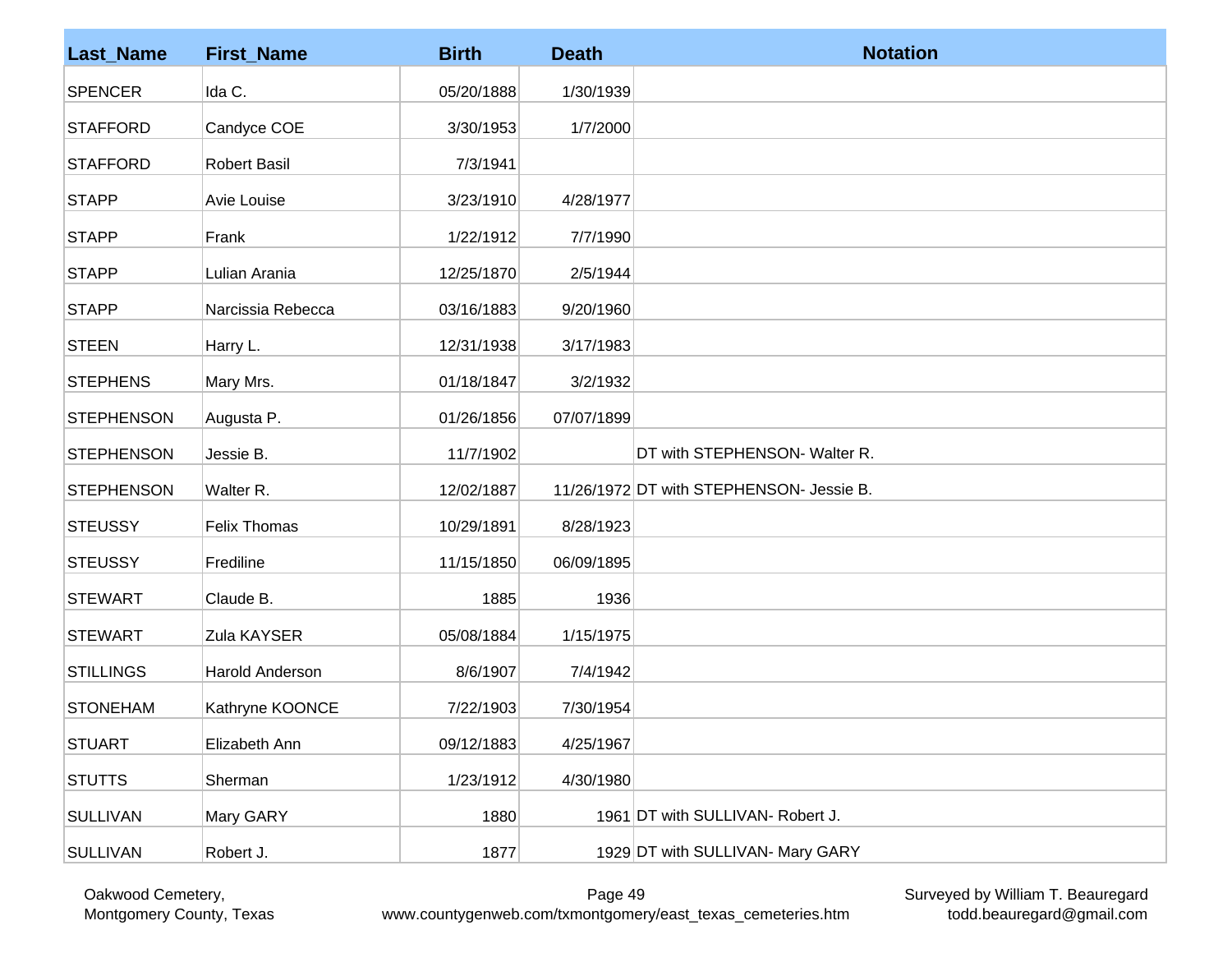| <b>Last_Name</b> | <b>First_Name</b>      | <b>Birth</b> | <b>Death</b> | <b>Notation</b>                           |
|------------------|------------------------|--------------|--------------|-------------------------------------------|
| <b>SUMMA</b>     | Felix C.               | 04/29/1890   |              | 11/21/1950 DT with SUMMA- Marion LONGMIRE |
| <b>SUMMA</b>     | <b>Marion LONGMIRE</b> | 10/26/1890   |              | 1/3/1983 DT with SUMMA- Felix C.          |
| <b>SURRATT</b>   | <b>Fannie Pearl</b>    | 2/2/1902     | 7/18/1982    |                                           |
| <b>SURRATT</b>   | Herschel R.            | 12/17/1899   | 7/22/1949    |                                           |
| <b>SWAIN</b>     | Laura E.               |              |              | 1/12/1918 DT with TALLEY- Mattie Ann      |
| T.               | L. T.                  |              |              |                                           |
| <b>TALLEY</b>    | F. A.                  | 02/24/1899   | 3/5/1984     |                                           |
| <b>TALLEY</b>    | F. A. Sr.              | 03/08/1861   | 9/2/1928     |                                           |
| <b>TALLEY</b>    | Fannie                 | 08/28/1858   | 3/17/1920    |                                           |
| <b>TALLEY</b>    | Jimmie CARNES          | 0925/1876    | 1/27/1953    |                                           |
| <b>TALLEY</b>    | John Banks             | 12/7/1909    | 9/1/1930     |                                           |
| <b>TALLEY</b>    | Mattie Ann             | 12/21/1875   |              | 4/13/1963 DT with SWAIN- Laura E.         |
| <b>TALLEY</b>    | Maude Virginia         | 05/18/1867   | 10/21/1936   |                                           |
| <b>TALLEY</b>    | Monroe R.              | 10/12/1857   | 8/29/1936    |                                           |
| <b>TALLEY</b>    | Robert Lee             | 10/26/1871   | 2/12/1937    |                                           |
| <b>TALLEY</b>    | Ruth                   | 9/14/1908    | 3/9/1982     |                                           |
| <b>TEMPLETON</b> | G. W.                  | 11/01/1862   | 7/22/1936    |                                           |
| <b>TERRELL</b>   | Annie L.               | 1876         | 1961         |                                           |
| <b>TERRELL</b>   | Exeen M.               | 08/03/1867   | 8/1/1952     |                                           |
| <b>TERRELL</b>   | Hattie M.              | 05/28/1874   |              | 3/3/1935 DT with TERRELL- Rigdon Quinney  |
| <b>TERRELL</b>   | Hinton L.              | 1900         | 1904         |                                           |
| <b>TERRELL</b>   | Jackson McIllroy       | 07/17/1894   |              | 10/7/1900 son of W. P. and E. M. TERRELL  |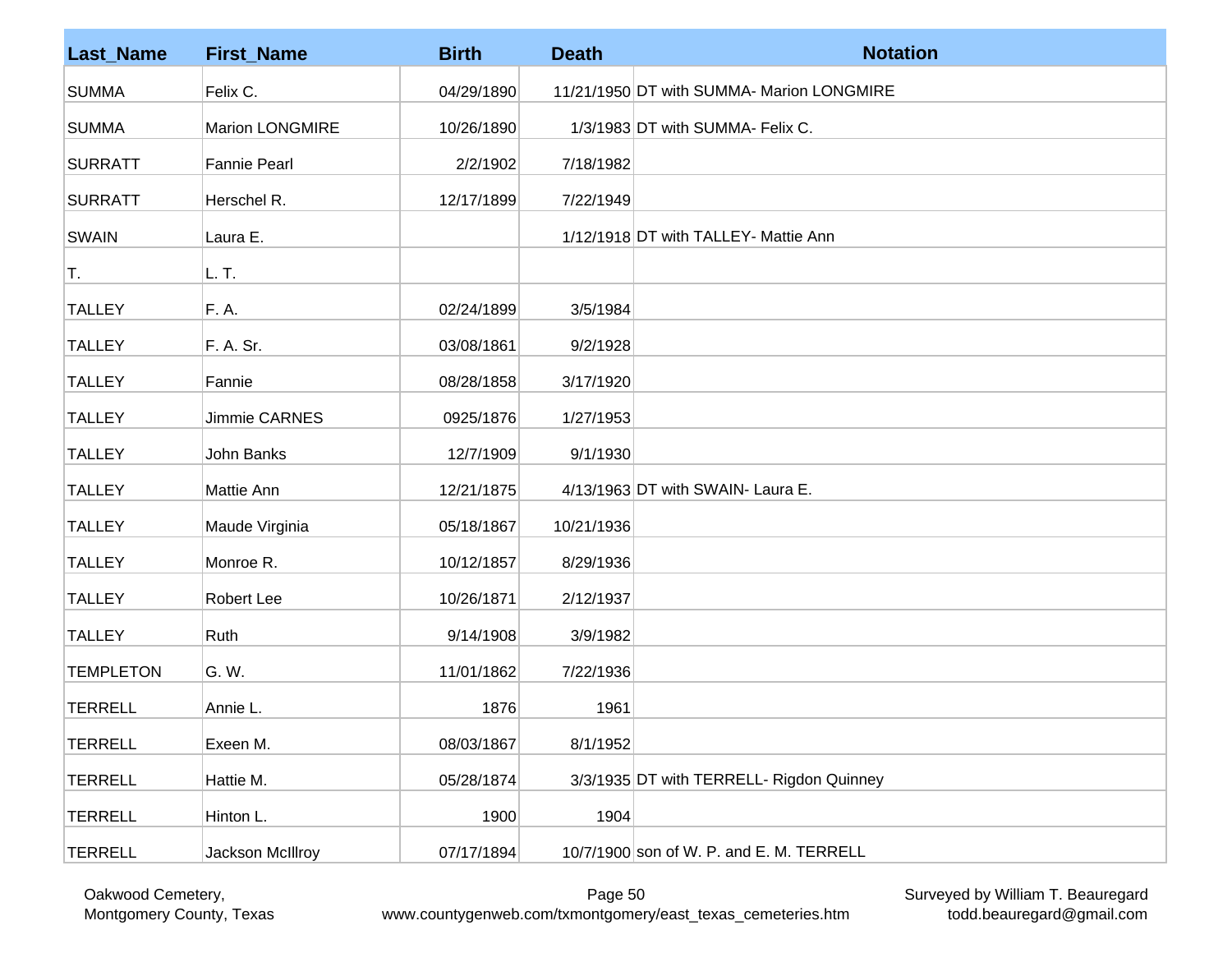| <b>Last_Name</b> | <b>First_Name</b>      | <b>Birth</b> | <b>Death</b> | <b>Notation</b>                                       |
|------------------|------------------------|--------------|--------------|-------------------------------------------------------|
| <b>TERRELL</b>   | Lelie J.               | 1899         | 1900         |                                                       |
| <b>TERRELL</b>   | Mabella                | 02/09/1894   |              | 12/27/1902 daughter of R. Q. and H. M. TERRELL        |
| <b>TERRELL</b>   | Mary N.                | 1843         | 1903         |                                                       |
| <b>TERRELL</b>   | Richmond               | 1870         | 1939         |                                                       |
| <b>TERRELL</b>   | <b>Rigdon Quinney</b>  | 07/14/1867   |              | 3/16/1949 DT with TERRELL- Hattie M.                  |
| <b>TERRELL</b>   | W. J.                  | 1840         | 1918         |                                                       |
| <b>TERRELL</b>   | <b>William Peter</b>   | 07/31/1861   | 5/8/1941     |                                                       |
| <b>TERRELL</b>   | Wilma                  | 1907         | 1939         |                                                       |
| <b>TERRY</b>     | Mary SMITH             | 5/10/1912    |              | 6/16/1979 DT with TERRY- Milo W.                      |
| <b>TERRY</b>     | Milo W.                | 12/21/1888   |              | 1/2/1966 DT with TERRY- Mary SMITH                    |
| <b>THIELE</b>    | Joseph Everett         | 07/21/1889   |              | 8/25/1968 DT with THIELE- Mildred TERRELL             |
| <b>THIELE</b>    | <b>Mildred TERRELL</b> | 03/26/1896   |              | 5/17/1986 DT with THIELE- Joseph Everett              |
| <b>THOMAS</b>    | Bettie P.              | 2/3/1924     |              | 5/6/1991 DT with THOMAS- Londy C.; married 06/21/1943 |
| <b>THOMAS</b>    | Londy C.               | 7/9/1921     |              | 7/31/1998 DT with THOMAS- Bettie P.                   |
| <b>THOMPSON</b>  | J. J.                  |              |              | 02/15/1929 is the only date on the stone              |
| <b>THOMPSON</b>  | Laura A.               |              |              | 07/26/1949 is the only date on the stone              |
| <b>THOMPSON</b>  | Lenat                  |              | 11/28/1925   |                                                       |
| <b>THOMPSON</b>  | Lois MADELEY           | 8/7/1906     | 1/25/1997    |                                                       |
| <b>THORNTON</b>  | <b>Beatrice</b>        | 11/27/1914   | 4/21/1967    |                                                       |
| <b>THORNTON</b>  | Robert Joshua          | 1/17/1916    | 7/20/1988    |                                                       |
| <b>TINLIN</b>    | Clara P.               | 09/13/1869   | 9/8/1956     |                                                       |
| <b>TINLIN</b>    | Earl Hamilton          | 9/2/1910     | 7/4/1983     |                                                       |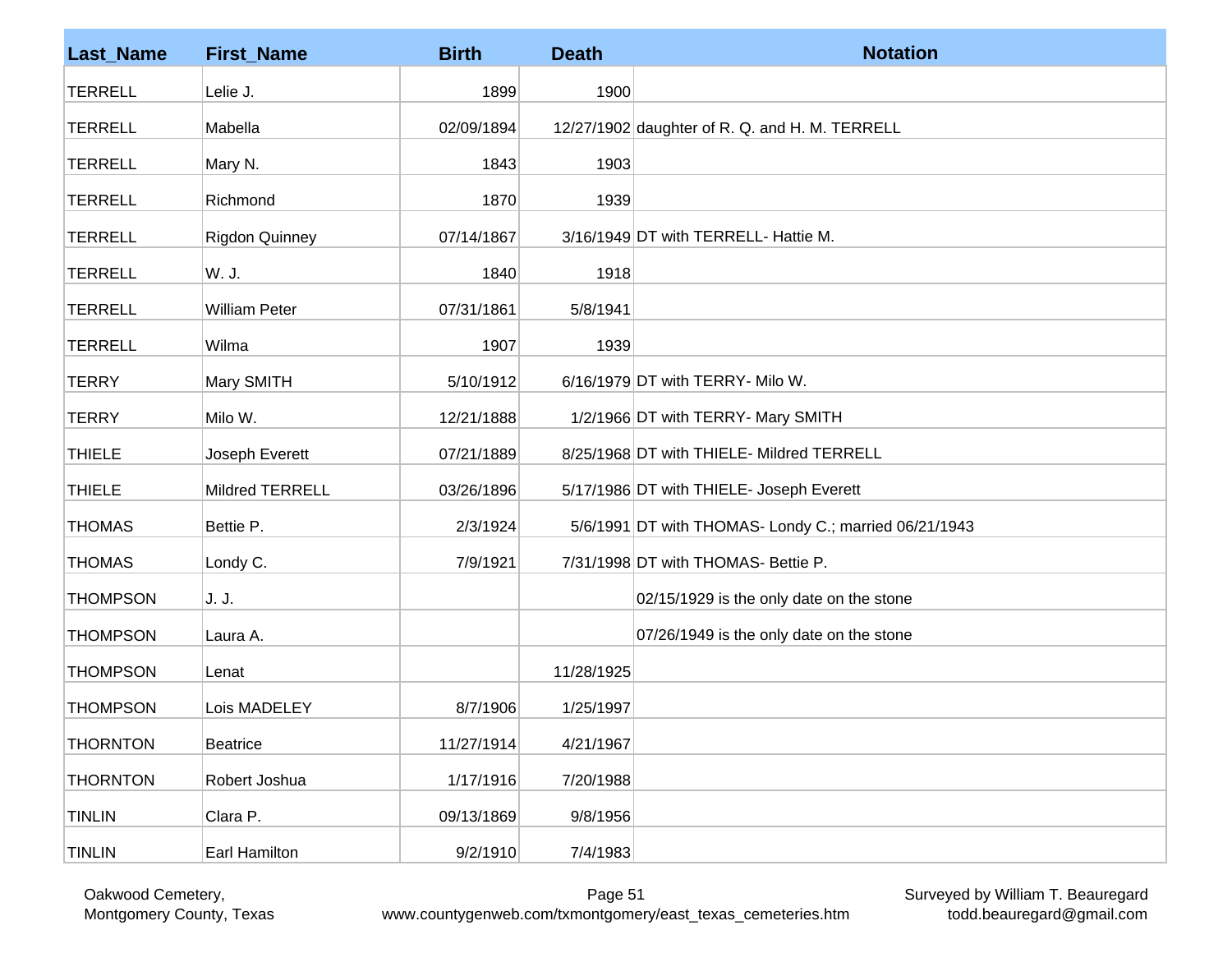| <b>Last_Name</b> | <b>First_Name</b>     | <b>Birth</b> | <b>Death</b> | <b>Notation</b>                                        |
|------------------|-----------------------|--------------|--------------|--------------------------------------------------------|
| <b>TOWNSEND</b>  | Tom S.                | 02/03/1857   |              | 1/22/1931 husband of TOWNSEND- Viola S.                |
| <b>TOWNSEND</b>  | Viola S.              | 12/13/1861   |              | 5/23/1927 wife of TOWNSEND-Tom S.                      |
| <b>TRAYLOR</b>   | J. H.                 | 09/15/1856   | 9/26/1916    |                                                        |
| <b>TRAYLOR</b>   | <b>Thomas Lee</b>     | 9/19/1931    | 2/24/1996    |                                                        |
| <b>TROY</b>      | Verda WILLETTE        | 12/11/1916   |              |                                                        |
| <b>TUCKER</b>    | Aneta WHITCOMB        | 05/16/1857   | 9/25/1920    |                                                        |
| <b>TUCKER</b>    | Edwin Jr.             |              |              | Age 9 months                                           |
| <b>TUCKER</b>    | Jesse                 | 12/12/1883   | 06/26/1896   |                                                        |
| <b>TUCKER</b>    | John Jefferson        |              |              | 02/05/1894 age 48 year; DT with TUCKER- Aneta WHITCOMB |
| <b>TUCKER</b>    | Maudie                | 11/05/1888   | 09/02/1892   |                                                        |
| <b>TURK</b>      | <b>Barbara GARY</b>   | 1887         | 1912         |                                                        |
| <b>TURNER</b>    | A. A. Sam             | 11/23/1900   | 8/17/1989    |                                                        |
| <b>TURNER</b>    | Allen B.              | 08/03/1893   |              | 6/24/1975 DT with TURNER- Myrtle Mae                   |
| <b>TURNER</b>    | Dorothy EVERETT       | 1/20/1944    | 8/20/1974    |                                                        |
| <b>TURNER</b>    | Elizabeth Mrs.        | 06/08/1838   | 6/10/1912    |                                                        |
| <b>TURNER</b>    | Ernest L.             | 6/19/1909    | 6/19/1968    |                                                        |
| <b>TURNER</b>    | Joseph Allen          | 3/30/1936    | 10/27/1975   |                                                        |
| <b>TURNER</b>    | Josephine             | 4/13/1907    | 1/10/1982    |                                                        |
| <b>TURNER</b>    | Myrtle Mae            | 07/19/1894   |              | 6/13/1966 DT with TURNER- Allen B.                     |
| <b>URQUHART</b>  | <b>Edmund Hughley</b> | 12/16/1880   | 8/15/1916    |                                                        |
| <b>URQUHART</b>  | Fannie                | 03/22/1856   |              | 8/31/1922 wife of URQUHART- N. A.                      |
| <b>URQUHART</b>  | Henry N.              | 01/16/1876   | 12/30/1944   |                                                        |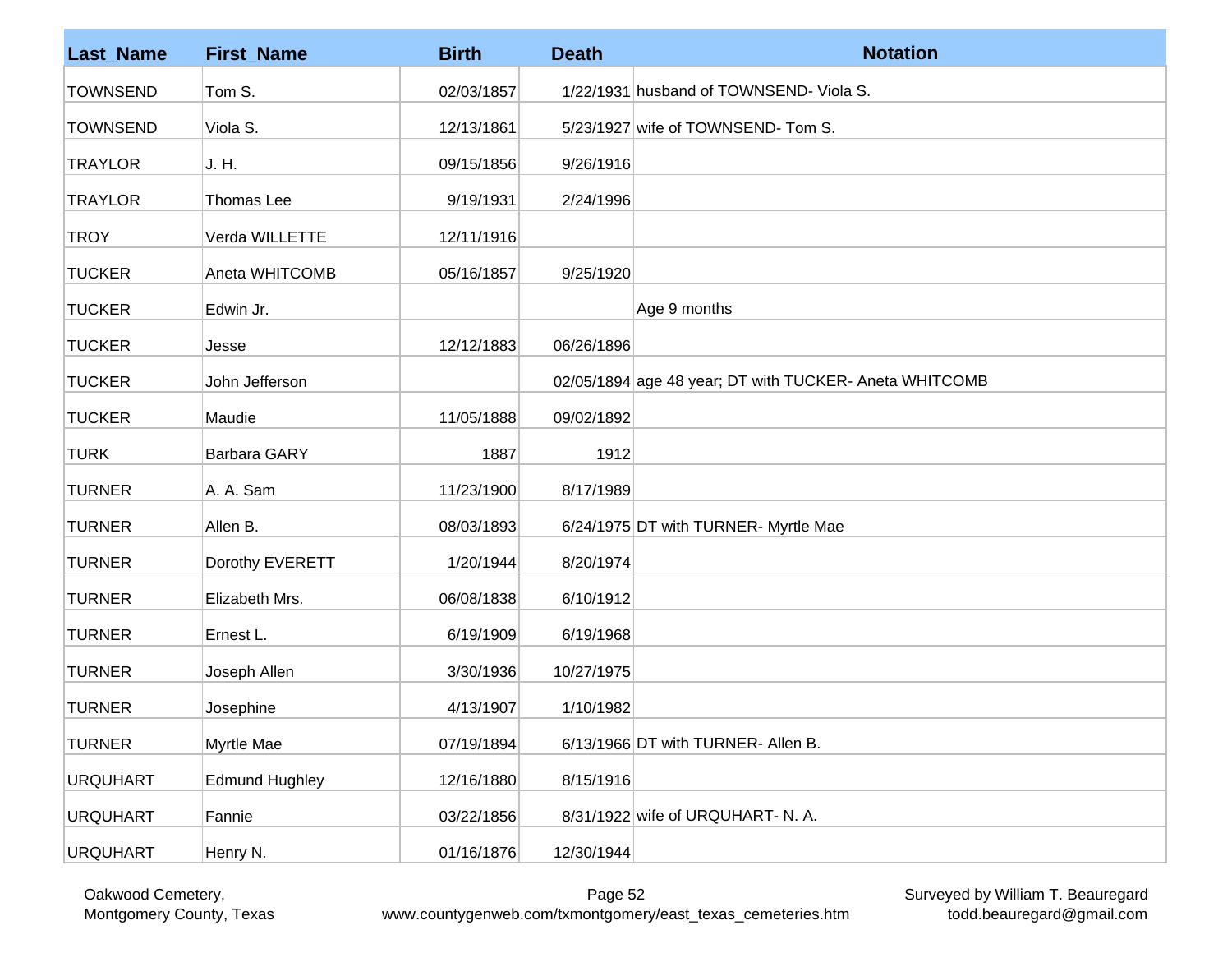| <b>Last_Name</b>         | <b>First_Name</b>   | <b>Birth</b> | <b>Death</b> | <b>Notation</b>                                                                         |
|--------------------------|---------------------|--------------|--------------|-----------------------------------------------------------------------------------------|
| <b>URQUHART</b>          | Nancy               | 11/13/1850   | 11/8/1932    |                                                                                         |
| <b>URQUHART</b>          | W. N.               | 04/07/1841   | 6/4/1914     |                                                                                         |
| <b>URQUHART</b>          | William B.          | 12/24/1883   |              |                                                                                         |
| <b>URQUHART</b>          |                     | 1876         | 1941         |                                                                                         |
| <b>UZZELL</b>            | Major               | 1806         |              | 08/08/1882 DT with UZZELL- Margaret                                                     |
| <b>UZZELL</b>            | Margaret            | 04/14/1810   |              | 07/26/1869 DT with UZZELL- Major                                                        |
| <b>UZZELL</b>            | Walter              | 09/06/1876   | 6/24/1910    |                                                                                         |
| <b>VAN METER</b>         | <b>Mary Curtis</b>  |              |              | 11/08/1902 is the only date on the stone                                                |
| <b>VARNER</b>            | Joseph Osero        | 5/27/1916    |              | 2/6/1986 DT with VARNER- Lillian DRAWHORN                                               |
| <b>VICK</b>              |                     |              |              | 08/23/1953 is the only date on the stone; baby sonof Mr. and Mrs. Martin<br><b>VICK</b> |
| <b>VINCENT</b>           | <b>Emmitt Felix</b> | 1894         | 1976         |                                                                                         |
| <b>VINCENT</b>           | Rowena Ann          |              |              | 04/29/1942 is the only date on the stone                                                |
| <b>VINING</b>            | Alice N.            | 12/13/1856   |              | 3/17/1948 wife of VINING- George H.                                                     |
| <b>VINSON</b>            | John Lester         | 12/01/1898   |              | 05/02/1899 son of J. D. and Carrie A. VINSON                                            |
| <b>WAGERS</b>            | Cordellia BURROUGHS | 1873         | 1921         |                                                                                         |
| <b>WAGERS</b>            | G. W.               | 11/20/1864   | 7/13/1914    |                                                                                         |
| <b>WAGERS</b>            | G. W. Jr.           | 7/28/1913    |              |                                                                                         |
| <b>WAGNER</b>            | Carolyn M.          | 6/30/1901    | 11/28/1939   |                                                                                         |
| <b>WAGNER</b>            | John Wilson         | 12/26/1891   | 11/10/1957   |                                                                                         |
| WAHRENBERGER Anna        |                     | 01/19/1860   | 8/3/1945     |                                                                                         |
| WAHRENBERGER John        |                     | 09/21/1862   | 4/20/1933    |                                                                                         |
| WAHRENBERGER John Carson |                     | 10/15/1893   | 8/7/1958     |                                                                                         |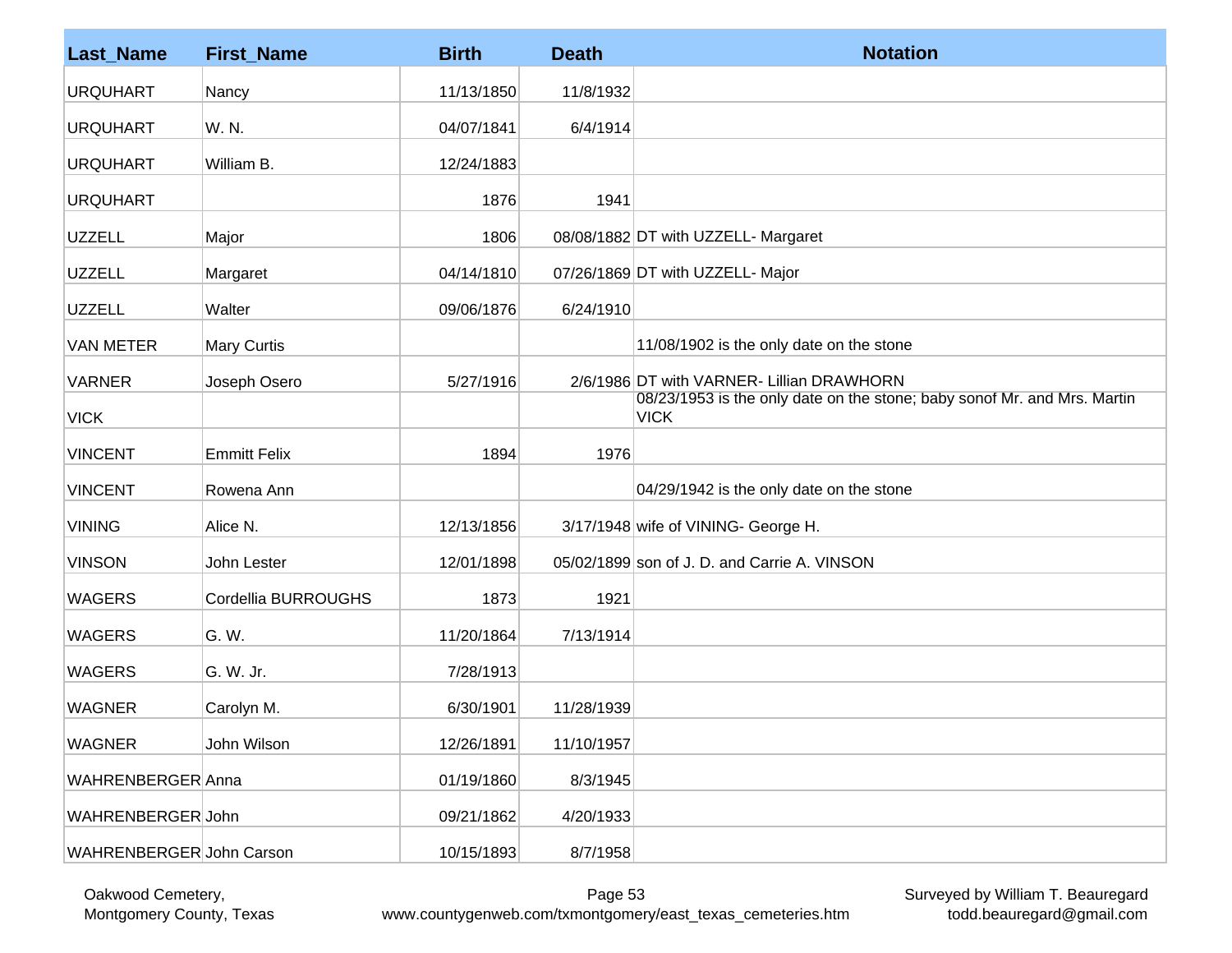| <b>Last_Name</b>                  | <b>First_Name</b>              | <b>Birth</b> | <b>Death</b> | <b>Notation</b>                                |
|-----------------------------------|--------------------------------|--------------|--------------|------------------------------------------------|
| WAHRENBERGER Margaret             |                                | 09/05/1856   | 8/9/1941     |                                                |
|                                   | WAHRENBERGER Margaret HOLCOMBE | 06/01/1885   | 4/14/1970    |                                                |
| WAHRENBERGER Mary                 |                                | 10/15/1917   | 10/16/1917   |                                                |
| <b>WAHRENBERGER Mittie CARSON</b> |                                | 08/25/1868   | 4/27/1947    |                                                |
| WAHRENBERGER Theophilus           |                                | 05/10/1858   | 12/30/1928   |                                                |
| <b>WALKER</b>                     | Coralee W.                     | 1871         |              | 1977 DT with WALKER- Joseph N.                 |
| <b>WALKER</b>                     | Edward M.                      | 03/05/1892   | 12/2/1940    |                                                |
| <b>WALKER</b>                     | Irene MADELEY                  | 06/28/1887   | 3/28/1975    |                                                |
| <b>WALKER</b>                     | Joseph N.                      | 1859         |              | 1944 DT with WALKER- Coralee W.                |
| <b>WALKER</b>                     | Mary Elvira                    | 11/03/1831   |              | 1/29/1921 mother of Reverend A. T. WALKER      |
| <b>WALKER</b>                     | Paul L.                        | 06/14/1898   |              | 8/6/1973 Daddy of Pauline- Charles and Eda Mae |
| <b>WALTERS</b>                    | Virgie B.                      | 08/09/1898   | 1/28/1981    |                                                |
| <b>WALTON</b>                     | Bessie A.                      | 08/05/1880   | 3/16/1966    |                                                |
| <b>WALTON</b>                     | Prudence                       |              |              |                                                |
| <b>WALTON</b>                     | Thomas W.                      | 05/24/1874   | 9/6/1962     |                                                |
| <b>WARREN</b>                     | <b>Edward Everett</b>          | 1915         | 1942         |                                                |
| <b>WEAVER</b>                     | Thomas J.                      | 1853         | 1923         |                                                |
| WEINZETTLE                        | Billy J.                       | 6/19/1930    | 3/16/1970    |                                                |
| WEINZETTLE                        | <b>Bobby David</b>             | 8/17/1934    | 10/19/1938   |                                                |
| WEINZETTLE                        | Erma Julie                     | 10/24/1878   | 10/24/1949   |                                                |
| WEINZETTLE                        | <b>Mathew Mathis</b>           | 07/31/1879   | 9/14/1947    |                                                |
| WEINZETTLE                        | William M. Bill                | 8/13/1902    | 2/14/1974    |                                                |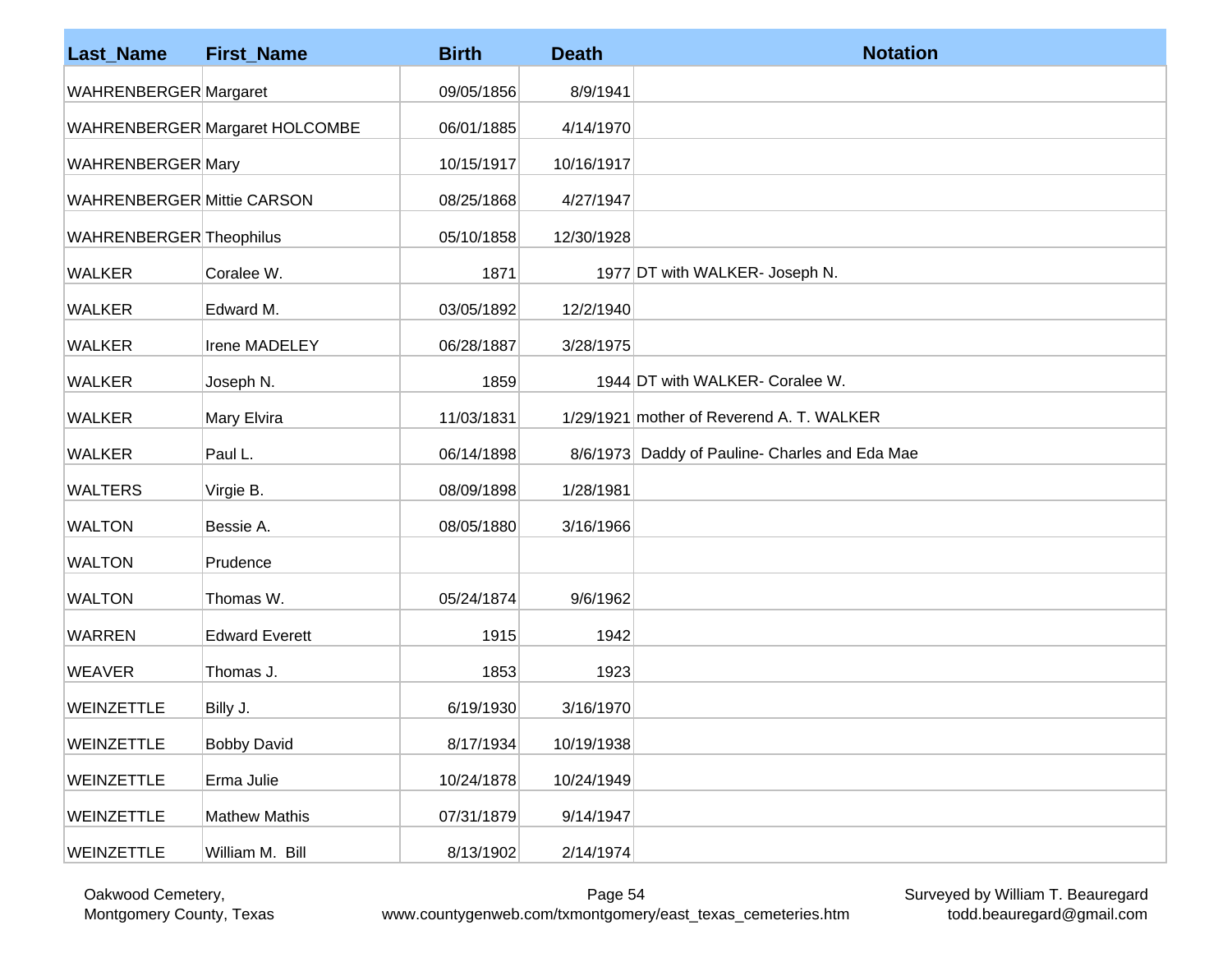| <b>Last_Name</b> | <b>First_Name</b> | <b>Birth</b> | <b>Death</b> | <b>Notation</b>                                           |
|------------------|-------------------|--------------|--------------|-----------------------------------------------------------|
| <b>WEISINGER</b> | James E.          | 1920         | 1972         |                                                           |
| <b>WEISINGER</b> | Jesse M.          | 1885         | 1957         |                                                           |
| <b>WEISINGER</b> | Laura H.          | 1889         | 1959         |                                                           |
| <b>WEISINGER</b> |                   |              |              | 05/10/1923 is the only date on the stone; infant daughter |
| <b>WEST</b>      | <b>Brenda</b>     | 1953         | 1954         |                                                           |
| <b>WEST</b>      | George W.         |              |              | 10/25/1938 is the only date on the stone                  |
| <b>WEST</b>      | John H.           | 1875         | 1934         |                                                           |
| <b>WEST</b>      | Mary L.           | 2/13/1903    | 5/16/1968    |                                                           |
| <b>WEST</b>      | Neil E.           | 9/5/1902     | 10/8/1966    |                                                           |
| <b>WEST</b>      | Robbie Glen RIGGS | 2/24/1908    | 11/13/1988   |                                                           |
| <b>WEST</b>      | Susie E.          | 1878         | 1954         |                                                           |
| <b>WEST</b>      | Walter A.         | 10/20/1906   | 6/20/1974    |                                                           |
| <b>WEST</b>      |                   |              |              | family plot with no stones                                |
| <b>WEYMOUTH</b>  | Allen G.          | 9/19/1932    | 9/11/1996    |                                                           |
| <b>WEYMOUTH</b>  | Evelyn HICKS      | 1/6/1934     |              |                                                           |
| <b>WHARTON</b>   | Oscar F.          | 1895         | 1937         |                                                           |
| <b>WHIDDON</b>   | D. Herman         | 12/31/1942   | 1/3/1943     |                                                           |
| <b>WHIDDON</b>   | J. Raymond        | 5/26/1935    | 6/19/1938    |                                                           |
| <b>WHIDDON</b>   | James L.          | 5/19/1913    | 1/5/1976     |                                                           |
| <b>WHIDDON</b>   | Marion            | 12/24/1918   |              | 4/2/1919 DT with WHIDDON- Merrit                          |
| <b>WHIDDON</b>   | Merrit            | 12/24/1918   |              | 12/27/1918 DT with WHIDDON- Marion                        |
| <b>WHIDDON</b>   | Osborne           | 10/16/1895   | 10/11/1904   |                                                           |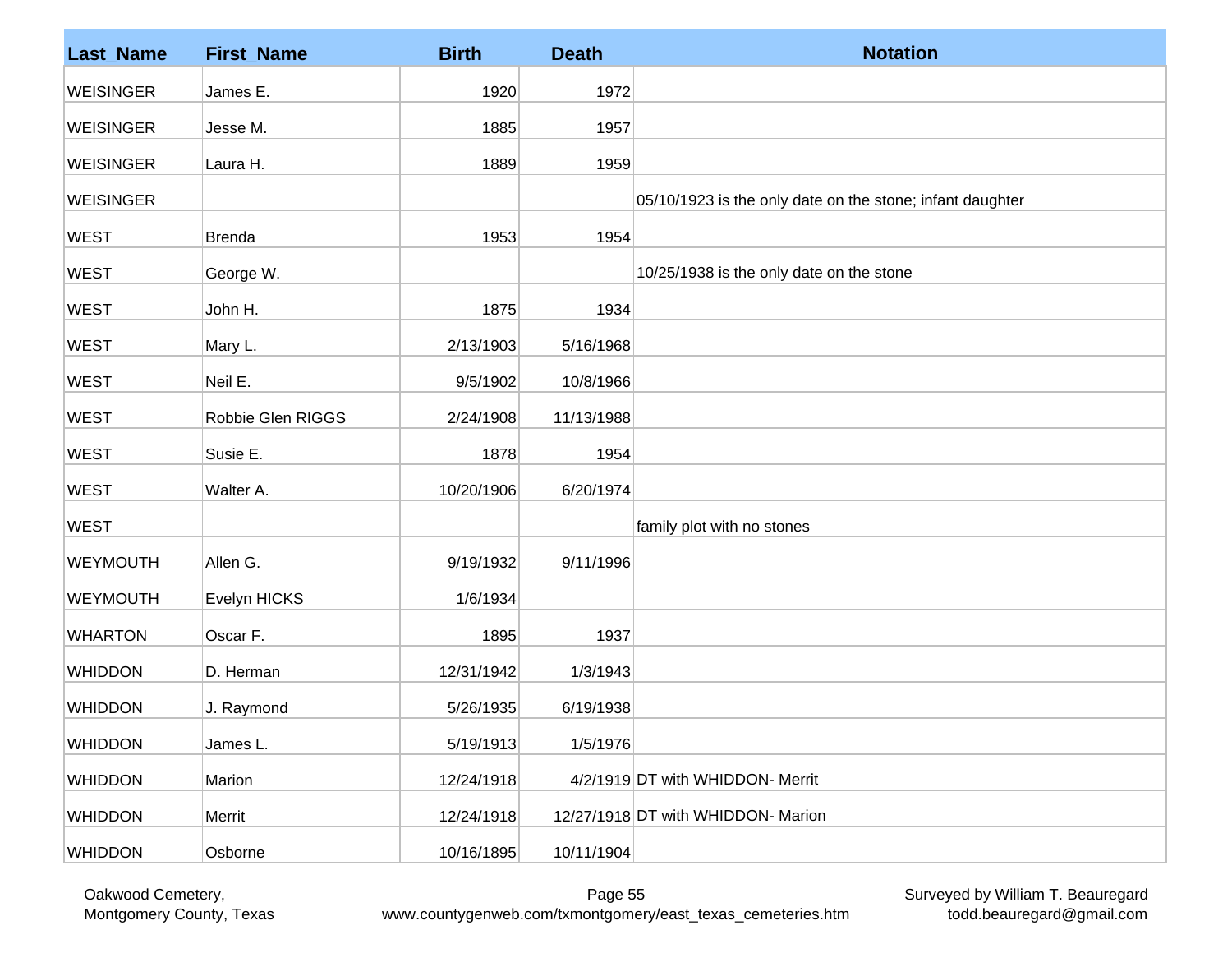| <b>Last_Name</b> | <b>First_Name</b> | <b>Birth</b> | <b>Death</b> | <b>Notation</b>                                             |
|------------------|-------------------|--------------|--------------|-------------------------------------------------------------|
| <b>WHITE</b>     | Alfred B.         | 06/01/1885   | 5/27/1939    |                                                             |
| <b>WHITE</b>     | Ollie Rupert      | 1/24/1917    | 12/9/1918    |                                                             |
| <b>WHITLEY</b>   | Effie CONROE      | 1877         | 1933         |                                                             |
| <b>WILKINSON</b> | Anna Marie        |              |              | 04/20/1919 is the only date on the stone                    |
| <b>WILKINSON</b> | Claude E.         | 8/27/1909    | 2/4/1998     |                                                             |
| <b>WILKINSON</b> | Claudette L.      | 6/21/1937    | 4/27/1939    |                                                             |
| <b>WILKINSON</b> | Paul Wayne        | 7/6/1938     | 1/16/1983    |                                                             |
| <b>WILLETTE</b>  | Charles V.        | 12/30/1907   | 1/23/1998    |                                                             |
| <b>WILLETTE</b>  | Dorothy DAVIS     | 6/27/1909    |              | wife of WILLETTE- Will S.                                   |
| <b>WILLETTE</b>  | Mabel SMITH       | 1/10/1900    |              | 12/26/1977 wife of WILLETTE- Charles V.                     |
| <b>WILLETTE</b>  | Nancy WILLIAMS    | 04/20/1857   | 4/15/1950    |                                                             |
| <b>WILLETTE</b>  | Nannie BYARS      | 02/20/1885   | 4/7/1931     |                                                             |
| <b>WILLETTE</b>  | Raymond E.        | 4/26/1918    | 8/13/1995    |                                                             |
| <b>WILLETTE</b>  | Will S.           | 3/29/1906    | 5/10/1989    |                                                             |
| <b>WILLETTE</b>  | William S.        | 12/20/1875   | 1/29/1944    |                                                             |
| <b>WILLIAMS</b>  | Alfred M.         | 05/21/1892   |              | 5/5/1940 DT with WILLIAMS- Beatrice                         |
| <b>WILLIAMS</b>  | <b>Beatrice</b>   | 03/13/1897   |              | 10/24/1972 DT with WILLIAMS- Alfred M.                      |
| <b>WILLIAMS</b>  | Charles H.        | 09/29/1834   |              | 10/03/1899 DT with WILLIAMS- Emma; born in Danvers- Mass.   |
| <b>WILLIAMS</b>  | E. R. Tim         | 01/24/1883   |              |                                                             |
| <b>WILLIAMS</b>  | Emma              | 09/08/1833   |              | 8/30/1901 DT with WILLIAMS- Charles H.; born in Sterling-KY |
| <b>WILLIAMS</b>  | Franklin          | 1893         | 1906         |                                                             |
| <b>WILLIAMS</b>  | Homes Athaniel    | 1855         | 1906         |                                                             |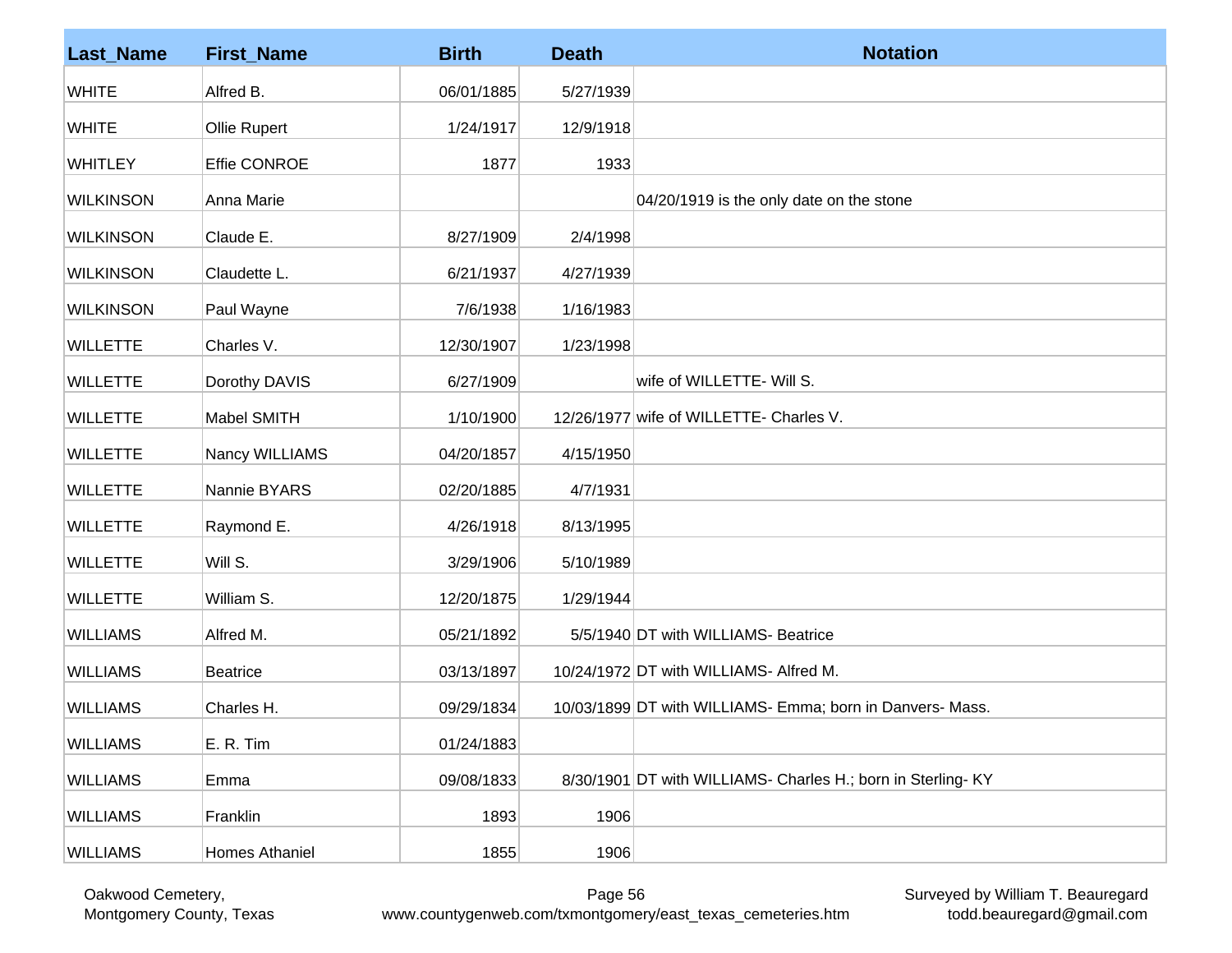| <b>Last_Name</b>   | <b>First_Name</b>      | <b>Birth</b> | <b>Death</b> | <b>Notation</b>                                |
|--------------------|------------------------|--------------|--------------|------------------------------------------------|
| <b>WILLIAMS</b>    | Jake                   |              |              |                                                |
| <b>WILLIAMS</b>    | Katherine              | 8/29/1915    |              | 11/5/1915 daughter of J. H. and C. M. WILLIAMS |
| <b>WILLIAMS</b>    | Kenneth D.             | 4/25/1968    | 12/22/1980   |                                                |
| <b>WILLIAMS</b>    | Lillie                 | 1887         | 1899         |                                                |
| <b>WILLIAMS</b>    | Martha J.              | 11/11/1838   |              | 4/15/1910 DT with WILLIAMS- Willoughby C.      |
| <b>WILLIAMS</b>    | Mary Elizabeth         | 1861         | 1942         |                                                |
| <b>WILLIAMS</b>    | Mary Frances LLEWELLYN | 5/28/1907    | 7/23/1985    |                                                |
| <b>WILLIAMS</b>    | Mittylene M.           | 10/8/1903    | 12/3/1951    |                                                |
| <b>WILLIAMS</b>    | Sue FOSTER             | 10/28/1868   | 3/22/1950    |                                                |
| <b>WILLIAMS</b>    | W. M.                  | 11/22/1863   | 10/12/1951   |                                                |
| <b>WILLIAMS</b>    | Willoughby C.          | 04/09/1840   |              | DT with WILLIAMS- Martha J-                    |
| <b>WILLIAMSON</b>  | Henry R.               | 1877         |              | 1948 DT with WILLIAMSON- Willie Mae            |
| <b>WILLIAMSON</b>  | <b>Willie Mae</b>      | 1885         |              | 1954 DT with WILLIAMSON- Henry R.              |
| <b>WITHERSPOON</b> | C. L. Mrs              | 06/04/1843   | 8/1/1905     |                                                |
| <b>WITHERSPOON</b> | Clarence B.            | 01/16/1895   | 3/2/1969     |                                                |
| <b>WITHERSPOON</b> | Gloria Jean            | 3/24/1930    | 6/29/1933    |                                                |
| <b>WITHERSPOON</b> | Mae Ella               | 1/18/1904    | 7/13/1994    |                                                |
| <b>WOHLT</b>       | <b>Emily GRAY</b>      | 02/11/1876   | 7/4/1971     |                                                |
| <b>WOMACK</b>      | Ollie STILLINGS        | 04/07/1886   | 8/18/1968    |                                                |
| <b>WOOD</b>        | Frank                  | 05/18/1888   | 5/9/1928     |                                                |
| <b>WOOD</b>        | Jessie Faye            | 7/5/1912     | 12/15/1943   |                                                |
| <b>WOOD</b>        | John W.                | 08/18/1893   | 4/24/1967    |                                                |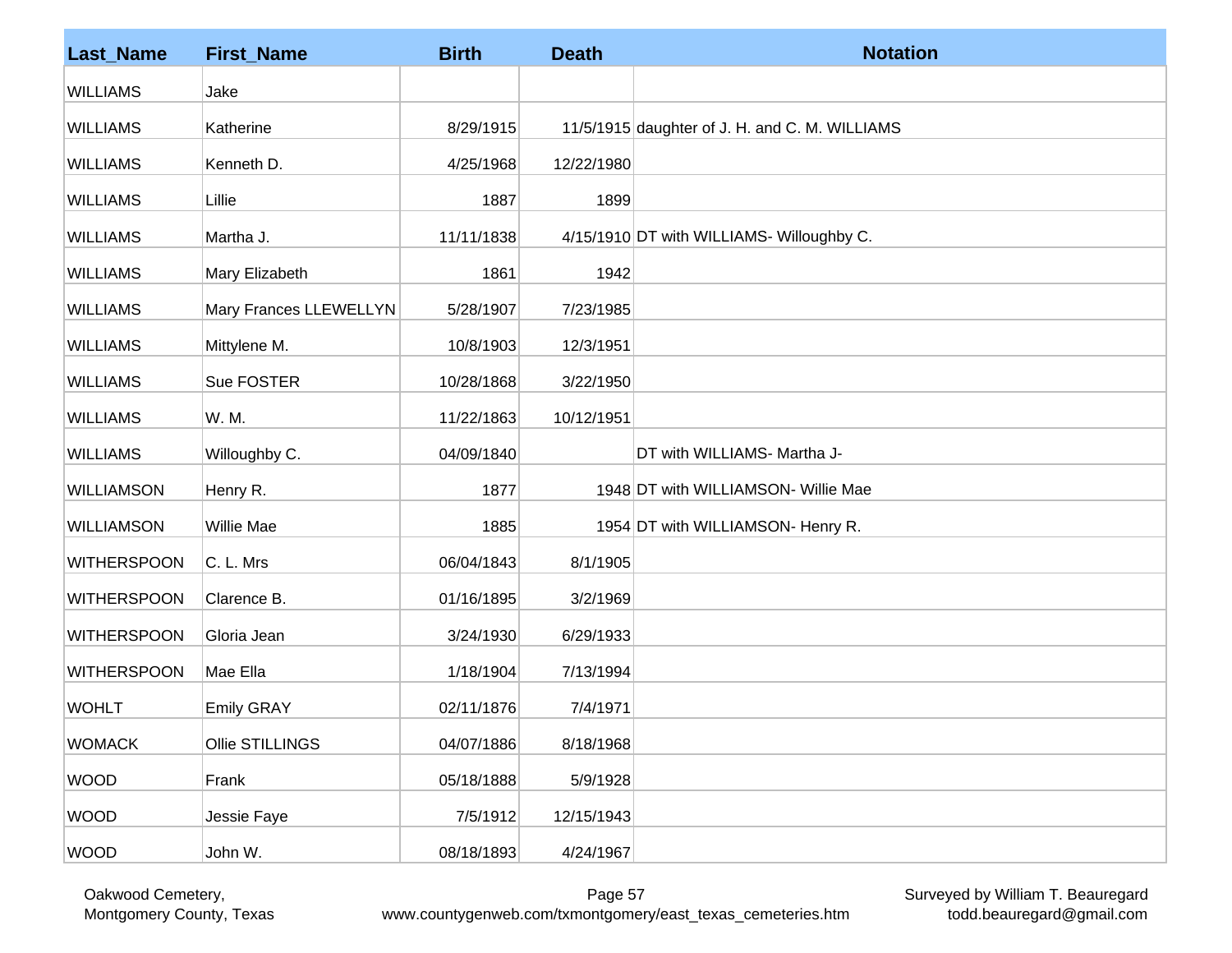| <b>Last_Name</b>  | <b>First_Name</b>       | <b>Birth</b> | <b>Death</b> | <b>Notation</b>                                   |
|-------------------|-------------------------|--------------|--------------|---------------------------------------------------|
| <b>WOOD</b>       | Kenneth Cecil           | 6/22/1922    | 2/3/1945     |                                                   |
| <b>WOOD</b>       | Pearl Belle             | 02/26/1899   | 1/18/1945    |                                                   |
| <b>WOOD</b>       | Robbie L.               | 10/18/1895   | 1/24/1926    |                                                   |
| <b>WOOD</b>       | Roy E.                  | 7/2/1920     | 1/18/1941    |                                                   |
| <b>WOODS</b>      | John Hickman            | 9/14/1905    |              | 5/8/1906 son of George M. and Norah WOODS         |
| <b>WOODSON</b>    | <b>Alfred Richard</b>   | 1/27/1905    | 9/7/1945     |                                                   |
| <b>WOODSON</b>    | Alma Richard            | 08/18/1878   | 11/17/1937   |                                                   |
| <b>WOODSON</b>    | Annie SMITH             | 08/27/1883   | 12/5/1952    |                                                   |
| <b>WOODSON</b>    | <b>Frederick Walter</b> | 9/3/1906     | 8/3/1957     |                                                   |
| <b>WOODSON</b>    | Phillip Isoharner       | 08/17/1868   | 5/31/1951    |                                                   |
| <b>WOODWARD</b>   | Alma MADELEY            | 07/12/1894   | 7/13/1983    |                                                   |
| <b>WOODWARD</b>   | Evelyn Louise           | 3/20/1928    | 11/9/1986    |                                                   |
| WOODWARD          | <b>Wilkie Wendell</b>   | 06/22/1892   | 7/26/1982    |                                                   |
| WOODWARD          |                         | 1924         |              | 1924 baby daughter of Wilkie and Alma M. WOODWARD |
| <b>WOOLDRIDGE</b> | Lois CONROE             | 5/6/1901     | 11/22/1988   |                                                   |
| <b>YELL</b>       | Leo                     | 12/19/1883   | 12/2/1973    |                                                   |
| <b>YELL</b>       | Lucille                 | 12/24/1879   | 7/27/1957    |                                                   |
| <b>YELL</b>       | Ludie P.                | 02/23/1859   |              | 5/16/1935 DT with YELL- Piercy R.                 |
| <b>YELL</b>       | Piercy R.               | 03/09/1856   |              | 5/15/1935 DT with YELL- Ludie P.                  |
| <b>YORK</b>       | Edward C.               | 01/01/1893   | 6/23/1959    |                                                   |
| <b>YORK</b>       | Edward E.               | 01/31/1849   |              | 11/26/1904 DT with YORK- Mary Helen               |
| <b>YORK</b>       | Gertrude                |              |              | $12/15/---$ 72 years-11 months-6 days             |